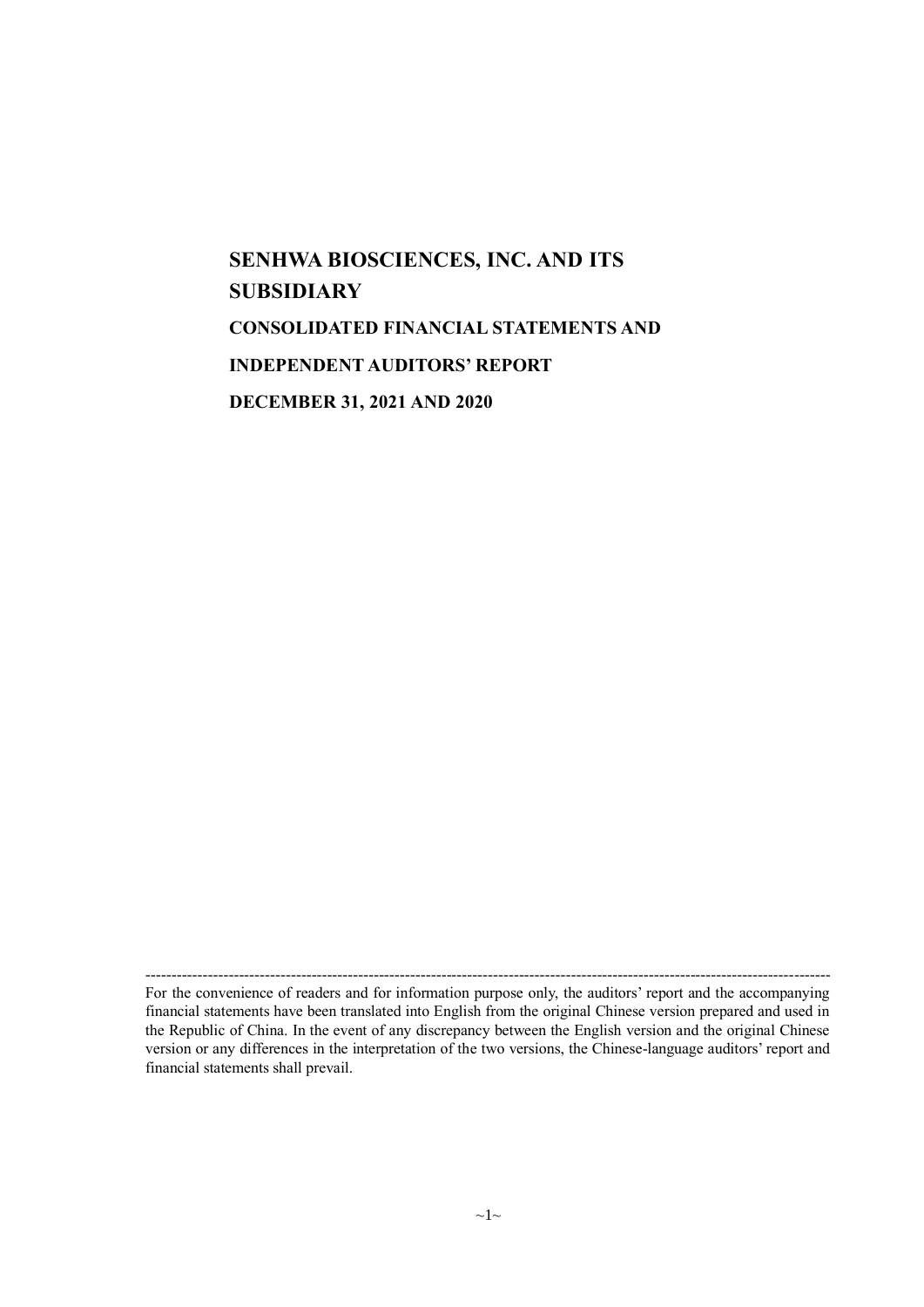#### INDEPENDENT AUDITORS' REPORT TRANSLATED FROM CHINESE

To Senhwa Biosciences, Inc.

## *Opinion*

We have audited the accompanying consolidated balance sheets of Senhwa Biosciences, Inc. and its subsidiary (the "Group") as at December 31, 2021 and 2020, and the related consolidated statements of comprehensive income, of changes in equity and of cash flows for the years then ended, and notes to the consolidated financial statements, including a summary of significant accounting policies.

In our opinion, the accompanying consolidated financial statements present fairly, in all material respects, the consolidated financial position of the Group as at December 31, 2021 and 2020, and its consolidated financial performance and its consolidated cash flows for the years then ended in accordance with the Regulations Governing the Preparation of Financial Reports by Securities Issuers and the International Financial Reporting Standards, International Accounting Standards, IFRIC Interpretations, and SIC Interpretations as endorsed by the Financial Supervisory Commission.

## *Basis for opinion*

We conducted our audits in accordance with the Regulations Governing Auditing and Attestation of Financial Statements by Certified Public Accountants and generally accepted auditing standards in the Republic of China. Our responsibilities under those standards are further described in the *Auditors' responsibilities for the audit of the consolidated financial statements* section of our report. We are independent of the Group in accordance with the Norm of Professional Ethics for Certified Public Accountant of the Republic of China, and we have fulfilled our other ethical responsibilities in accordance with these requirements. We believe that the audit evidence we have obtained is sufficient and appropriate to provide a basis for our opinion.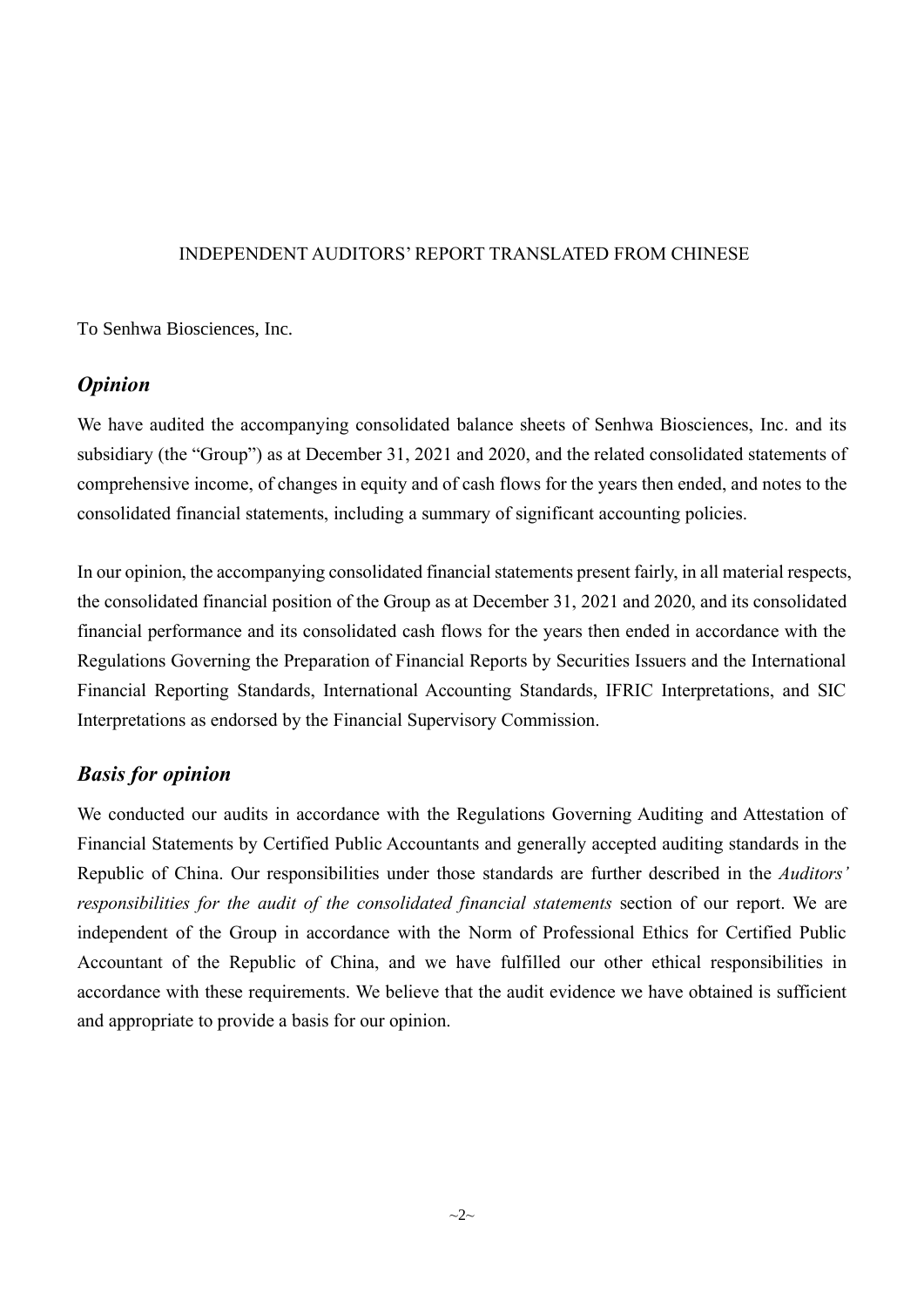## *Key audit matters*

Key audit matters are those matters that, in our professional judgment, were of most significance in our audit of the Group's 2021 consolidated financial statements. These matters were addressed in the context of our audit of the consolidated financial statements as a whole and, in forming our opinion thereon, we do not provide a separate opinion on these matters.

### **Existence of bank deposits**

### **Description**

Refer to Note 4(6) for accounting policies on cash equivalents and Note 6(1) for details of cash and cash equivalents. As at December 31, 2021, the Group's cash and cash equivalents amounted to NT\$2,032,579 thousand, accounting for 99% of total assets. Given the significance of cash and cash equivalents to the Group's total assets, we considered the existence of bank deposits a key audit matter.

#### How our audit addressed the matter

We performed the following audit procedures to address the above key audit matter:

- Confirmed the bank accounts and ascertained whether there were any specific agreements with the financial institutions to verify the existence of bank accounts and accompanying rights and obligations;
- ‧ Verified whether the contact information of the bank is true and correct;
- Obtained the bank reconciliation statements and checked whether there were any unusual reconciling items;
- ‧ Inspected the source documents of significant cash receipts and payments to verify whether the transactions are for business purposes; and
- ‧ Confirmed whether the classification of time deposits is in compliance with the policy described in Note 4(5).

## *Other matter – Parent company only financial reports*

We have audited and expressed an unqualified opinion on the parent company only financial statements of Senhwa Biosciences, Inc. as at and for the years ended December 31, 2021 and 2020.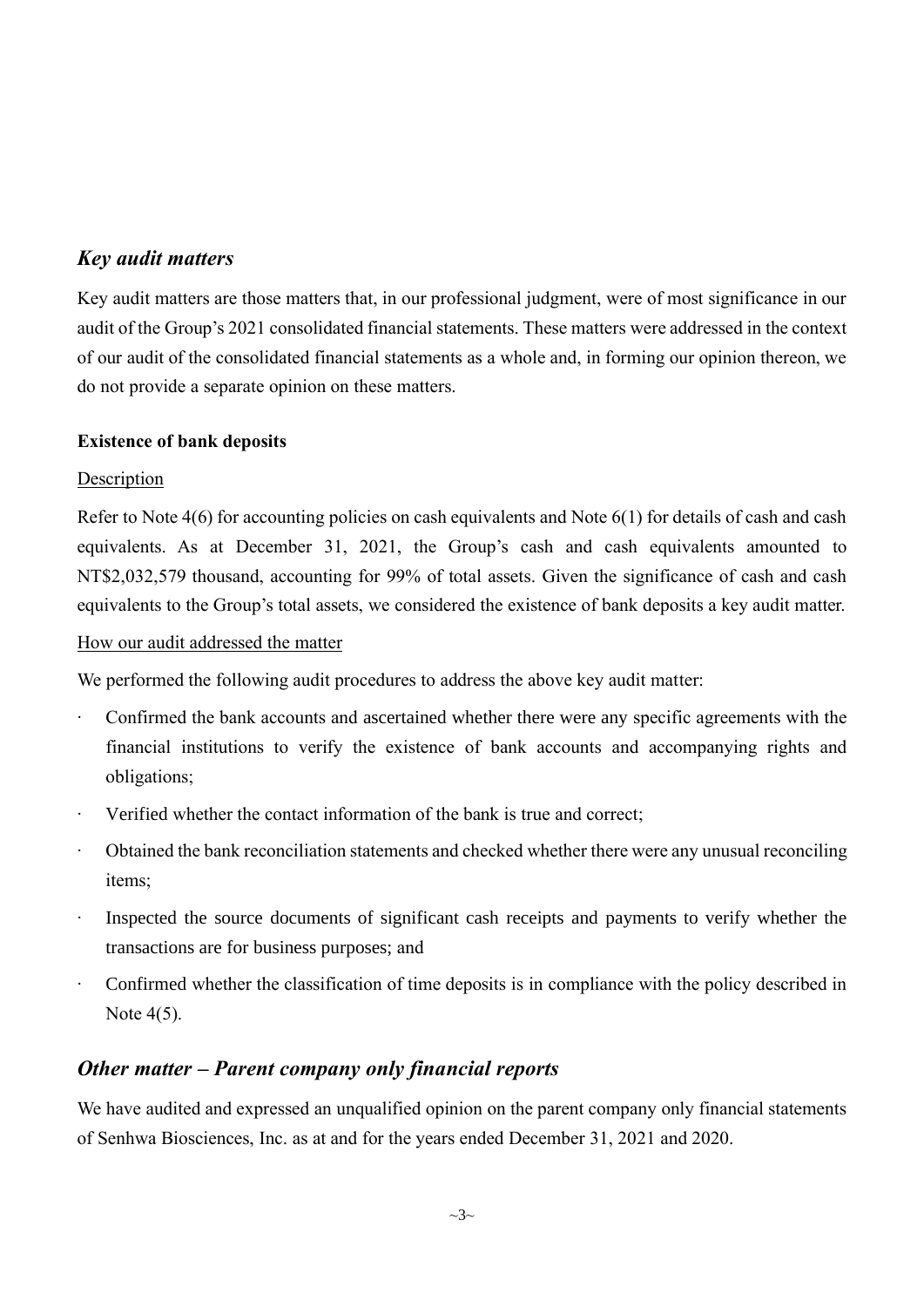## *Responsibilities of management and those charged with governance for the consolidated financial statements*

Management is responsible for the preparation and fair presentation of the consolidated financial statements in accordance with the Regulations Governing the Preparation of Financial Reports by Securities Issuers and the International Financial Reporting Standards, International Accounting Standards, IFRIC Interpretations, and SIC Interpretations as endorsed by the Financial Supervisory Commission, and for such internal control as management determines is necessary to enable the preparation of consolidated financial statements that are free from material misstatement, whether due to fraud or error.

In preparing the consolidated financial statements, management is responsible for assessing the Group's ability to continue as a going concern, disclosing, as applicable, matters related to going concern and using the going concern basis of accounting unless management either intends to liquidate the Group or to cease operations, or has no realistic alternative but to do so.

Those charged with governance, including supervisors, are responsible for overseeing the Group's financial reporting process.

### *Auditors' responsibilities for the audit of the consolidated financial statements*

Our objectives are to obtain reasonable assurance about whether the consolidated financial statements as a whole are free from material misstatement, whether due to fraud or error, and to issue an auditors' report that includes our opinion. Reasonable assurance is a high level of assurance, but is not a guarantee that an audit conducted in accordance with the generally accepted auditing standards in the Republic of China will always detect a material misstatement when it exists. Misstatements can arise from fraud or error and are considered material if, individually or in the aggregate, they could reasonably be expected to influence the economic decisions of users taken on the basis of these consolidated financial statements.

As part of an audit in accordance with the generally accepted auditing standards in the Republic of China, we exercise professional judgment and maintain professional skepticism throughout the audit. We also:

1. Identify and assess the risks of material misstatement of the consolidated financial statements, whether due to fraud or error, design and perform audit procedures responsive to those risks, and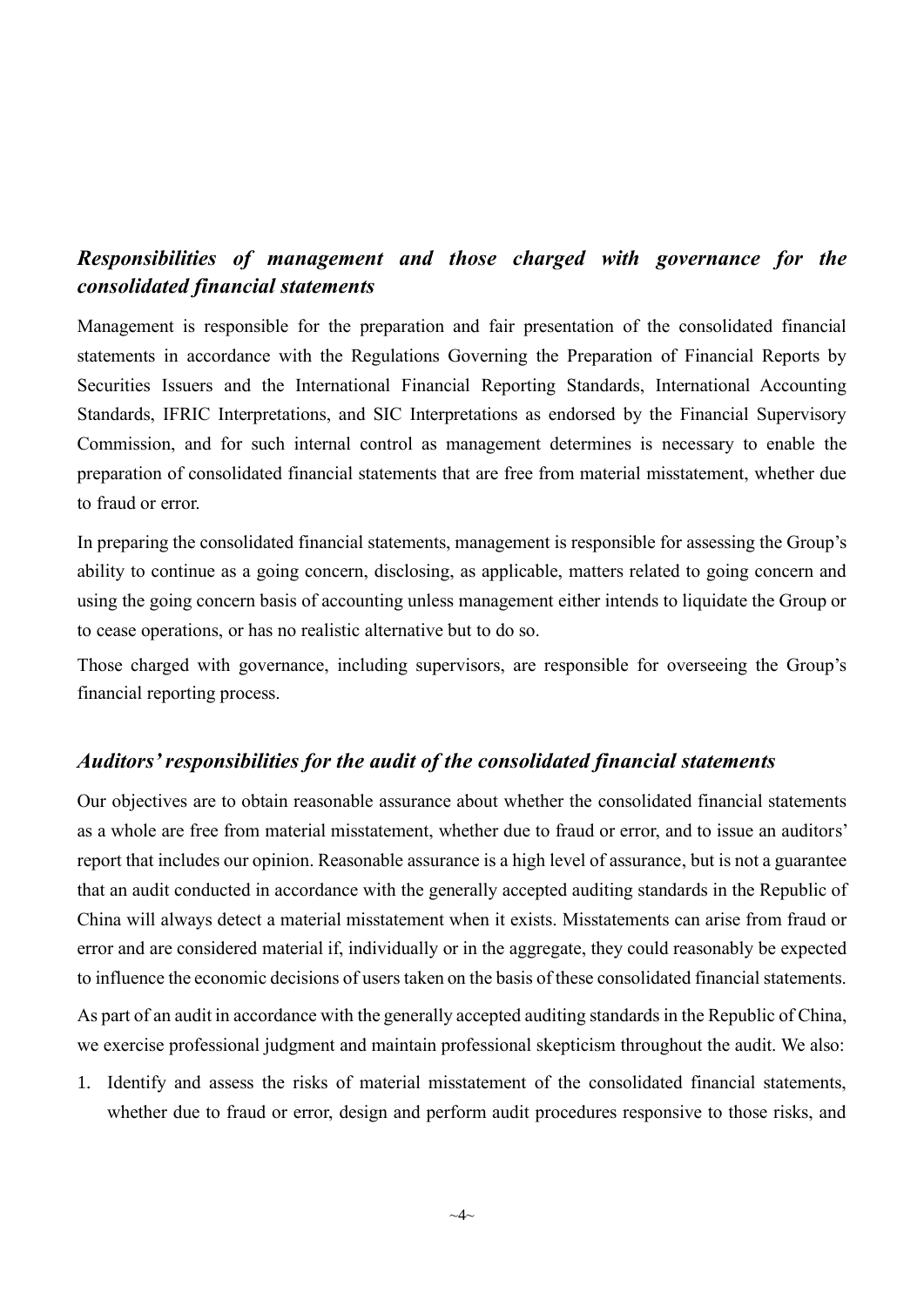obtain audit evidence that is sufficient and appropriate to provide a basis for our opinion. The risk of not detecting a material misstatement resulting from fraud is higher than for one resulting from error, as fraud may involve collusion, forgery, intentional omissions, misrepresentations, or the override of internal control.

- 2. Obtain an understanding of internal control relevant to the audit in order to design audit procedures that are appropriate in the circumstances, but not for the purpose of expressing an opinion on the effectiveness of the Group's internal control.
- 3. Evaluate the appropriateness of accounting policies used and the reasonableness of accounting estimates and related disclosures made by management.
- 4. Conclude on the appropriateness of management's use of the going concern basis of accounting and, based on the audit evidence obtained, whether a material uncertainty exists related to events or conditions that may cast significant doubt on the Group's ability to continue as a going concern. If we conclude that a material uncertainty exists, we are required to draw attention in our auditors' report to the related disclosures in the consolidated financial statements or, if such disclosures are inadequate, to modify our opinion. Our conclusions are based on the audit evidence obtained up to the date of our auditors' report. However, future events or conditions may cause the Group to cease to continue as a going concern.
- 5. Evaluate the overall presentation, structure and content of the consolidated financial statements, including the disclosures, and whether the consolidated financial statements represent the underlying transactions and events in a manner that achieves fair presentation.
- 6. Obtain sufficient appropriate audit evidence regarding the financial information of the entities or business activities within the Group to express an opinion on the consolidated financial statements. We are responsible for the direction, supervision and performance of the group audit. We remain solely responsible for our audit opinion.

We communicate with those charged with governance regarding, among other matters, the planned scope and timing of the audit and significant audit findings, including any significant deficiencies in internal control that we identify during our audit.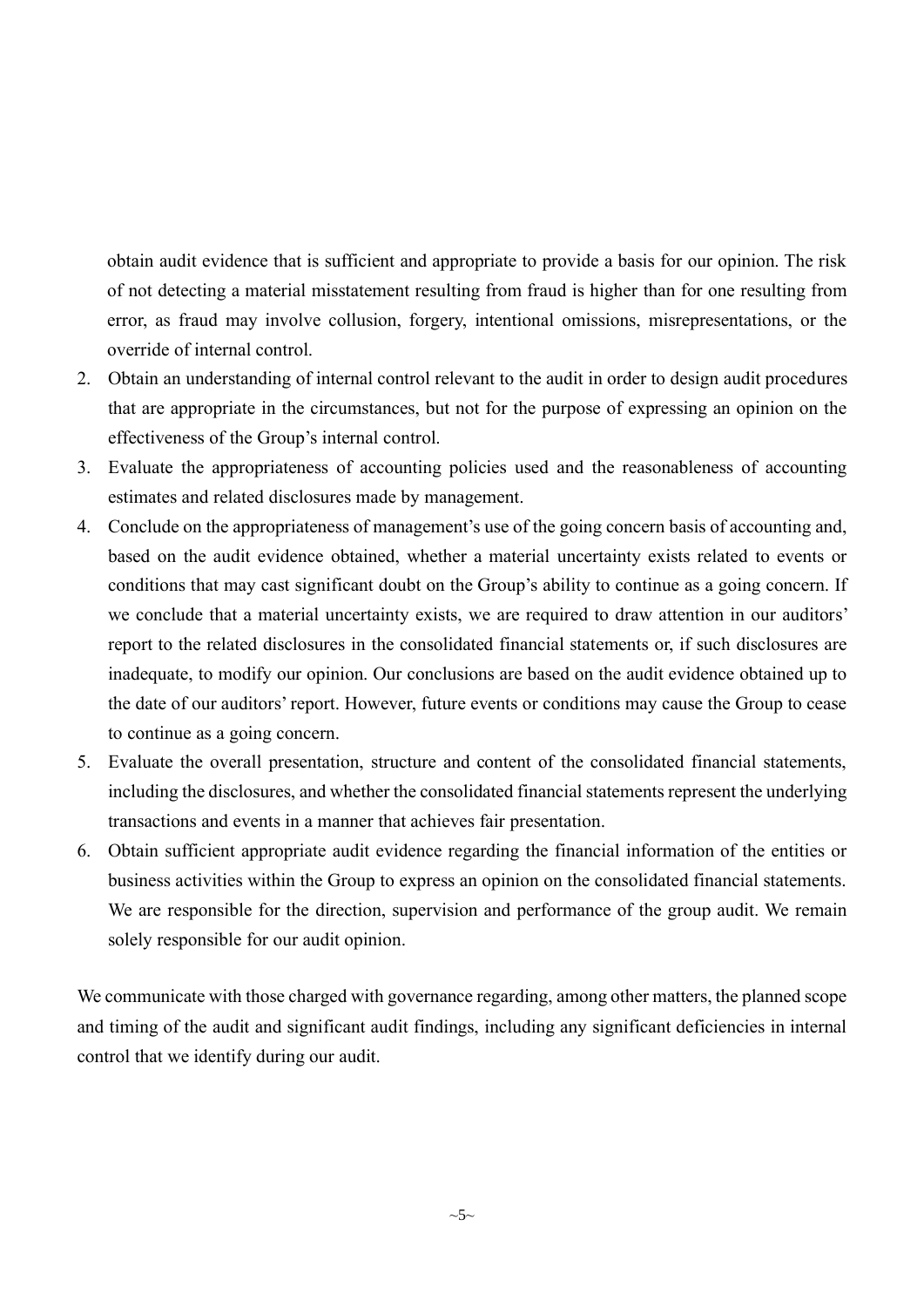We also provide those charged with governance with a statement that we have complied with relevant ethical requirements regarding independence, and to communicate with them all relationships and other matters that may reasonably be thought to bear on our independence, and where applicable, related safeguards.

From the matters communicated with those charged with governance, we determine those matters that were of most significance in the audit of the consolidated financial statements of the current period and are therefore the key audit matters. We describe these matters in our auditors' report unless law or regulation precludes public disclosure about the matter or when, in extremely rare circumstances, we determine that a matter should not be communicated in our report because the adverse consequences of doing so would reasonably be expected to outweigh the public interest benefits of such communication.

Yu, Shu-Fen Lin, Chun-Yao

For and on behalf of PricewaterhouseCoopers, Taiwan March 10, 2022

<sup>-------------------------------------------------------------------------------------------------------------------------------------------------</sup> The accompanying consolidated financial statements are not intended to present the financial position and results of operations and cash flows in accordance with accounting principles generally accepted in countries and jurisdictions other than the Republic of China. The standards, procedures and practices in the Republic of China governing the audit of such financial statements may differ from those generally accepted in countries and jurisdictions other than the Republic of China. Accordingly, the accompanying consolidated financial statements and independent auditors' report are not intended for use by those who are not informed about the accounting principles or auditing standards generally accepted in the Republic of China, and their applications in practice.

As the financial statements are the responsibility of the management, PricewaterhouseCoopers cannot accept any liability for the use of, or reliance on, the English translation or for any errors or misunderstandings that may derive from the translation.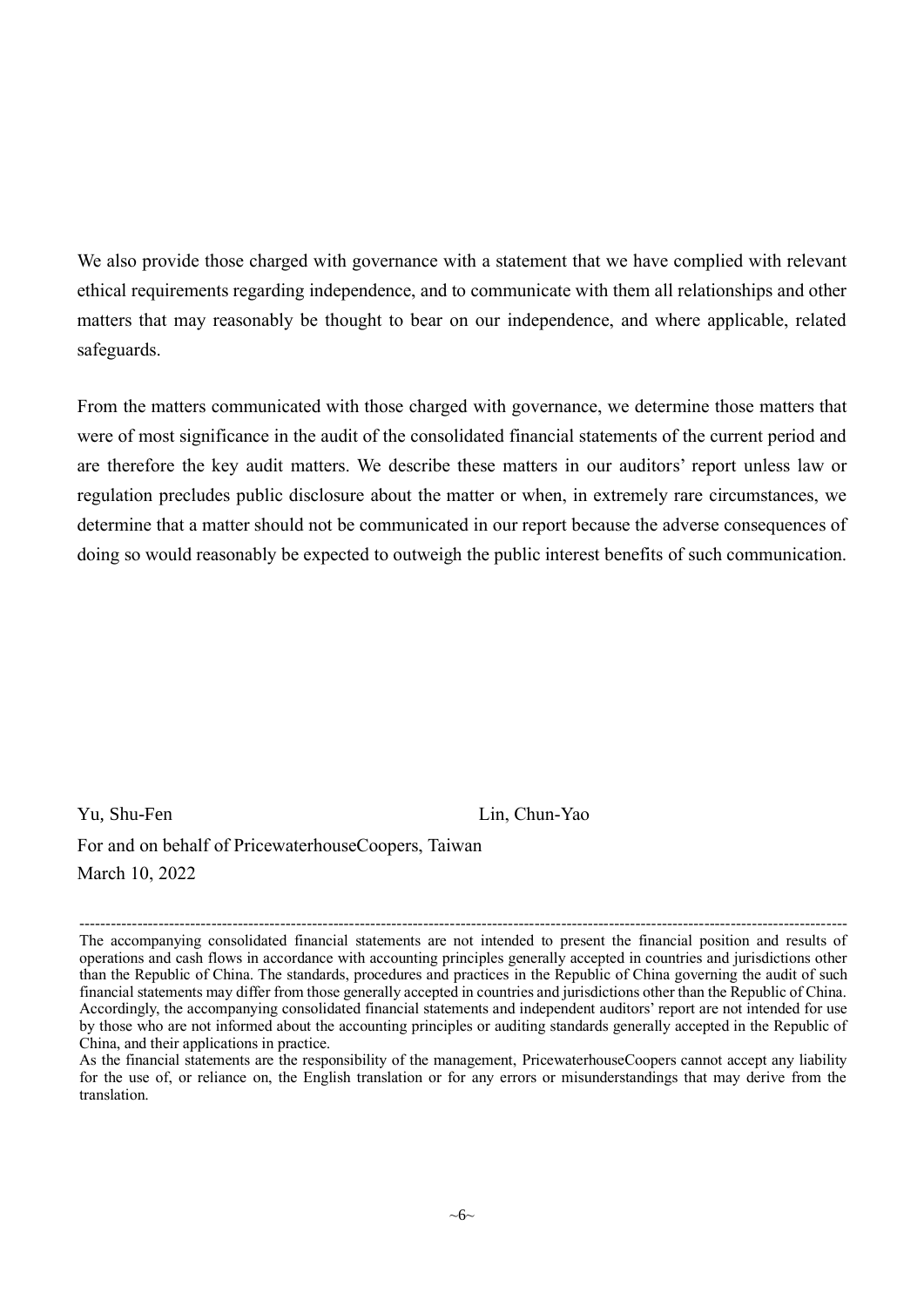#### SENHWA BIOSCIENCES, INC. AND ITS SUBSIDIARY CONSOLIDATED BALANCE SHEETS DECEMBER 31, 2021 AND 2020 (EXPRESSED IN THOUSANDS OF NEW TAIWAN DOLLARS)

| $\frac{0}{0}$<br>$\%$<br><b>Notes</b><br>Amount<br>Amount<br>Assets<br><b>Current assets</b><br>\$<br>1100<br>\$<br>Cash and cash equivalents<br>6(1)<br>2,032,579<br>99<br>2,368,576<br>99<br>1170<br>Accounts receivable, net<br>189<br>1200<br>Other receivables<br>267<br>334<br>1410<br>6(2)<br>11,698<br>14,354<br>Prepayments<br>2,383,264<br>11XX<br><b>Total current assets</b><br>99<br>99<br>2,044,733<br><b>Non-current assets</b><br>1517<br>Non-current financial assets at<br>$6(18)$ and $12(3)$<br>fair value through other<br>comprehensive income<br>130<br>130<br>Property, plant and equipment<br>466<br>599<br>1600<br>Right-of-use assets<br>1755<br>6(3)<br>14,950<br>9,296<br>1780<br>Intangible assets<br>65<br>1900<br>Other non-current assets<br>1,320<br>1,877<br>15XX<br><b>Total non-current assets</b><br>16,931<br>11,902<br>1XXX<br>100<br><b>Total assets</b><br>2,061,664<br>\$<br>2,395,166<br>100<br>\$<br>Liabilities and Equity<br><b>Current liabilities</b><br>Other payables<br>\$<br>2200<br>6(4)<br>77,066<br>\$<br>49,876<br>2<br>4<br>Lease liabilities - current<br>2280<br>5,167<br>4,184<br>Long-term liabilities, current<br>2320<br>6(5)<br>portion<br>7,199<br>$\perp$<br>Other current liabilities<br>2399<br>10<br>21XX<br>82,233<br><b>Total current liabilities</b><br>61,269<br>3<br>4<br><b>Non-current liabilities</b><br>2540<br>Long-term borrowings<br>6(5)<br>2,057<br>2580<br>Lease liabilities - non-current<br>10,209<br>5,668<br>25XX<br>7,725<br><b>Total non-current liabilities</b><br>10,209<br>2XXX<br><b>Total liabilities</b><br>3<br>92,442<br>68,994<br><b>Equity</b><br>Equity attributable to owners of<br>parent<br>Share capital<br>6(8)<br>3110<br>897,436<br>896,581<br>37<br>Common stock<br>44<br><b>Capital surplus</b><br>6(9)<br>Capital surplus<br>3200<br>70<br>1,789,843<br>1,444,387<br>75<br><b>Accumulated deficit</b><br>Accumulated deficit<br>3350<br>6(10)<br>$16)$ (<br>$329,257$ ) (<br>354,878) (<br>15)<br>(<br>Other equity interest<br>Other equity interest<br>3400<br>5,236)<br>3,388)<br>$\overline{\phantom{a}}$<br>3500<br>Treasury shares<br>$38,108$ ) (<br>2)<br>1,986)<br>6(8)<br><b>Total equity</b><br>2,326,172<br>3XXX<br>1,969,222<br>96<br>97<br><b>Significant contingent liabilities</b><br>9<br>and unrecognised contract<br>commitments<br>Significant events after the<br>11<br>balance sheet date<br><b>Total liabilities and equity</b><br>3X2X<br>2,395,166<br>2,061,664<br>$\frac{100}{9}$ \$<br>100<br>P. |  | December 31, 2021 |  |  |  |  |
|---------------------------------------------------------------------------------------------------------------------------------------------------------------------------------------------------------------------------------------------------------------------------------------------------------------------------------------------------------------------------------------------------------------------------------------------------------------------------------------------------------------------------------------------------------------------------------------------------------------------------------------------------------------------------------------------------------------------------------------------------------------------------------------------------------------------------------------------------------------------------------------------------------------------------------------------------------------------------------------------------------------------------------------------------------------------------------------------------------------------------------------------------------------------------------------------------------------------------------------------------------------------------------------------------------------------------------------------------------------------------------------------------------------------------------------------------------------------------------------------------------------------------------------------------------------------------------------------------------------------------------------------------------------------------------------------------------------------------------------------------------------------------------------------------------------------------------------------------------------------------------------------------------------------------------------------------------------------------------------------------------------------------------------------------------------------------------------------------------------------------------------------------------------------------------------------------------------------------------------------------------------------------------------------------------------------------------------------------------------------------------------------------------------------------------------------------------------------------------------------------------------------------------------------|--|-------------------|--|--|--|--|
|                                                                                                                                                                                                                                                                                                                                                                                                                                                                                                                                                                                                                                                                                                                                                                                                                                                                                                                                                                                                                                                                                                                                                                                                                                                                                                                                                                                                                                                                                                                                                                                                                                                                                                                                                                                                                                                                                                                                                                                                                                                                                                                                                                                                                                                                                                                                                                                                                                                                                                                                             |  |                   |  |  |  |  |
|                                                                                                                                                                                                                                                                                                                                                                                                                                                                                                                                                                                                                                                                                                                                                                                                                                                                                                                                                                                                                                                                                                                                                                                                                                                                                                                                                                                                                                                                                                                                                                                                                                                                                                                                                                                                                                                                                                                                                                                                                                                                                                                                                                                                                                                                                                                                                                                                                                                                                                                                             |  |                   |  |  |  |  |
|                                                                                                                                                                                                                                                                                                                                                                                                                                                                                                                                                                                                                                                                                                                                                                                                                                                                                                                                                                                                                                                                                                                                                                                                                                                                                                                                                                                                                                                                                                                                                                                                                                                                                                                                                                                                                                                                                                                                                                                                                                                                                                                                                                                                                                                                                                                                                                                                                                                                                                                                             |  |                   |  |  |  |  |
|                                                                                                                                                                                                                                                                                                                                                                                                                                                                                                                                                                                                                                                                                                                                                                                                                                                                                                                                                                                                                                                                                                                                                                                                                                                                                                                                                                                                                                                                                                                                                                                                                                                                                                                                                                                                                                                                                                                                                                                                                                                                                                                                                                                                                                                                                                                                                                                                                                                                                                                                             |  |                   |  |  |  |  |
|                                                                                                                                                                                                                                                                                                                                                                                                                                                                                                                                                                                                                                                                                                                                                                                                                                                                                                                                                                                                                                                                                                                                                                                                                                                                                                                                                                                                                                                                                                                                                                                                                                                                                                                                                                                                                                                                                                                                                                                                                                                                                                                                                                                                                                                                                                                                                                                                                                                                                                                                             |  |                   |  |  |  |  |
|                                                                                                                                                                                                                                                                                                                                                                                                                                                                                                                                                                                                                                                                                                                                                                                                                                                                                                                                                                                                                                                                                                                                                                                                                                                                                                                                                                                                                                                                                                                                                                                                                                                                                                                                                                                                                                                                                                                                                                                                                                                                                                                                                                                                                                                                                                                                                                                                                                                                                                                                             |  |                   |  |  |  |  |
|                                                                                                                                                                                                                                                                                                                                                                                                                                                                                                                                                                                                                                                                                                                                                                                                                                                                                                                                                                                                                                                                                                                                                                                                                                                                                                                                                                                                                                                                                                                                                                                                                                                                                                                                                                                                                                                                                                                                                                                                                                                                                                                                                                                                                                                                                                                                                                                                                                                                                                                                             |  |                   |  |  |  |  |
|                                                                                                                                                                                                                                                                                                                                                                                                                                                                                                                                                                                                                                                                                                                                                                                                                                                                                                                                                                                                                                                                                                                                                                                                                                                                                                                                                                                                                                                                                                                                                                                                                                                                                                                                                                                                                                                                                                                                                                                                                                                                                                                                                                                                                                                                                                                                                                                                                                                                                                                                             |  |                   |  |  |  |  |
|                                                                                                                                                                                                                                                                                                                                                                                                                                                                                                                                                                                                                                                                                                                                                                                                                                                                                                                                                                                                                                                                                                                                                                                                                                                                                                                                                                                                                                                                                                                                                                                                                                                                                                                                                                                                                                                                                                                                                                                                                                                                                                                                                                                                                                                                                                                                                                                                                                                                                                                                             |  |                   |  |  |  |  |
|                                                                                                                                                                                                                                                                                                                                                                                                                                                                                                                                                                                                                                                                                                                                                                                                                                                                                                                                                                                                                                                                                                                                                                                                                                                                                                                                                                                                                                                                                                                                                                                                                                                                                                                                                                                                                                                                                                                                                                                                                                                                                                                                                                                                                                                                                                                                                                                                                                                                                                                                             |  |                   |  |  |  |  |
|                                                                                                                                                                                                                                                                                                                                                                                                                                                                                                                                                                                                                                                                                                                                                                                                                                                                                                                                                                                                                                                                                                                                                                                                                                                                                                                                                                                                                                                                                                                                                                                                                                                                                                                                                                                                                                                                                                                                                                                                                                                                                                                                                                                                                                                                                                                                                                                                                                                                                                                                             |  |                   |  |  |  |  |
|                                                                                                                                                                                                                                                                                                                                                                                                                                                                                                                                                                                                                                                                                                                                                                                                                                                                                                                                                                                                                                                                                                                                                                                                                                                                                                                                                                                                                                                                                                                                                                                                                                                                                                                                                                                                                                                                                                                                                                                                                                                                                                                                                                                                                                                                                                                                                                                                                                                                                                                                             |  |                   |  |  |  |  |
|                                                                                                                                                                                                                                                                                                                                                                                                                                                                                                                                                                                                                                                                                                                                                                                                                                                                                                                                                                                                                                                                                                                                                                                                                                                                                                                                                                                                                                                                                                                                                                                                                                                                                                                                                                                                                                                                                                                                                                                                                                                                                                                                                                                                                                                                                                                                                                                                                                                                                                                                             |  |                   |  |  |  |  |
|                                                                                                                                                                                                                                                                                                                                                                                                                                                                                                                                                                                                                                                                                                                                                                                                                                                                                                                                                                                                                                                                                                                                                                                                                                                                                                                                                                                                                                                                                                                                                                                                                                                                                                                                                                                                                                                                                                                                                                                                                                                                                                                                                                                                                                                                                                                                                                                                                                                                                                                                             |  |                   |  |  |  |  |
|                                                                                                                                                                                                                                                                                                                                                                                                                                                                                                                                                                                                                                                                                                                                                                                                                                                                                                                                                                                                                                                                                                                                                                                                                                                                                                                                                                                                                                                                                                                                                                                                                                                                                                                                                                                                                                                                                                                                                                                                                                                                                                                                                                                                                                                                                                                                                                                                                                                                                                                                             |  |                   |  |  |  |  |
|                                                                                                                                                                                                                                                                                                                                                                                                                                                                                                                                                                                                                                                                                                                                                                                                                                                                                                                                                                                                                                                                                                                                                                                                                                                                                                                                                                                                                                                                                                                                                                                                                                                                                                                                                                                                                                                                                                                                                                                                                                                                                                                                                                                                                                                                                                                                                                                                                                                                                                                                             |  |                   |  |  |  |  |
|                                                                                                                                                                                                                                                                                                                                                                                                                                                                                                                                                                                                                                                                                                                                                                                                                                                                                                                                                                                                                                                                                                                                                                                                                                                                                                                                                                                                                                                                                                                                                                                                                                                                                                                                                                                                                                                                                                                                                                                                                                                                                                                                                                                                                                                                                                                                                                                                                                                                                                                                             |  |                   |  |  |  |  |
|                                                                                                                                                                                                                                                                                                                                                                                                                                                                                                                                                                                                                                                                                                                                                                                                                                                                                                                                                                                                                                                                                                                                                                                                                                                                                                                                                                                                                                                                                                                                                                                                                                                                                                                                                                                                                                                                                                                                                                                                                                                                                                                                                                                                                                                                                                                                                                                                                                                                                                                                             |  |                   |  |  |  |  |
|                                                                                                                                                                                                                                                                                                                                                                                                                                                                                                                                                                                                                                                                                                                                                                                                                                                                                                                                                                                                                                                                                                                                                                                                                                                                                                                                                                                                                                                                                                                                                                                                                                                                                                                                                                                                                                                                                                                                                                                                                                                                                                                                                                                                                                                                                                                                                                                                                                                                                                                                             |  |                   |  |  |  |  |
|                                                                                                                                                                                                                                                                                                                                                                                                                                                                                                                                                                                                                                                                                                                                                                                                                                                                                                                                                                                                                                                                                                                                                                                                                                                                                                                                                                                                                                                                                                                                                                                                                                                                                                                                                                                                                                                                                                                                                                                                                                                                                                                                                                                                                                                                                                                                                                                                                                                                                                                                             |  |                   |  |  |  |  |
|                                                                                                                                                                                                                                                                                                                                                                                                                                                                                                                                                                                                                                                                                                                                                                                                                                                                                                                                                                                                                                                                                                                                                                                                                                                                                                                                                                                                                                                                                                                                                                                                                                                                                                                                                                                                                                                                                                                                                                                                                                                                                                                                                                                                                                                                                                                                                                                                                                                                                                                                             |  |                   |  |  |  |  |
|                                                                                                                                                                                                                                                                                                                                                                                                                                                                                                                                                                                                                                                                                                                                                                                                                                                                                                                                                                                                                                                                                                                                                                                                                                                                                                                                                                                                                                                                                                                                                                                                                                                                                                                                                                                                                                                                                                                                                                                                                                                                                                                                                                                                                                                                                                                                                                                                                                                                                                                                             |  |                   |  |  |  |  |
|                                                                                                                                                                                                                                                                                                                                                                                                                                                                                                                                                                                                                                                                                                                                                                                                                                                                                                                                                                                                                                                                                                                                                                                                                                                                                                                                                                                                                                                                                                                                                                                                                                                                                                                                                                                                                                                                                                                                                                                                                                                                                                                                                                                                                                                                                                                                                                                                                                                                                                                                             |  |                   |  |  |  |  |
|                                                                                                                                                                                                                                                                                                                                                                                                                                                                                                                                                                                                                                                                                                                                                                                                                                                                                                                                                                                                                                                                                                                                                                                                                                                                                                                                                                                                                                                                                                                                                                                                                                                                                                                                                                                                                                                                                                                                                                                                                                                                                                                                                                                                                                                                                                                                                                                                                                                                                                                                             |  |                   |  |  |  |  |
|                                                                                                                                                                                                                                                                                                                                                                                                                                                                                                                                                                                                                                                                                                                                                                                                                                                                                                                                                                                                                                                                                                                                                                                                                                                                                                                                                                                                                                                                                                                                                                                                                                                                                                                                                                                                                                                                                                                                                                                                                                                                                                                                                                                                                                                                                                                                                                                                                                                                                                                                             |  |                   |  |  |  |  |
|                                                                                                                                                                                                                                                                                                                                                                                                                                                                                                                                                                                                                                                                                                                                                                                                                                                                                                                                                                                                                                                                                                                                                                                                                                                                                                                                                                                                                                                                                                                                                                                                                                                                                                                                                                                                                                                                                                                                                                                                                                                                                                                                                                                                                                                                                                                                                                                                                                                                                                                                             |  |                   |  |  |  |  |
|                                                                                                                                                                                                                                                                                                                                                                                                                                                                                                                                                                                                                                                                                                                                                                                                                                                                                                                                                                                                                                                                                                                                                                                                                                                                                                                                                                                                                                                                                                                                                                                                                                                                                                                                                                                                                                                                                                                                                                                                                                                                                                                                                                                                                                                                                                                                                                                                                                                                                                                                             |  |                   |  |  |  |  |
|                                                                                                                                                                                                                                                                                                                                                                                                                                                                                                                                                                                                                                                                                                                                                                                                                                                                                                                                                                                                                                                                                                                                                                                                                                                                                                                                                                                                                                                                                                                                                                                                                                                                                                                                                                                                                                                                                                                                                                                                                                                                                                                                                                                                                                                                                                                                                                                                                                                                                                                                             |  |                   |  |  |  |  |
|                                                                                                                                                                                                                                                                                                                                                                                                                                                                                                                                                                                                                                                                                                                                                                                                                                                                                                                                                                                                                                                                                                                                                                                                                                                                                                                                                                                                                                                                                                                                                                                                                                                                                                                                                                                                                                                                                                                                                                                                                                                                                                                                                                                                                                                                                                                                                                                                                                                                                                                                             |  |                   |  |  |  |  |
|                                                                                                                                                                                                                                                                                                                                                                                                                                                                                                                                                                                                                                                                                                                                                                                                                                                                                                                                                                                                                                                                                                                                                                                                                                                                                                                                                                                                                                                                                                                                                                                                                                                                                                                                                                                                                                                                                                                                                                                                                                                                                                                                                                                                                                                                                                                                                                                                                                                                                                                                             |  |                   |  |  |  |  |
|                                                                                                                                                                                                                                                                                                                                                                                                                                                                                                                                                                                                                                                                                                                                                                                                                                                                                                                                                                                                                                                                                                                                                                                                                                                                                                                                                                                                                                                                                                                                                                                                                                                                                                                                                                                                                                                                                                                                                                                                                                                                                                                                                                                                                                                                                                                                                                                                                                                                                                                                             |  |                   |  |  |  |  |
|                                                                                                                                                                                                                                                                                                                                                                                                                                                                                                                                                                                                                                                                                                                                                                                                                                                                                                                                                                                                                                                                                                                                                                                                                                                                                                                                                                                                                                                                                                                                                                                                                                                                                                                                                                                                                                                                                                                                                                                                                                                                                                                                                                                                                                                                                                                                                                                                                                                                                                                                             |  |                   |  |  |  |  |
|                                                                                                                                                                                                                                                                                                                                                                                                                                                                                                                                                                                                                                                                                                                                                                                                                                                                                                                                                                                                                                                                                                                                                                                                                                                                                                                                                                                                                                                                                                                                                                                                                                                                                                                                                                                                                                                                                                                                                                                                                                                                                                                                                                                                                                                                                                                                                                                                                                                                                                                                             |  |                   |  |  |  |  |
|                                                                                                                                                                                                                                                                                                                                                                                                                                                                                                                                                                                                                                                                                                                                                                                                                                                                                                                                                                                                                                                                                                                                                                                                                                                                                                                                                                                                                                                                                                                                                                                                                                                                                                                                                                                                                                                                                                                                                                                                                                                                                                                                                                                                                                                                                                                                                                                                                                                                                                                                             |  |                   |  |  |  |  |
|                                                                                                                                                                                                                                                                                                                                                                                                                                                                                                                                                                                                                                                                                                                                                                                                                                                                                                                                                                                                                                                                                                                                                                                                                                                                                                                                                                                                                                                                                                                                                                                                                                                                                                                                                                                                                                                                                                                                                                                                                                                                                                                                                                                                                                                                                                                                                                                                                                                                                                                                             |  |                   |  |  |  |  |
|                                                                                                                                                                                                                                                                                                                                                                                                                                                                                                                                                                                                                                                                                                                                                                                                                                                                                                                                                                                                                                                                                                                                                                                                                                                                                                                                                                                                                                                                                                                                                                                                                                                                                                                                                                                                                                                                                                                                                                                                                                                                                                                                                                                                                                                                                                                                                                                                                                                                                                                                             |  |                   |  |  |  |  |
|                                                                                                                                                                                                                                                                                                                                                                                                                                                                                                                                                                                                                                                                                                                                                                                                                                                                                                                                                                                                                                                                                                                                                                                                                                                                                                                                                                                                                                                                                                                                                                                                                                                                                                                                                                                                                                                                                                                                                                                                                                                                                                                                                                                                                                                                                                                                                                                                                                                                                                                                             |  |                   |  |  |  |  |
|                                                                                                                                                                                                                                                                                                                                                                                                                                                                                                                                                                                                                                                                                                                                                                                                                                                                                                                                                                                                                                                                                                                                                                                                                                                                                                                                                                                                                                                                                                                                                                                                                                                                                                                                                                                                                                                                                                                                                                                                                                                                                                                                                                                                                                                                                                                                                                                                                                                                                                                                             |  |                   |  |  |  |  |
|                                                                                                                                                                                                                                                                                                                                                                                                                                                                                                                                                                                                                                                                                                                                                                                                                                                                                                                                                                                                                                                                                                                                                                                                                                                                                                                                                                                                                                                                                                                                                                                                                                                                                                                                                                                                                                                                                                                                                                                                                                                                                                                                                                                                                                                                                                                                                                                                                                                                                                                                             |  |                   |  |  |  |  |
|                                                                                                                                                                                                                                                                                                                                                                                                                                                                                                                                                                                                                                                                                                                                                                                                                                                                                                                                                                                                                                                                                                                                                                                                                                                                                                                                                                                                                                                                                                                                                                                                                                                                                                                                                                                                                                                                                                                                                                                                                                                                                                                                                                                                                                                                                                                                                                                                                                                                                                                                             |  |                   |  |  |  |  |
|                                                                                                                                                                                                                                                                                                                                                                                                                                                                                                                                                                                                                                                                                                                                                                                                                                                                                                                                                                                                                                                                                                                                                                                                                                                                                                                                                                                                                                                                                                                                                                                                                                                                                                                                                                                                                                                                                                                                                                                                                                                                                                                                                                                                                                                                                                                                                                                                                                                                                                                                             |  |                   |  |  |  |  |
|                                                                                                                                                                                                                                                                                                                                                                                                                                                                                                                                                                                                                                                                                                                                                                                                                                                                                                                                                                                                                                                                                                                                                                                                                                                                                                                                                                                                                                                                                                                                                                                                                                                                                                                                                                                                                                                                                                                                                                                                                                                                                                                                                                                                                                                                                                                                                                                                                                                                                                                                             |  |                   |  |  |  |  |
|                                                                                                                                                                                                                                                                                                                                                                                                                                                                                                                                                                                                                                                                                                                                                                                                                                                                                                                                                                                                                                                                                                                                                                                                                                                                                                                                                                                                                                                                                                                                                                                                                                                                                                                                                                                                                                                                                                                                                                                                                                                                                                                                                                                                                                                                                                                                                                                                                                                                                                                                             |  |                   |  |  |  |  |
|                                                                                                                                                                                                                                                                                                                                                                                                                                                                                                                                                                                                                                                                                                                                                                                                                                                                                                                                                                                                                                                                                                                                                                                                                                                                                                                                                                                                                                                                                                                                                                                                                                                                                                                                                                                                                                                                                                                                                                                                                                                                                                                                                                                                                                                                                                                                                                                                                                                                                                                                             |  |                   |  |  |  |  |
|                                                                                                                                                                                                                                                                                                                                                                                                                                                                                                                                                                                                                                                                                                                                                                                                                                                                                                                                                                                                                                                                                                                                                                                                                                                                                                                                                                                                                                                                                                                                                                                                                                                                                                                                                                                                                                                                                                                                                                                                                                                                                                                                                                                                                                                                                                                                                                                                                                                                                                                                             |  |                   |  |  |  |  |
|                                                                                                                                                                                                                                                                                                                                                                                                                                                                                                                                                                                                                                                                                                                                                                                                                                                                                                                                                                                                                                                                                                                                                                                                                                                                                                                                                                                                                                                                                                                                                                                                                                                                                                                                                                                                                                                                                                                                                                                                                                                                                                                                                                                                                                                                                                                                                                                                                                                                                                                                             |  |                   |  |  |  |  |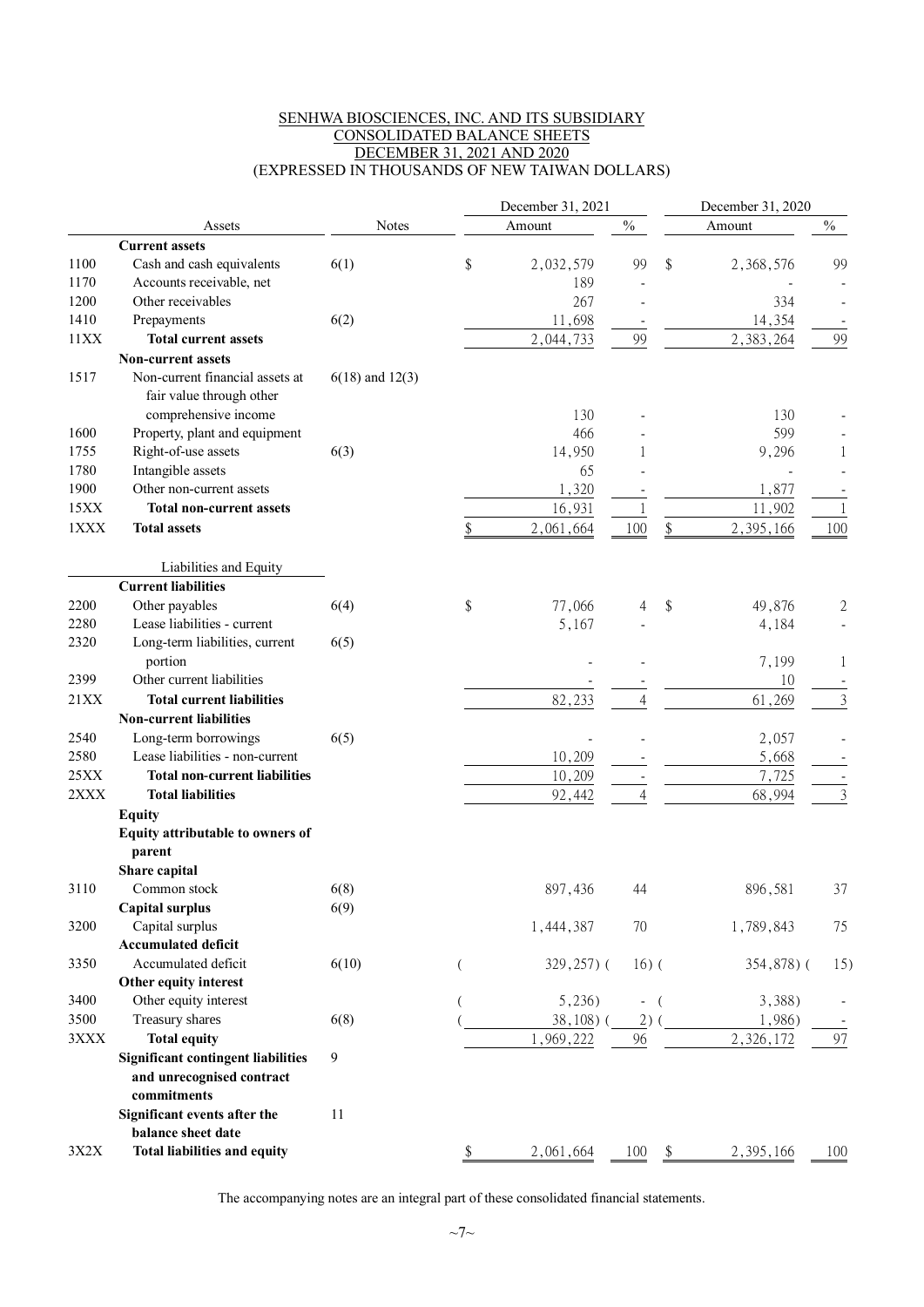#### SENHWA BIOSCIENCES, INC. AND ITS SUBSIDIARY CONSOLIDATED STATEMENTS OF COMPRENSIVE INCOME YEARS ENDED DECEMBER 31, 2021 AND 2020 (EXPRESSED IN THOUSANDS OF NEW TAIWAN DOLLARS, EXCEPT LOSS PER SHARE AMOUNT)

|      |                                                           |                         |                |                       | Years ended December 31, |                  |               |
|------|-----------------------------------------------------------|-------------------------|----------------|-----------------------|--------------------------|------------------|---------------|
|      |                                                           |                         |                | 2021                  |                          | 2020             |               |
|      | Items                                                     | <b>Notes</b>            |                | Amount                | $\frac{0}{0}$            | Amount           | $\frac{0}{0}$ |
| 4000 | <b>Operating revenue</b>                                  |                         | \$             | 550                   | \$<br>100                | 617              | 100           |
| 5000 | <b>Operating costs</b>                                    | 6(15)(16)               |                | 227)                  | 41)                      | $266)$ (         | 43)           |
| 5900 | <b>Gross profit</b>                                       |                         |                | 323                   | 59                       | 351              | 57            |
|      | <b>Operating expenses</b>                                 | $6(15)(16)$ and<br>7(2) |                |                       |                          |                  |               |
| 6200 | General and administrative<br>expenses                    |                         |                | $71,173$ ) (          | $12941$ ) (              | $83,242$ ) (     | 13492)        |
| 6300 | Research and development<br>expenses                      |                         |                | $275,466$ ) (         | $50085$ ) (              | $276,368$ ) (    | 44792)        |
| 6000 | <b>Total operating expenses</b>                           |                         |                | 346,639)              | $63026$ ) (              | 359,610) (       | 58284)        |
| 6900 | <b>Operating loss</b>                                     |                         |                | $346,316$ ) (         |                          |                  |               |
|      |                                                           |                         |                |                       | $62967$ ) (              | $359,259$ (      | 58227)        |
|      | Non-operating income and<br>expenses                      |                         |                |                       |                          |                  |               |
| 7100 | Interest income                                           | 6(11)                   |                | 4,614                 | 839                      | 4,019            | 652           |
| 7010 | Other income                                              | 6(5)(12)                |                | 11,121                | 2022                     | 198              | 32            |
| 7020 | Other gains and losses                                    | 6(13)                   |                | 2,760                 | 502                      | 919              | 149           |
| 7050 | Finance costs                                             | 6(3)(14)                |                | $526$ ) (             | $96)$ (                  | 259(             | 42)           |
| 7000 | <b>Total non-operating</b>                                |                         |                |                       |                          |                  |               |
|      | income and expenses                                       |                         |                | 17,969                | 3267                     | 4,877            | 791           |
| 7900 | Loss before income tax                                    |                         |                | $328,347$ ) (         | 59700)(                  | 354,382)(        | 57436)        |
| 7950 | Income tax expense                                        | 6(17)                   |                | 910(                  | $165$ ) (                | 496)             | 81)           |
| 8200 | Loss for the year                                         |                         | $\mathfrak{F}$ | 329,257               | 59865 $)$ (\$            | 354,878          | 57517)        |
|      | Other comprehensive loss                                  |                         |                |                       |                          |                  |               |
|      | <b>Components of other</b>                                |                         |                |                       |                          |                  |               |
|      | comprehensive loss that will                              |                         |                |                       |                          |                  |               |
|      | be reclassified to profit or                              |                         |                |                       |                          |                  |               |
|      | loss                                                      |                         |                |                       |                          |                  |               |
| 8361 | <b>Financial statements</b><br>translation differences of |                         |                |                       |                          |                  |               |
|      | foreign operations                                        |                         | $($ \$         | $1,848$ ) $($         | $336)(\$$                | $3,635$ )        | 589)          |
| 8500 | <b>Total comprehensive loss for</b>                       |                         |                |                       |                          |                  |               |
|      | the year                                                  |                         | (\$            | $331,105$ )           | $60201)$ (\$)            | 358,513)         | 58106)        |
|      | Loss attributable to:                                     |                         |                |                       |                          |                  |               |
| 8610 | Owners of the parent                                      |                         | $($ \$         | $329,257$ (59865) (\$ |                          | 354,878) (57517) |               |
|      | <b>Comprehensive loss</b>                                 |                         |                |                       |                          |                  |               |
|      | attributable to:                                          |                         |                |                       |                          |                  |               |
| 8710 | Owners of the parent                                      |                         | $\frac{1}{2}$  | $331,105$ ) (         | $60201)$ (\$)            | $358,513$ ) (    | 58106)        |
|      | Loss per share                                            |                         |                |                       |                          |                  |               |
| 9750 | Basic loss per share                                      | 6(19)                   |                |                       |                          |                  |               |
|      | (in dollars)                                              |                         | $($ \$         |                       | $3.67$ ) (\$             |                  | 4.49)         |
| 9850 | Diluted loss per share<br>(in dollars)                    | 6(19)                   | $($ \$         |                       | $3.67)$ (\$)             |                  | 4.49)         |
|      |                                                           |                         |                |                       |                          |                  |               |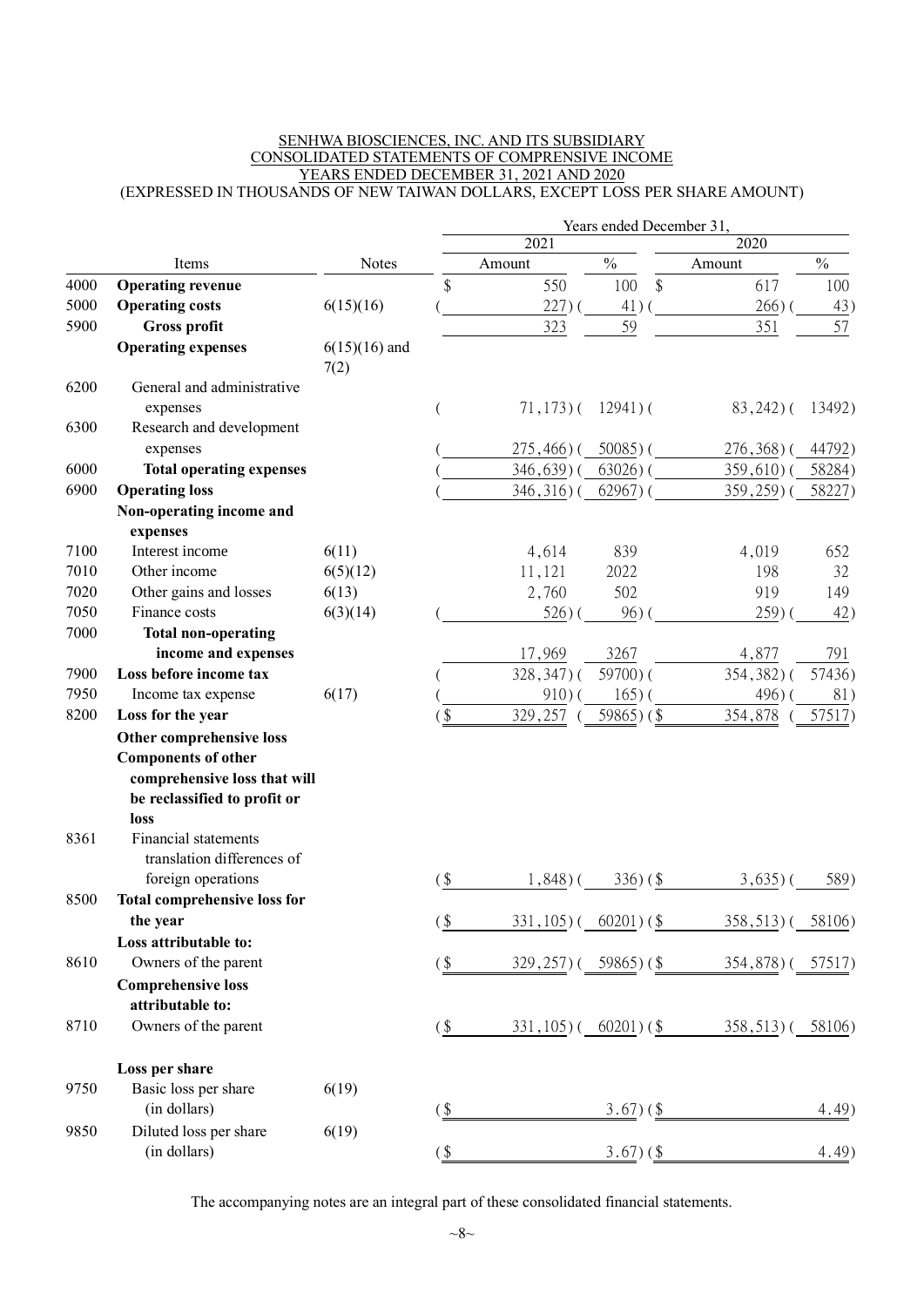#### SENHWA BIOSCIENCES, INC. AND ITS SUBSIDIARY CONSOLIDATED STATEMENTS OF CHANGES IN EQUITY YEARS ENDED DECEMBER 31, 2021 AND 2020 (EXPRESSED IN THOUSANDS OF NEW TAIWAN DOLLARS)

|                                                               |       |  |                          |  |                               |  |                 | Equity attributable to owners of the parent |         |     |                        |     |                                                                                |                           |                 |                        |
|---------------------------------------------------------------|-------|--|--------------------------|--|-------------------------------|--|-----------------|---------------------------------------------|---------|-----|------------------------|-----|--------------------------------------------------------------------------------|---------------------------|-----------------|------------------------|
|                                                               |       |  |                          |  |                               |  | Capital Surplus |                                             |         |     |                        |     | Other Equity                                                                   |                           |                 |                        |
|                                                               | Notes |  | Common stock             |  | Additional paid-in<br>capital |  | Stock options   |                                             | Others  |     | Accumulated<br>deficit |     | Financial<br>statements<br>translation<br>differences of<br>foreign operations |                           | Treasury shares | Total equity           |
| 2020                                                          |       |  |                          |  |                               |  |                 |                                             |         |     |                        |     |                                                                                |                           |                 |                        |
| Balance at January 1, 2020                                    |       |  | 744,986                  |  | 416,514                       |  | 58,616          |                                             | 34      |     | 391,784)               |     | 247                                                                            |                           |                 | 828,613                |
| Loss for the year                                             |       |  |                          |  |                               |  |                 |                                             |         |     | 354,878)               |     |                                                                                |                           |                 | 354,878)               |
| Other comprehensive loss for the year                         |       |  |                          |  |                               |  |                 |                                             |         |     |                        |     | 3,635                                                                          |                           |                 | 3,635)                 |
| Total comprehensive loss for the year                         |       |  |                          |  |                               |  |                 |                                             |         |     | $354,878$ )            |     | 3,635                                                                          |                           |                 | 358,513                |
| Issuance of shares                                            | 6(8)  |  | 150,000                  |  | 1,643,000                     |  |                 |                                             |         |     |                        |     |                                                                                |                           |                 | 1,793,000              |
| Capital surplus used to offset against accumulated            | 6(10) |  |                          |  |                               |  |                 |                                             |         |     |                        |     |                                                                                |                           |                 |                        |
| deficit                                                       |       |  | $\overline{\phantom{a}}$ |  | 391,750)                      |  | $\sim$          |                                             | 34)     |     | 391,784                |     |                                                                                |                           |                 |                        |
| Issuance of shares from compensation cost of                  | 6(7)  |  |                          |  |                               |  |                 |                                             |         |     |                        |     |                                                                                |                           |                 |                        |
| employees                                                     |       |  |                          |  | 23,546                        |  |                 |                                             | 20,955  |     |                        |     |                                                                                |                           |                 | 44,501                 |
| Amortisation of compensation cost of employee stock           | 6(7)  |  |                          |  |                               |  |                 |                                             |         |     |                        |     |                                                                                |                           |                 |                        |
| options                                                       |       |  |                          |  |                               |  | 4,779           |                                             |         |     |                        |     |                                                                                |                           |                 | 4,779                  |
| Amortisation of compensation cost of subsidiaries'            | 6(7)  |  |                          |  |                               |  |                 |                                             |         |     |                        |     |                                                                                |                           |                 |                        |
| employee stock options                                        |       |  |                          |  |                               |  | 2,173           |                                             |         |     |                        |     |                                                                                |                           |                 | 2,173                  |
| Employee stock options exercised                              | 6(7)  |  | 1,595                    |  | 16,879                        |  | 51,105)         |                                             | 46,236  |     |                        |     |                                                                                |                           |                 | 13,605                 |
| Purchase of treasury shares                                   | 6(8)  |  |                          |  |                               |  |                 |                                             |         |     |                        |     |                                                                                |                           | 1,986           | 1,986                  |
| Balance at December 31, 2020                                  |       |  | 896,581                  |  | 1,708,189                     |  | 14,463          |                                             | 67,191  |     | 354,878)               | (\$ | 3,388                                                                          |                           | 1,986           | 2,326,172              |
| 2021                                                          |       |  |                          |  |                               |  |                 |                                             |         |     |                        |     |                                                                                |                           |                 |                        |
| Balance at January 1, 2021                                    |       |  | 896,581                  |  | 1,708,189                     |  | 14,463          |                                             | 67,191  |     | 354,878)               | (\$ | 3,388)                                                                         | $\left( \text{S} \right)$ | 1,986           | 2,326,172              |
| Loss for the year                                             |       |  |                          |  |                               |  |                 |                                             |         |     | 329,257)               |     |                                                                                |                           |                 | 329,257)               |
| Other comprehensive loss for the year                         |       |  |                          |  |                               |  |                 |                                             |         |     |                        |     | 1,848                                                                          |                           |                 | 1,848                  |
| Total comprehensive loss for the year                         |       |  |                          |  |                               |  |                 |                                             |         |     | 329,257                |     | 1,848                                                                          |                           |                 | 331,105                |
| Capital surplus used to offset against accumulated<br>deficit | 6(10) |  | $\sim$                   |  | 287,687)                      |  |                 |                                             | 67,191) |     | 354,878                |     |                                                                                |                           |                 |                        |
| Amortisation of compensation cost of employee stock           | 6(7)  |  |                          |  |                               |  |                 |                                             |         |     |                        |     |                                                                                |                           |                 |                        |
| options                                                       |       |  |                          |  |                               |  | 2,268           |                                             |         |     |                        |     |                                                                                |                           |                 | 2,268                  |
| Amortisation of compensation cost of subsidiaries'            | 6(7)  |  |                          |  |                               |  |                 |                                             |         |     |                        |     |                                                                                |                           |                 |                        |
| employee stock options                                        |       |  |                          |  |                               |  | 1,200           |                                             |         |     |                        |     |                                                                                |                           |                 | 1,200                  |
| Employee stock options exercised                              | 6(7)  |  | 855                      |  | 8,449                         |  | 2,495)          |                                             |         |     |                        |     |                                                                                |                           |                 | 6,809                  |
| Purchase of treasury shares                                   | 6(8)  |  |                          |  |                               |  |                 |                                             |         |     |                        |     |                                                                                |                           | 36,122          | 36,122                 |
| Balance at December 31, 2021                                  |       |  | 897,436                  |  | 1,428,951                     |  | 15,436          |                                             |         | (\$ | 329,257                | (\$ | 5,236)                                                                         | $($ \$                    | 38,108          | $\overline{1,969,222}$ |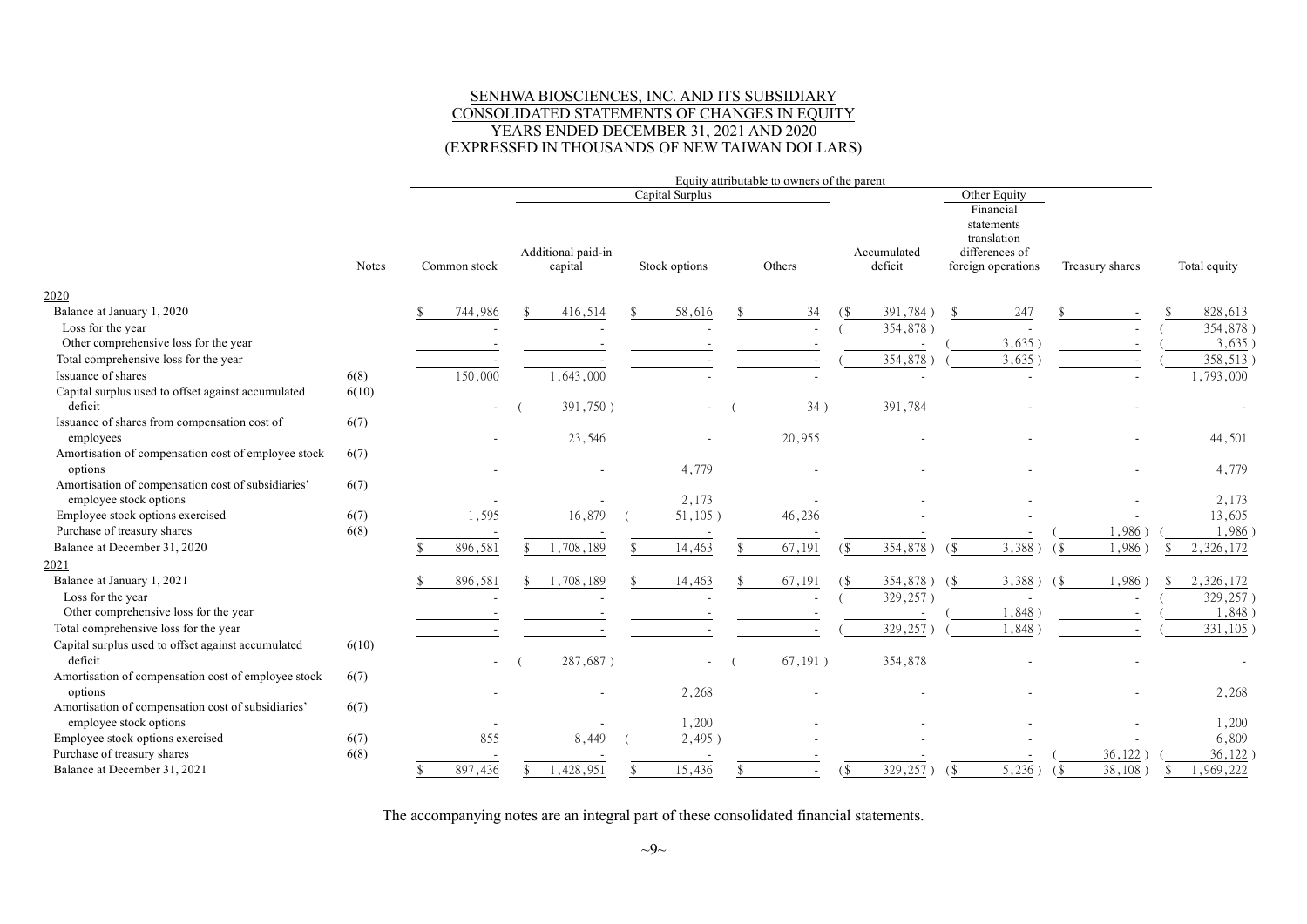#### SENHWA BIOSCIENCES, INC. AND ITS SUBSIDIARY CONSOLIDATED STATEMENTS OF CASH FLOWS YEARS ENDED DECEMBER 31, 2021 AND 2020 (EXPRESSED IN THOUSANDS OF NEW TAIWAN DOLLARS)

|                                                    |          |                |                  |          | Years ended December 31, |  |  |  |
|----------------------------------------------------|----------|----------------|------------------|----------|--------------------------|--|--|--|
|                                                    | Notes    |                | 2021             |          | 2020                     |  |  |  |
| CASH FLOWS FROM OPERATING ACTIVITIES               |          |                |                  |          |                          |  |  |  |
| Loss before tax                                    |          | (              | $328,347$ ) (\$) |          | 354,382)                 |  |  |  |
| Adjustments                                        |          |                |                  |          |                          |  |  |  |
| Adjustments to reconcile profit (loss)             |          |                |                  |          |                          |  |  |  |
| Compensation cost of employee stock options        | 6(7)     |                | 3,468            |          | 51,453                   |  |  |  |
| Depreciation                                       | 6(15)    |                | 6,135            |          | 7,097                    |  |  |  |
| Amortisation                                       | 6(15)    |                | 99               |          | 14                       |  |  |  |
| Interest expense                                   | 6(14)    |                | 526              |          | 259                      |  |  |  |
| Interest income                                    | 6(11)    | $\left($       | $4,602$ ) (      |          | 4,004)                   |  |  |  |
| Long-term borrowings and interest forgiveness      | 6(5)(12) |                |                  |          |                          |  |  |  |
| transferred to other income                        |          | $\overline{(}$ | 9,252)           |          |                          |  |  |  |
| Lease payable transferred to other income          |          |                | 945)             |          |                          |  |  |  |
| Changes in operating assets and liabilities        |          |                |                  |          |                          |  |  |  |
| Changes in operating assets                        |          |                |                  |          |                          |  |  |  |
| Accounts receivable, net                           |          |                | 189)             |          | 33                       |  |  |  |
| Other receivables                                  |          |                | 1)               |          | 16                       |  |  |  |
| Prepayments                                        |          |                | 425              | $\left($ | 2,860)                   |  |  |  |
| Other payables                                     |          |                | 27,190           |          | 26,227                   |  |  |  |
| Other current liabilities                          |          |                | 10)              |          |                          |  |  |  |
| Cash outflow generated from operations             |          |                | $305,503$ ) (    |          | 276,147)                 |  |  |  |
| Interest received                                  |          |                | 4,657            |          | 4,071                    |  |  |  |
| Tax refund received                                |          |                | 2,232            |          | 74                       |  |  |  |
| Interest paid                                      |          |                | 526)             |          | 194)                     |  |  |  |
| Income tax paid                                    |          |                | 910)             |          | 484)                     |  |  |  |
| Net cash flows used in operating activities        |          |                | 300,050)         |          | 272,680)                 |  |  |  |
| CASH FLOWS FROM INVESTING ACTIVITIES               |          |                |                  |          |                          |  |  |  |
| Acquisition of property, plant and equipment       |          |                | $237)$ (         |          | 391)                     |  |  |  |
| Increase in intangible assets                      |          |                | 164)             |          |                          |  |  |  |
| Decrease in guarantee deposits paid                |          |                | 550              |          | 9                        |  |  |  |
| Net cash flows from (used in) investing activities |          |                | 149              |          | 382)                     |  |  |  |
| CASH FLOWS FROM FINANCING ACTIVITIES               |          |                |                  |          |                          |  |  |  |
| Payments of lease liabilities                      | 6(20)    |                | $4,929$ ) (      |          | 5,602)                   |  |  |  |
| Proceeds from issuance of shares                   | 6(8)     |                |                  |          | 1,793,000                |  |  |  |
| Employee stock options exercised                   | 6(7)     |                | 6,809            |          | 13,605                   |  |  |  |
| Increase in long-term borrowings                   | 6(5)     |                |                  |          | 9,630                    |  |  |  |
| Purchase of treasury shares                        | 6(8)     |                |                  |          | 1,986)                   |  |  |  |
|                                                    |          |                | $36,122$ )       |          |                          |  |  |  |
| Net cash flows (used in) from financing activities |          |                | 34,242)          |          | 1,808,647                |  |  |  |
| Effect of exchange rate changes                    |          |                | 1,854)           |          | 4,286)                   |  |  |  |
| Net increase in cash and cash equivalents          |          |                | 335,997          |          | 1,531,299                |  |  |  |
| Cash and cash equivalents at beginning of year     |          |                | 2,368,576        |          | 837, 277                 |  |  |  |
| Cash and cash equivalents at end of year           |          | \$             | 2,032,579        | \$       | 2,368,576                |  |  |  |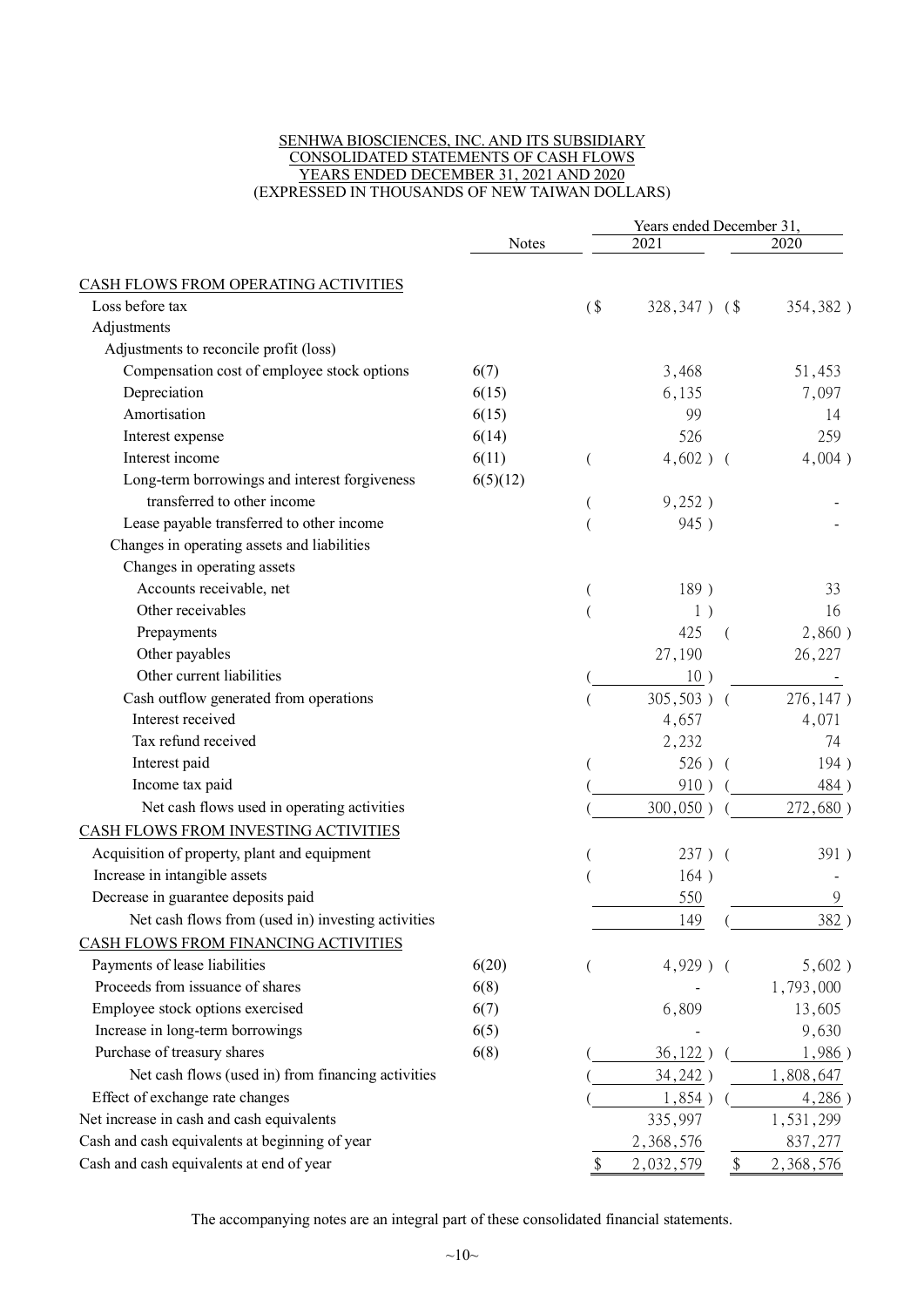## SENHWA BIOSCIENCES, INC. AND ITS SUBSIDIARY NOTES TO THE CONSOLIDATED FINANCIAL STATEMENTS YEARS ENDED DECEMBER 31, 2021 AND 2020 (EXPRESSED IN THOUSANDS OF NEW TAIWAN DOLLARS, EXCEPT AS OTHERWISE INDICATED)

## 1. HISTORY AND ORGANISATION

- (1) Senhwa Biosciences, Inc. (the "Company") was incorporated and registered with the Ministry of Economic Affairs on November 16, 2012. The Company's shares started trading over-the-counter after approval by the Taipei Exchange on April 24, 2017. The Company is primarily engaged in the development of new drugs and special pharmaceutical ingredients.
- (2) As of December 31, 2021, the Company's authorised capital and paid-in capital amounted to \$1,500,000 and \$897,436, respectively.
- 2. THE DATE OF AUTHORISATION FOR ISSUANCE OF THE CONSOLIDATED FINANCIAL STATEMENTS AND PROCEDURES FOR AUTHORISATION

These consolidated financial statements were authorised for issuance by the Board of Directors on March 10, 2022.

3. APPLICATION OF NEW STANDARDS, AMENDMENTS AND INTERPRETATIONS

(1) Effect of the adoption of new issuances of or amendments to International Financial Reporting Standards ("IFRS") as endorsed by the Financial Supervisory Commission ("FSC") New standards, interpretations and amendments endorsed by the FSC effective from 2021 are as follows:

|                                                                                                         | Effective date by               |
|---------------------------------------------------------------------------------------------------------|---------------------------------|
|                                                                                                         | <b>International Accounting</b> |
| New Standards, Interpretations and Amendments                                                           | <b>Standards Board</b>          |
| Amendments to IFRS 4, 'Extension of the temporary exemption from<br>applying IFRS 9'                    | January 1, 2021                 |
| Amendments to IFRS 9, IAS 39, IFRS 7, IFRS 4 and IFRS 16,<br>'Interest Rate Benchmark Reform - Phase 2' | January 1, 2021                 |
| Amendment to IFRS 16, 'Covid-19-related rent concessions beyond 30<br>June $2021'$                      | April 1, 2021 (Note)            |

Note: Earlier application from January 1, 2021 is allowed by the FSC.

The above standards and interpretations have no significant impact to the Group's financial condition and financial performance based on the Group's assessment.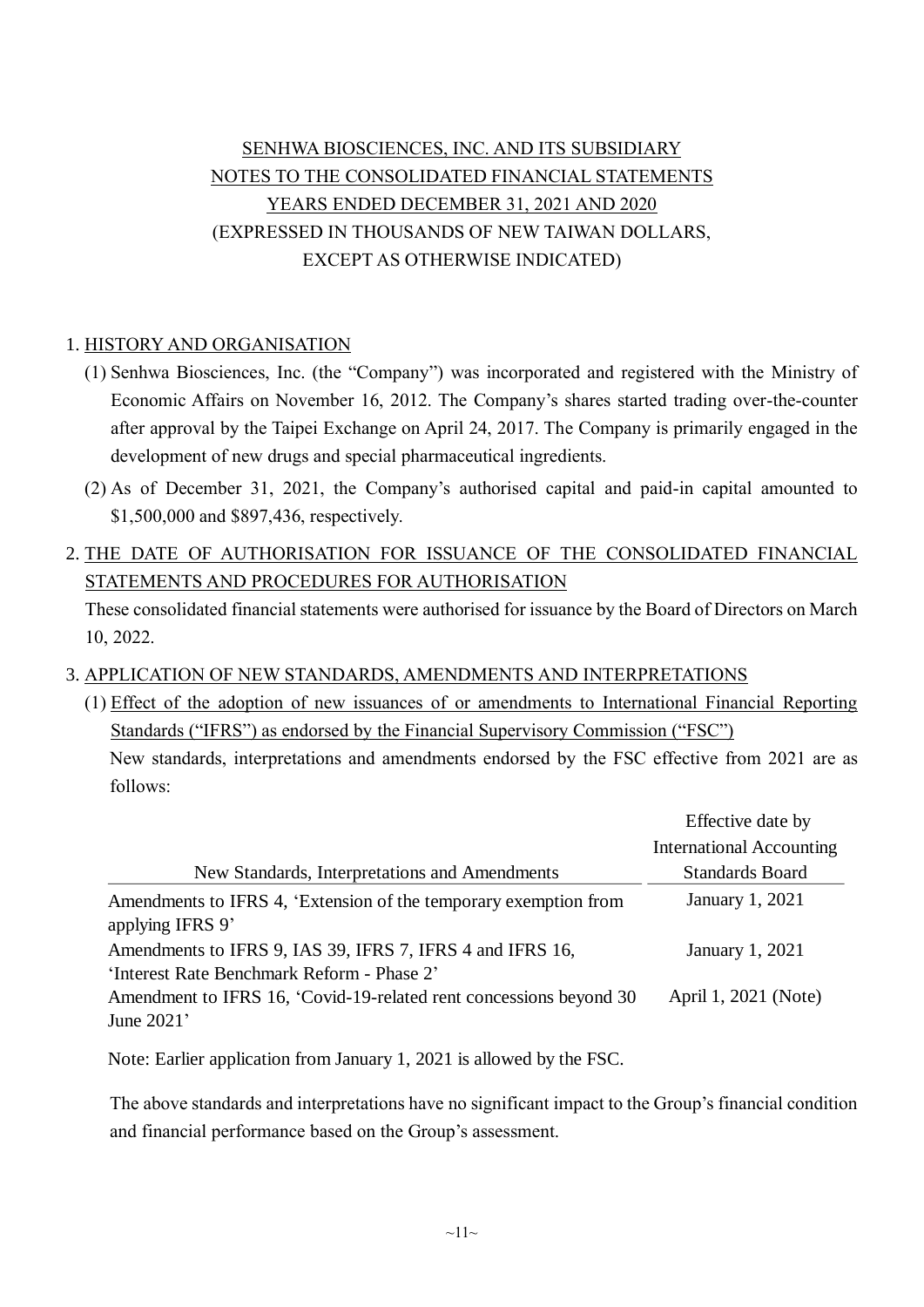(2) Effect of new issuances of or amendments to IFRSs as endorsed by the FSC but not yet adopted by the Group

New standards, interpretations and amendments endorsed by the FSC effective from 2022 are as follows:

|                                                                                        | Effective date by               |
|----------------------------------------------------------------------------------------|---------------------------------|
|                                                                                        | <b>International Accounting</b> |
| New Standards, Interpretations and Amendments                                          | <b>Standards Board</b>          |
| Amendments to IFRS 3, 'Reference to the conceptual framework'                          | January 1, 2022                 |
| Amendments to IAS 16, 'Property, plant and equipment: proceeds<br>before intended use' | January 1, 2022                 |
| Amendments to IAS 37, 'Onerous contracts - cost of fulfilling a<br>contract'           | January 1, 2022                 |
| Annual improvements to IFRS Standards 2018–2020                                        | January 1, 2022                 |

The above standards and interpretations have no significant impact to the Group's financial condition and financial performance based on the Group's assessment.

#### (3) IFRSs issued by IASB but not yet endorsed by the FSC

New standards, interpretations and amendments issued by IASB but not yet included in the IFRSs as endorsed by the FSC are as follows:

|                                                                        | Effective date by               |
|------------------------------------------------------------------------|---------------------------------|
|                                                                        | <b>International Accounting</b> |
| New Standards, Interpretations and Amendments                          | <b>Standards Board</b>          |
| Amendments to IFRS 10 and IAS 28, 'Sale or contribution of assets      | To be determined by             |
| between an investor and its associate or joint venture'                | <b>International Accounting</b> |
|                                                                        | <b>Standards Board</b>          |
| IFRS 17, 'Insurance contracts'                                         | January 1, 2023                 |
| Amendments to IFRS 17, 'Insurance contracts'                           | January 1, 2023                 |
| Amendment to IFRS 17, 'Initial application of IFRS 17 and IFRS 9 -     | January 1, 2023                 |
| comparative information'                                               |                                 |
| Amendments to IAS 1, 'Classification of liabilities as current or non- | January 1, 2023                 |
| current'                                                               |                                 |
| Amendments to IAS 1, 'Disclosure of accounting policies'               | January 1, 2023                 |
| Amendments to IAS 8, 'Definition of accounting estimates'              | January 1, 2023                 |
| Amendments to IAS 12, 'Deferred tax related to assets and liabilities  | January 1, 2023                 |
| arising from a single transaction'                                     |                                 |

The above standards and interpretations have no significant impact to the Group's financial condition and financial performance based on the Group's assessment.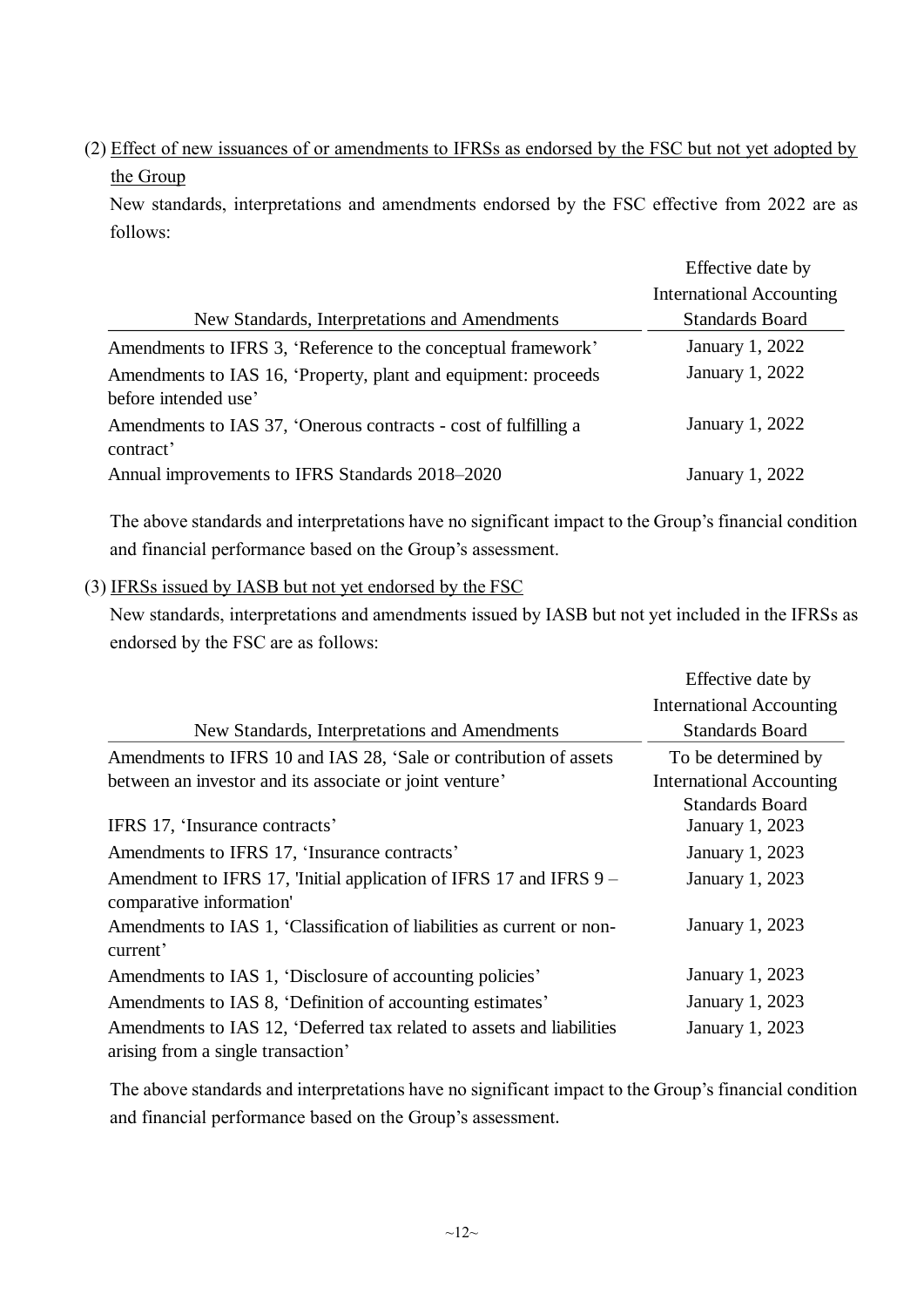## 4. SUMMARY OF SIGNIFICANT ACCOUNTING POLICIES

The principal accounting policies applied in the preparation of these consolidated financial statements are set out below. These policies have been consistently applied to all the periods presented, unless otherwise stated.

(1) Compliance statement

The consolidated financial statements of the Group have been prepared in accordance with the "Regulations Governing the Preparation of Financial Reports by Securities Issuers", International Financial Reporting Standards, International Accounting Standards, IFRIC Interpretations, and SIC Interpretations as endorsed by the FSC (collectively referred herein as the "IFRSs").

- (2) Basis of preparation
	- A. Except for financial assets at fair value through other comprehensive income, the consolidated financial statements have been prepared under the historical cost convention.
	- B. The preparation of financial statements in conformity with IFRSs requires the use of certain critical accounting estimates. It also requires management to exercise its judgement in the process of applying the Group's accounting policies. The areas involving a higher degree of judgement or complexity, or areas where assumptions and estimates are significant to the consolidated financial statements are disclosed in Note 5.

### (3) Basis of consolidation

- A. Basis for preparation of consolidated financial statements
	- (a) All subsidiaries are included in the Group's consolidated financial statements. Subsidiaries are all entities controlled by the Group. The Group controls an entity when the Group is exposed, or has rights, to variable returns from its involvement with the entity and has the ability to affect those returns through its power over the entity. Consolidation of subsidiaries begins from the date the Group obtains control of the subsidiaries and ceases when the Group loses control of the subsidiaries.
	- (b) Inter-company transactions, balances and unrealised gains or losses on transactions between companies within the Group are eliminated. Accounting policies of subsidiaries are consistent with the policies adopted by the Group.
- B. Subsidiaries included in the consolidated financial statements:

| Name of           | Name of            | Main business     | Ownership $(\%)$  |                   |
|-------------------|--------------------|-------------------|-------------------|-------------------|
| investor          | subsidiary         | activities        | December 31, 2021 | December 31, 2020 |
| Senhwa            | SenHwa             | New drug clinical | 100               | 100               |
| Biosciences, Inc. | <b>Biosciences</b> | and technical     |                   |                   |
|                   | Corporation        | support services  |                   |                   |

C. Subsidiaries not included in the consolidated financial statements: None.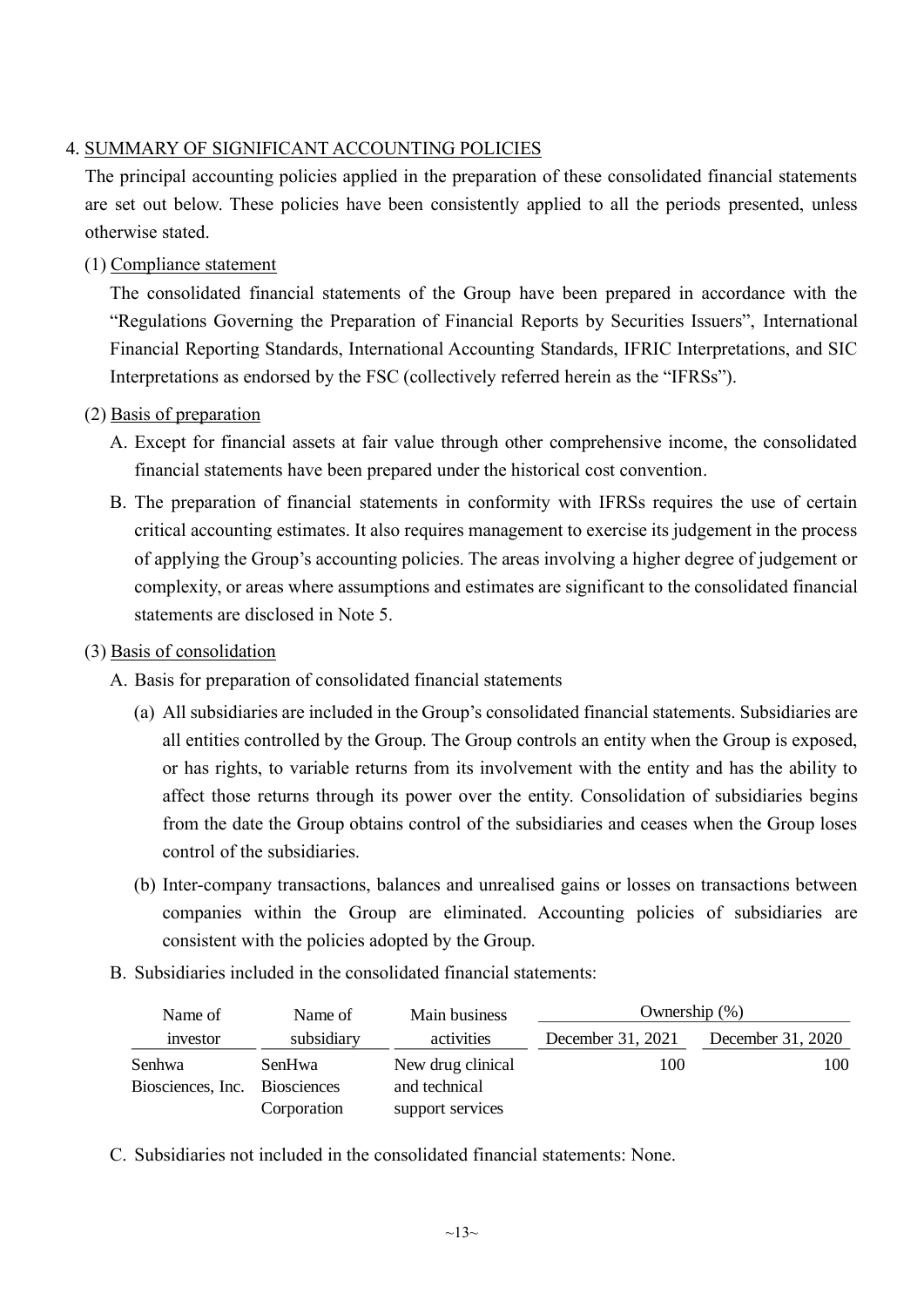- D. Adjustments for subsidiaries with different balance sheet dates: None.
- E. Significant restrictions: None.
- F. Subsidiaries that have non-controlling interests that are material to the Group: None.

#### (4) Foreign currency translation

Items included in the financial statements of each of the Group's entities are measured using the currency of the primary economic environment in which the entity operates (the "functional currency"). The consolidated financial statements are presented in New Taiwan Dollars, which is the Company's functional and the Group's presentation currency.

- A. Foreign currency transactions and balances
	- (a) Foreign currency transactions are translated into the functional currency using the exchange rates prevailing at the dates of the transactions or valuation where items are remeasured. Foreign exchange gains and losses resulting from the settlement of such transactions are recognised in profit or loss in the period in which they arise.
	- (b) Monetary assets and liabilities denominated in foreign currencies at the period end are retranslated at the exchange rates prevailing at the balance sheet date. Exchange differences arising upon re-translation at the balance sheet date are recognised in profit or loss.
	- (c) All foreign exchange gains and losses based on the nature of those transactions are presented in the statement of comprehensive income within 'other gains and losses'.
- B. Translation of foreign operations

The operating results and financial position of all the group entities and associates that have a functional currency different from the presentation currency are translated into the presentation currency as follows:

- (a) Assets and liabilities for each balance sheet presented are translated at the closing exchange rate at the date of that balance sheet;
- (b) Income and expenses for each statement of comprehensive income are translated at average exchange rates of that period; and
- (c) All resulting exchange differences are recognised in other comprehensive income.
- (5) Classification of current and non-current items
	- A. Assets that meet one of the following criteria are classified as current assets; otherwise they are classified as non-current assets:
		- (a) Assets arising from operating activities that are expected to be realised, or are intended to be sold or consumed within the normal operating cycle;
		- (b) Assets held mainly for trading purposes;
		- (c) Assets that are expected to be realised within twelve months from the balance sheet date;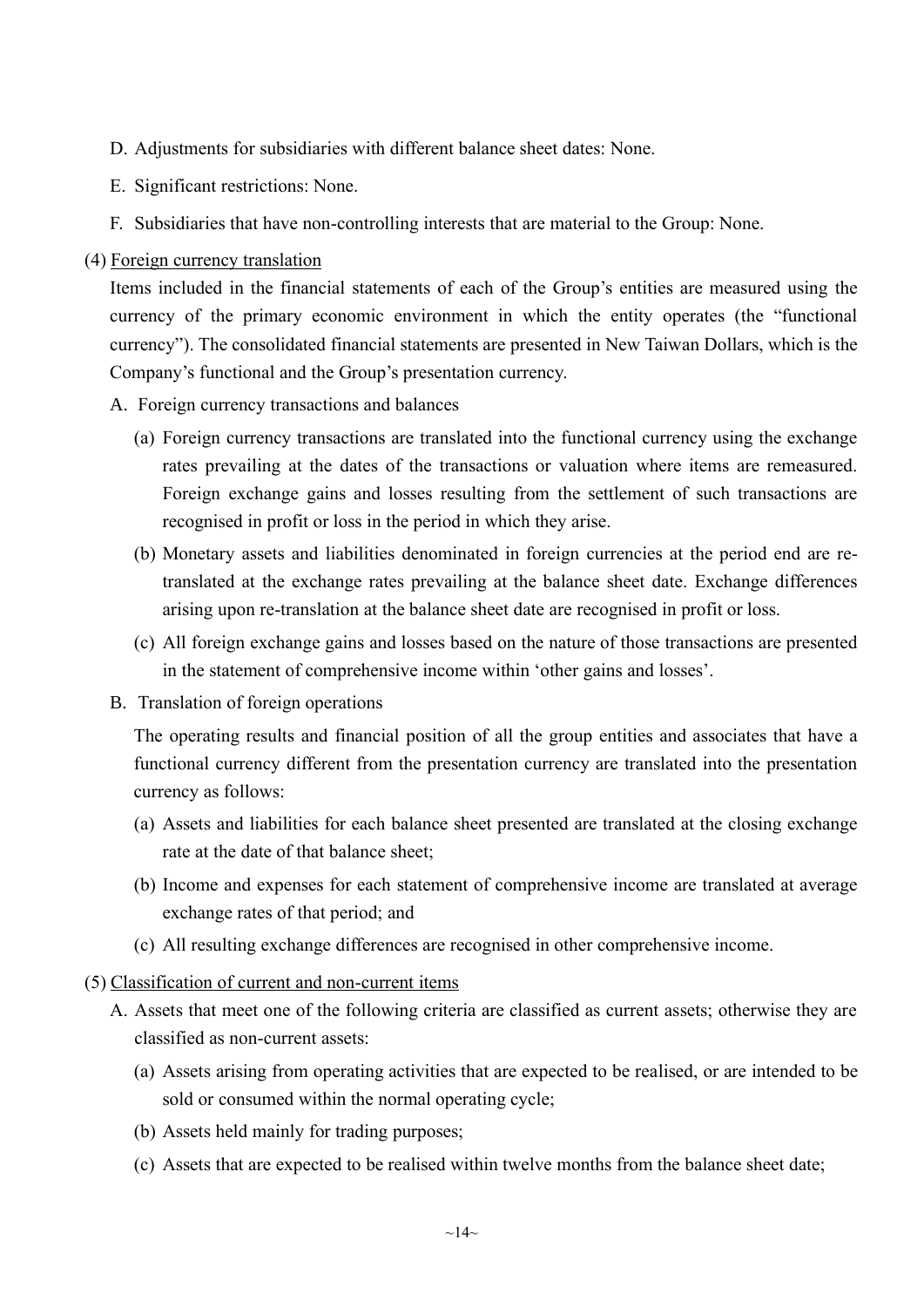- (d) Cash and cash equivalents, excluding restricted cash and cash equivalents and those that are to be exchanged or used to settle liabilities more than twelve months after the balance sheet date.
- B. Liabilities that meet one of the following criteria are classified as current liabilities; otherwise they are classified as non-current liabilities:
	- (a) Liabilities that are expected to be settled within the normal operating cycle;
	- (b) Liabilities arising mainly from trading activities;
	- (c) Liabilities that are to be settled within twelve months from the balance sheet date;
	- (d) Liabilities for which the repayment date cannot be extended unconditionally to more than twelve months after the balance sheet date. Terms of a liability that could, at the option of the counterparty, result in its settlement by the issue of equity instruments do not affect its classification.
- (6) Cash equivalents

Cash equivalents refer to short-term, highly liquid investments that are readily convertible to known amounts of cash and which are subject to an insignificant risk of changes in value. Time deposits that meet the definition above and are held for the purpose of meeting short-term cash commitments in operations are classified as cash equivalents.

- (7) Financial assets at fair value through profit or loss
	- A. Financial assets at fair value through profit or loss are financial assets that are not measured at amortised cost or fair value through other comprehensive income.
	- B. On a regular way purchase or sale basis, financial assets at fair value through profit or loss are recognised and derecognised using trade date accounting.
	- C. At initial recognition, the Group measures the financial assets at fair value and recognises the transaction costs in profit or loss. The Group subsequently measures the financial assets at fair value, and recognises the gain or loss in profit or loss.
	- D. The Group recognises the dividend income when the right to receive payment is established, future economic benefits associated with the dividend will flow to the Group and the amount of the dividend can be measured reliably.
- (8) Financial assets at fair value through other comprehensive income
	- A. Financial assets at fair value through other comprehensive income comprise equity securities which are not held for trading, and for which the Group has made an irrevocable election at initial recognition to recognise changes in fair value in other comprehensive income.
	- B. On a regular way purchase or sale basis, financial assets at fair value through other comprehensive income are recognised and derecognised using settlement date accounting.
	- C. At initial recognition, the Group measures the financial assets at fair value plus transaction costs.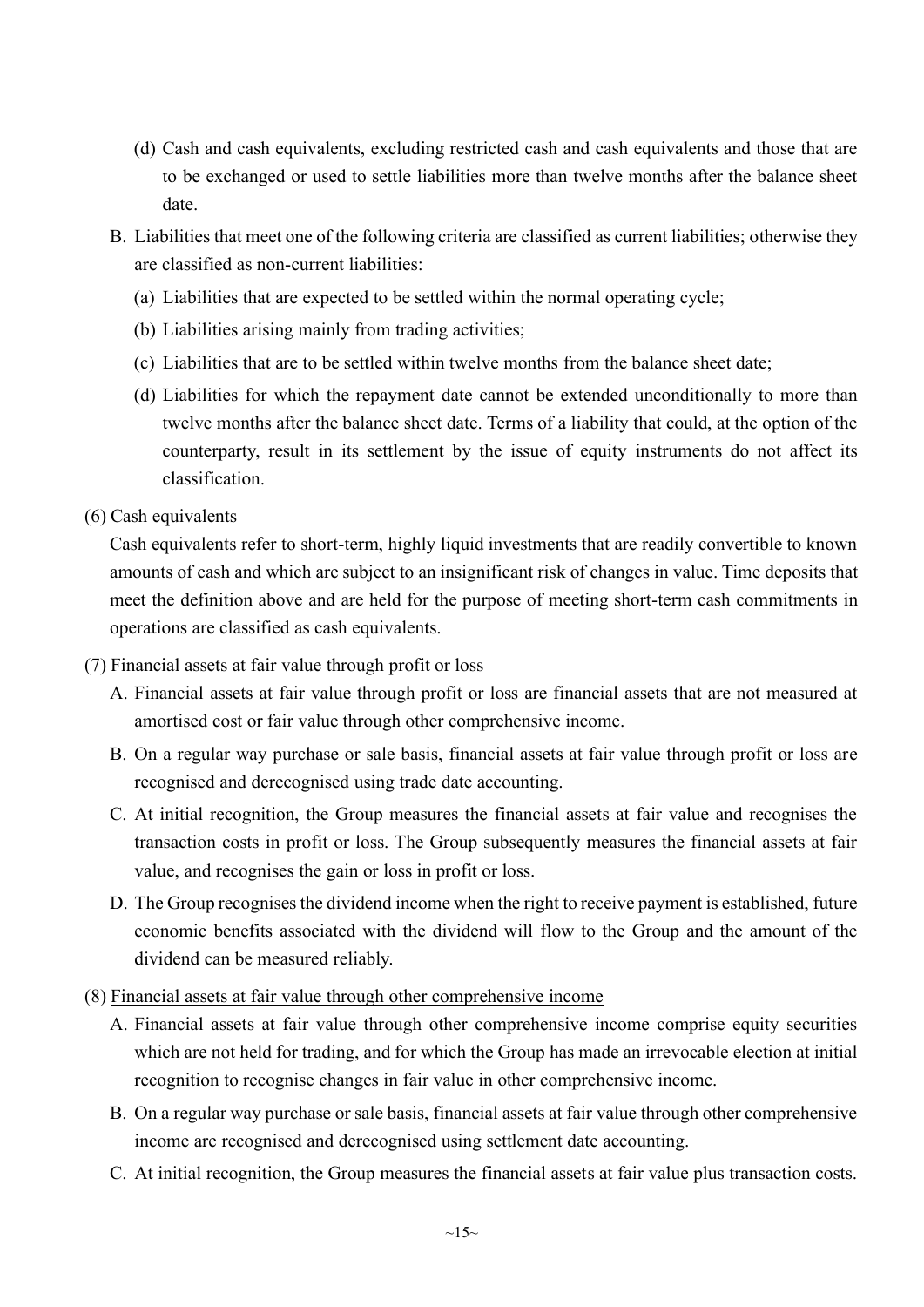The Group subsequently measures the financial assets at fair value. The changes in fair value of equity investments that were recognised in other comprehensive income are reclassified to retained earnings and are not reclassified to profit or loss following the derecognition of the investment.

- (9) Accounts and notes receivable
	- A. Accounts and notes receivable entitle the Group a legal right to receive consideration in exchange for transferred goods or rendered services.
	- B. The short-term accounts and notes receivable without bearing interest are subsequently measured at initial invoice amount as the effect of discounting is immaterial.
- (10) Impairment of financial assets

For debt instruments measured at fair value through other comprehensive income, at each reporting date, the Group recognises the impairment provision for 12 months expected credit losses if there has not been a significant increase in credit risk since initial recognition or recognises the impairment provision for the lifetime expected credit losses (ECLs) if such credit risk has increased since initial recognition after taking into consideration all reasonable and verifiable information that includes forecasts. On the other hand, for accounts receivable or contract assets that do not contain a significant financing component, the Group recognises the impairment provision for lifetime ECLs.

(11) Derecognition of financial assets

The Group derecognises a financial asset when the contractual rights to receive the cash flows from the financial asset expire.

### (12) Property, plant and equipment

- A. Equipment are initially recorded at cost.
- B. Subsequent costs are included in the asset's carrying amount or recognised as a separate asset, as appropriate, only when it is probable that future economic benefits associated with the item will flow to the Group and the cost of the item can be measured reliably. The carrying amount of the replaced part is derecognised. All other repairs and maintenance are charged to profit or loss during the financial period in which they are incurred.
- C. Equipment applies cost model and is depreciated using the straight-line method to allocate their cost over their estimated useful lives. Each part of an item of equipment with a cost that is significant in relation to the total cost of the item must be depreciated separately.
- D. The assets' residual values, useful lives and depreciation methods are reviewed, and adjusted if appropriate, at each financial year-end. If expectations for the assets' residual values and useful lives differ from previous estimates or the patterns of consumption of the assets' future economic benefits embodied in the assets have changed significantly, any change is accounted for as a change in estimate under IAS 8, 'Accounting Policies, Changes in Accounting Estimates and Errors', from the date of the change. The useful lives are 3 and 2 years for office equipment and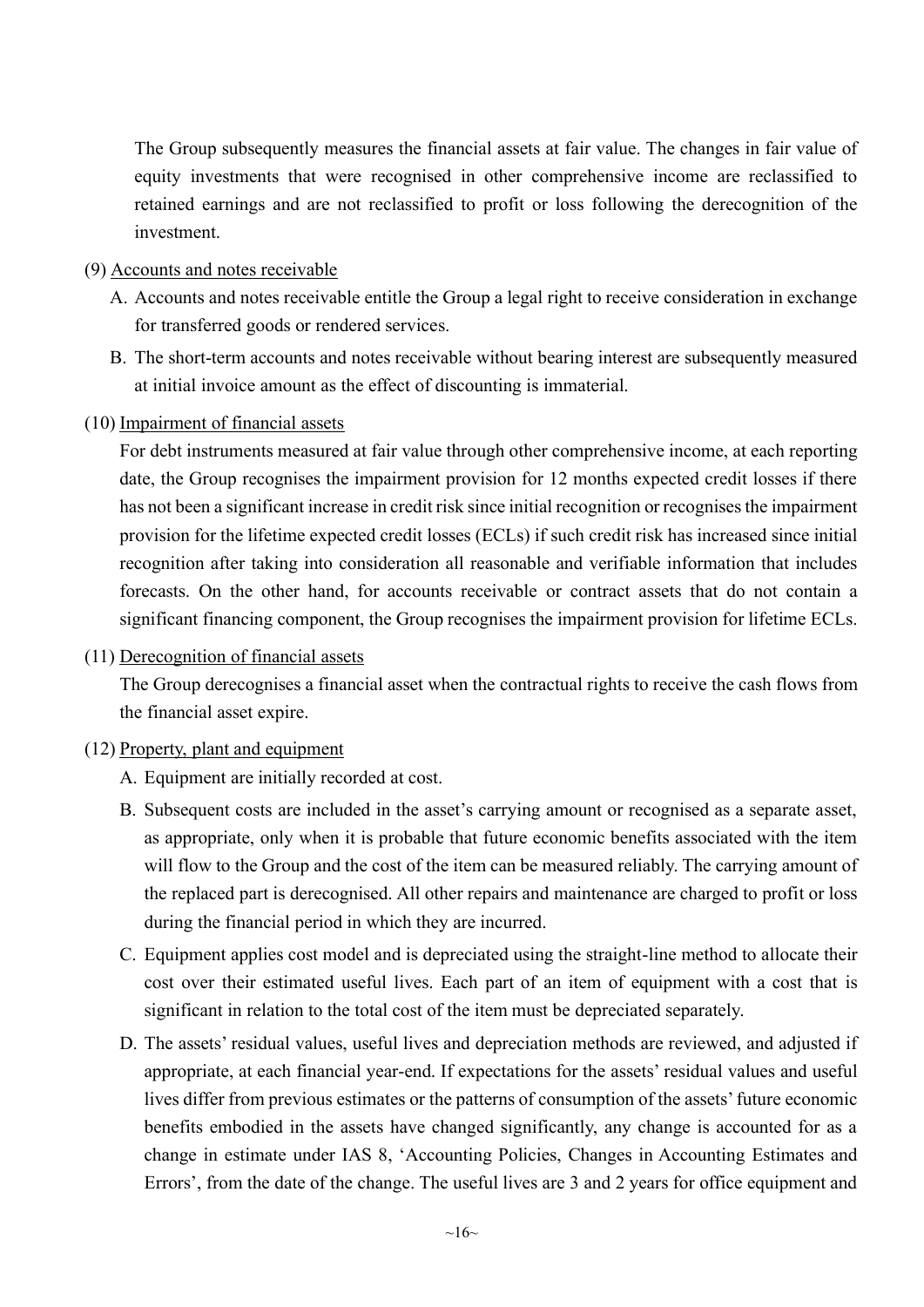leasehold improvements, respectively.

- (13) Leasing arrangements (lessee)-right-of-use assets/lease liabilities
	- A. Leases are recognised as a right-of-use asset and a corresponding lease liability at the date at which the leased asset is available for use by the Group. For short-term leases or leases of lowvalue assets, lease payments are recognised as an expense on a straight-line basis over the lease term.
	- B. Lease liabilities include the net present value of the remaining lease payments at the commencement date, discounted using the incremental borrowing interest rate. Lease payments are comprised of the following:
		- (a) Fixed payments, less any lease incentives receivable;
		- (b) Variable lease payments that depend on an index or a rate;
		- (c) Amounts expected to be payable by the lessee under residual value guarantees;
		- (d) The exercise price of a purchase option, if the lessee is reasonably certain to exercise that option; and
		- (e) Payments of penalties for terminating the lease, if the lease term reflects the lessee exercising that option.

The Group subsequently measures the lease liability at amortised cost using the interest method and recognises interest expense over the lease term. The lease liability is remeasured and the amount of remeasurement is recognised as an adjustment to the right-of-use asset when there are changes in the lease term or lease payments and such changes do not arise from contract modifications.

- C. At the commencement date, the right-of-use asset is stated at cost comprising the following:
	- (a) The amount of the initial measurement of lease liability;
	- (b) Any lease payments made at or before the commencement date;
	- (c) Any initial direct costs incurred by the lessee; and
	- (d) An estimate of costs to be incurred by the lessee in dismantling and removing the underlying asset, restoring the site on which it is located or restoring the underlying asset to the condition required by the terms and conditions of the lease.

The right-of-use asset is measured subsequently using the cost model and is depreciated from the commencement date to the earlier of the end of the asset's useful life or the end of the lease term. When the lease liability is remeasured, the amount of remeasurement is recognised as an adjustment to the right-of-use asset.

D. For lease modifications that decrease the scope of the lease, the lessee shall decrease the carrying amount of the right-of-use asset to reflect the partial or full termination of the lease, and recognise the difference between remeasured lease liability in profit or loss.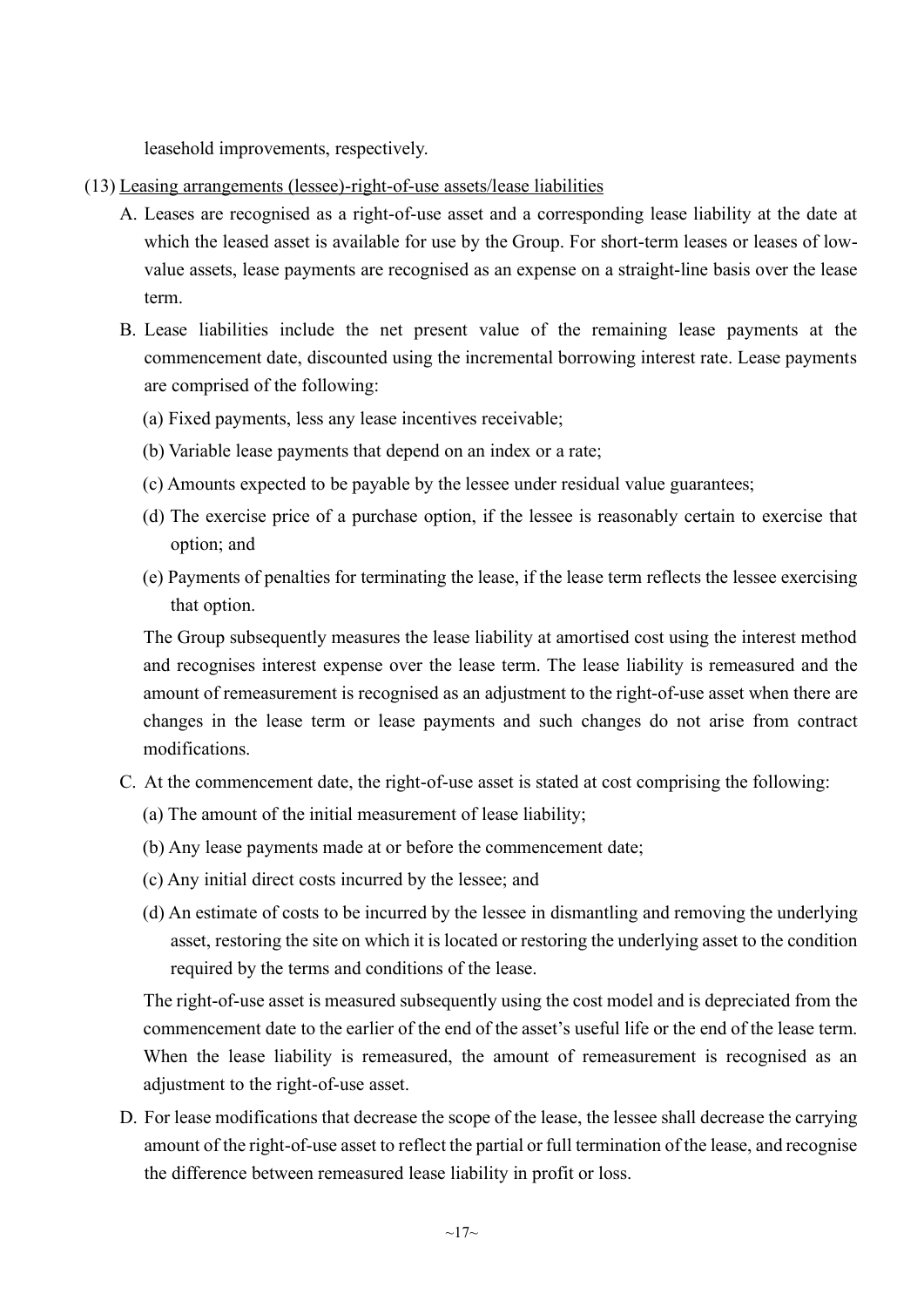### (14) Intangible assets

Computer software is stated at cost and amortised on a straight-line basis over its estimated useful life.

## (15) Impairment of non-financial assets

The Group assesses at each balance sheet date the recoverable amounts of those assets where there is an indication that they are impaired. An impairment loss is recognised for the amount by which the asset's carrying amount exceeds its recoverable amount. The recoverable amount is the higher of an asset's fair value less costs to sell or value in use. When the circumstances or reasons for recognising impairment loss for an asset in prior years no longer exist or diminish, the impairment loss is reversed. The increased carrying amount due to reversal should not be more than what the depreciated or amortised historical cost would have been if the impairment had not been recognised.

### (16) Borrowings

Borrowings comprise long-term and short-term bank borrowings. Borrowings are recognised initially at fair value, net of transaction costs incurred. Borrowings are subsequently stated at amortised cost; any difference between the proceeds (net of transaction costs) and the redemption value is recognised in profit or loss over the period of the borrowings using the effective interest method.

(17) Derecognition of financial liabilities

A financial liability is derecognised when the obligation under the liability specified in the contract is discharged or cancelled or expires.

### (18) Employee benefits

A. Short-term employee benefits

Short-term employee benefits are measured at the undiscounted amount of the benefits expected to be paid in respect of service rendered by employees in a period and should be recognised as expense in that period when the employees render service.

B. Pensions

For defined contribution plans, the contributions are recognised as pension expense when they are due on an accrual basis. Prepaid contributions are recognised as an asset to the extent of a cash refund or a reduction in the future payments.

C. Employees' compensation and directors' and supervisors' remuneration

Employees' compensation and directors' and supervisors' remuneration are recognised as expense and liability, provided that such recognition is required under legal or constructive obligation and those amounts can be reliably estimated. Any difference between the resolved amounts and the subsequently actual distributed amounts is accounted for as changes in estimates.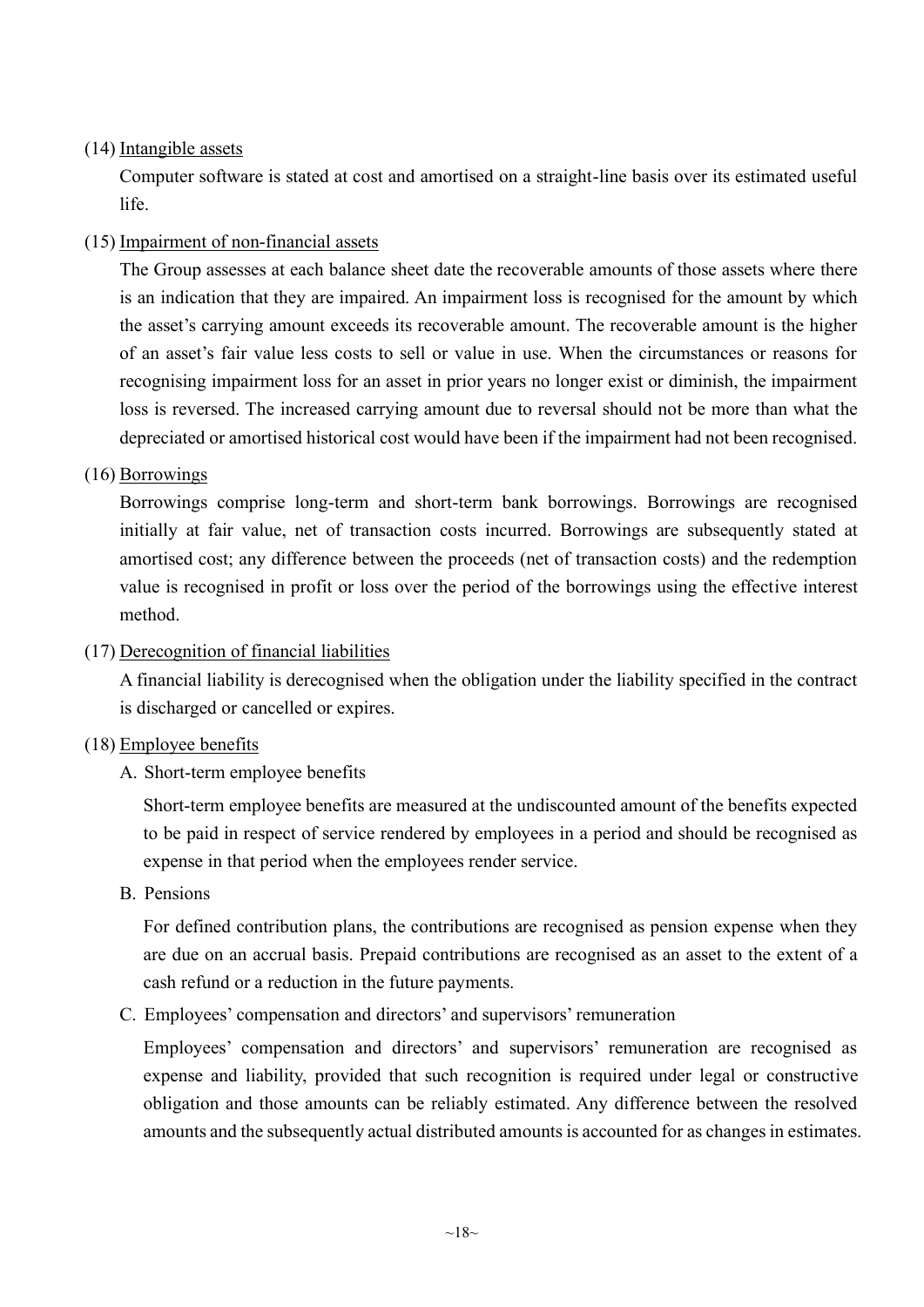#### (19) Employee share-based payment

For the equity-settled share-based payment arrangements, the employee services received are measured at the fair value of the equity instruments granted at the grant date, and are recognised as compensation cost over the vesting period, with a corresponding adjustment to equity. The fair value of the equity instruments granted shall reflect the impact of market vesting conditions and nonmarket vesting conditions. Compensation cost is subject to adjustment based on the service conditions that are expected to be satisfied and the estimates of the number of equity instruments that are expected to vest under the non-market vesting conditions at each balance sheet date. Ultimately, the amount of compensation cost recognised is based on the number of equity instruments that eventually vest. In addition, the Group chose the date on which the number of shares for employee pre-emption was confirmed to be the grant date for the reporting period and the following reporting periods.

#### (20) Income tax

- A. The tax expense for the period comprises current and deferred tax. Tax is recognised in profit or loss, except to the extent that it relates to items recognised in other comprehensive income or items recognised directly in equity, in which cases the tax is recognised in other comprehensive income or equity.
- B. The current income tax expense is calculated on the basis of the tax laws enacted or substantively enacted at the balance sheet date. Management periodically evaluates positions taken in tax returns with respect to situations in accordance with applicable tax regulations. It establishes provisions where appropriate based on the amounts expected to be paid to the tax authorities. An additional tax is levied on the unappropriated retained earnings and is recorded as income tax expense in the year the stockholders resolve to retain the earnings.
- C. Deferred tax is recognised, using the balance sheet liability method, on temporary differences arising between the tax bases of assets and liabilities and their carrying amounts in the balance sheet. However, the deferred tax is not accounted for if it arises from initial recognition of an asset or liability in a transaction other than a business combination that at the time of the transaction affects neither accounting nor taxable profit or loss. Deferred tax is determined using tax rates (and laws) that have been enacted or substantially enacted by the balance sheet date and are expected to apply when the related deferred tax asset is realised or the deferred tax liability is settled.
- D. Deferred tax assets are recognised only to the extent that it is probable that future taxable profit will be available against which the temporary differences can be utilised. At each balance sheet date, unrecognised and recognised deferred tax assets are reassessed.
- E. Current income tax assets and liabilities are offset and the net amount reported in the balance sheet when there is a legally enforceable right to offset the recognised amounts and there is an intention to settle on a net basis or realise the asset and settle the liability simultaneously.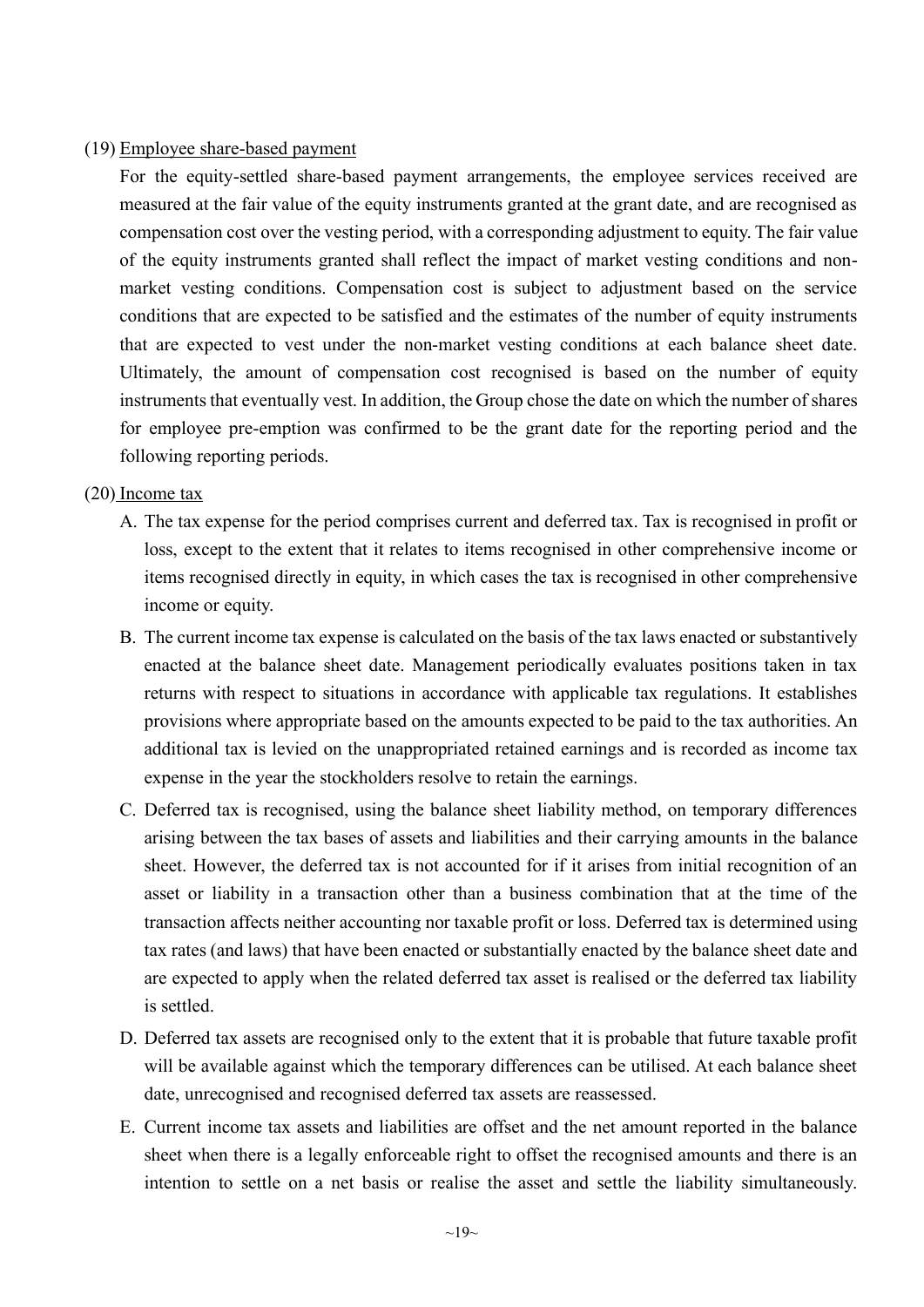Deferred tax assets and liabilities are offset on the balance sheet when the entity has the legally enforceable right to offset current tax assets against current tax liabilities and they are levied by the same taxation authority on either the same entity or different entities that intend to settle on a net basis or realise the asset and settle the liability simultaneously.

F. A deferred tax asset shall be recognised for the carryforward of unused tax credits resulting from research and development expenditures to the extent that it is possible that future taxable profit will be available against which the unused tax credits can be utilised.

#### (21) Share capital

- A. Common stocks are classified as equity. Incremental costs directly attributable to the issue of new shares or stock options are shown in equity as a deduction, net of tax, from the proceeds.
- B. Where the Group repurchases the Group's equity share capital that has been issued, the consideration paid, including any directly attributable incremental costs (net of income taxes) is deducted from equity attributable to the Group's equity holders. Where such shares are subsequently reissued, the difference between their book value and any consideration received, net of any directly attributable incremental transaction costs and the related income tax effects, is included in equity attributable to the Group's equity holders.

#### (22) Revenue recognition

A. Consulting service revenue

The Group provides product development consulting services. Revenue from providing services is recognised in the accounting period in which the services are rendered. For fixed-price contracts, revenue is recognised based on the actual service provided to the end of the reporting period as a proportion of the total services to be provided. This is determined based on the stage of completion of a service contract to the total services to be performed. Customer pays at the time specified in the payment schedule. If the services rendered exceed the payment, a contract asset is recognised. If the payments exceed the services rendered, a contract liability is recognised.

- B. Revenue from licensing intellectual property
	- (a) The Group entered into a contract with a customer to grant a license of patents of new drugs to the customer. Given the license is distinct from other promised goods or services in the contract, the Group recognises the revenue from licensing when the license is transferred to a customer either at a point in time or over time based on the nature of the license granted. The nature of the Group's promise in granting a license is a promise to provide a right to access the Group's intellectual property if the Group undertakes activities that significantly affect the patents to which the customer has rights, the customer is affected by the Group's activities and those activities do not result in the transfer of a good or a service to the customer as they occur. The royalties are recognised as revenue on a straight-line basis throughout the licensing period. In case the abovementioned conditions are not met, the nature of the Group's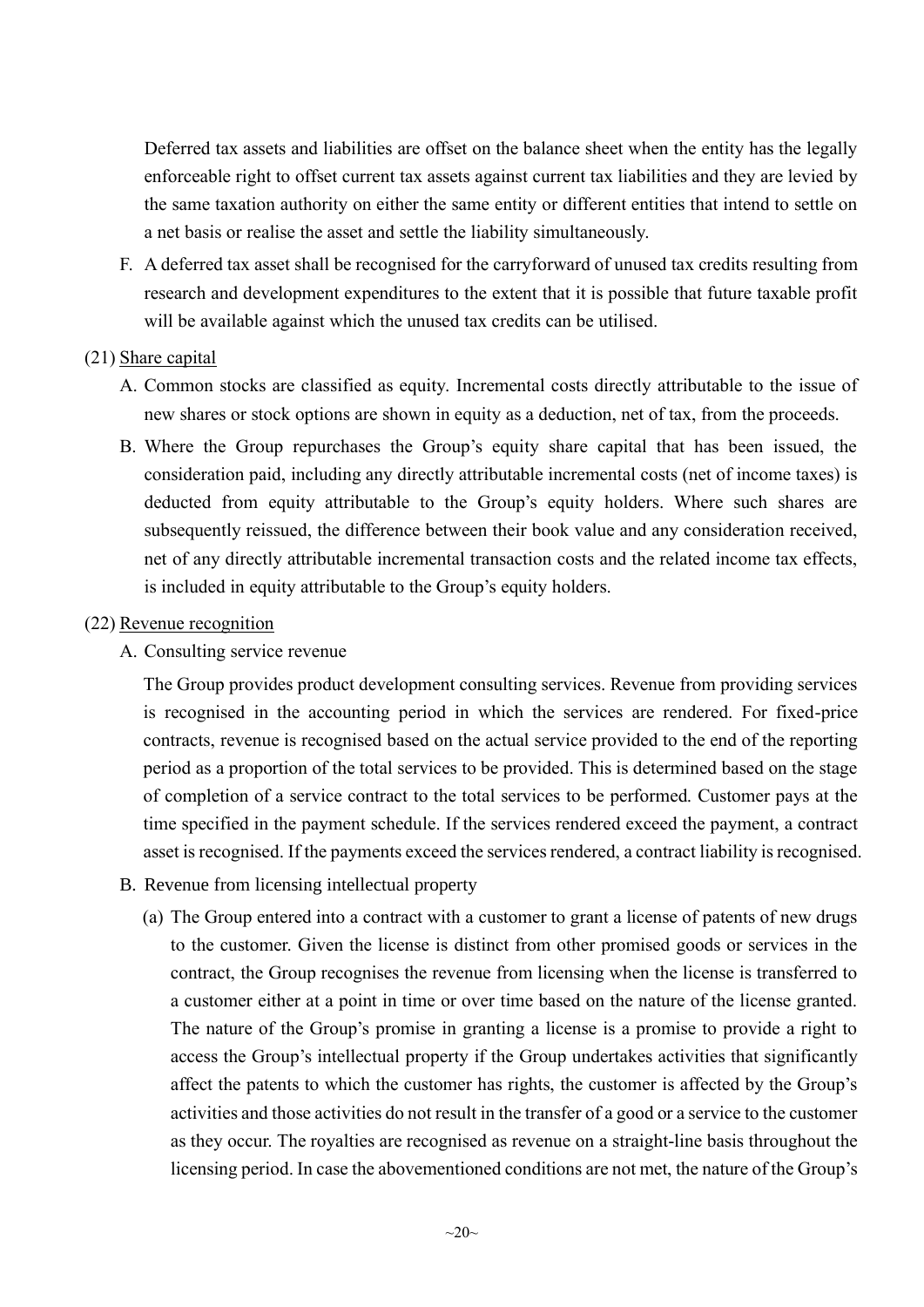promise in granting a license is a promise to provide a right to use the Group's intellectual property and therefore the revenue is recognised when transferring the license to a customer at a point in time.

- (b) Some contracts require a sales-based royalty in exchange for a license of patents of new drugs. The Group recognises revenue when the performance obligation has been satisfied and the subsequent sale occurs.
- (23) Government grants

Government grants are recognised at their fair value only when there is reasonable assurance that the Group will comply with any conditions attached to the grants and the grants will be received. Government grants are recognised in profit or loss on a systematic basis over the periods in which the Group recognises expenses for the related costs for which the grants are intended to compensate.

(24) Operating segments

Operating segments are reported in a manner consistent with the internal reporting provided to the chief operating decision maker, who is responsible for allocating resources and assessing performance of the operating segments.

## 5. CRITICAL ACCOUNTING JUDGEMENTS, ESTIMATES AND KEY SOURCES OF ASSUMPTION UNCERTAINTY

The preparation of these consolidated financial statements requires management to make critical judgements in applying the Group's accounting policies and make assumptions, and estimates concerning future events. However, none of the assumptions is considered critical. Assumptions and estimates may differ from the actual results and are continually evaluated and adjusted based on historical experience and other factors. Such assumptions and estimates have a significant risk of causing a material adjustment to the carrying amounts of assets and liabilities within the next financial year; and the related information is addressed below:

### Realisability of deferred tax assets

Deferred tax assets are recognised only to the extent that it is probable that future taxable profit will be available against which the deductible temporary differences can be utilised. Assessment of the realisability of deferred tax assets involves critical accounting judgements and estimates of the management, including the assumptions of expected future sales revenue growth rate and profit rate, available tax credits, tax planning, etc. Any variations in global economic environment, industrial environment, and laws and regulations might cause material adjustments to deferred tax assets.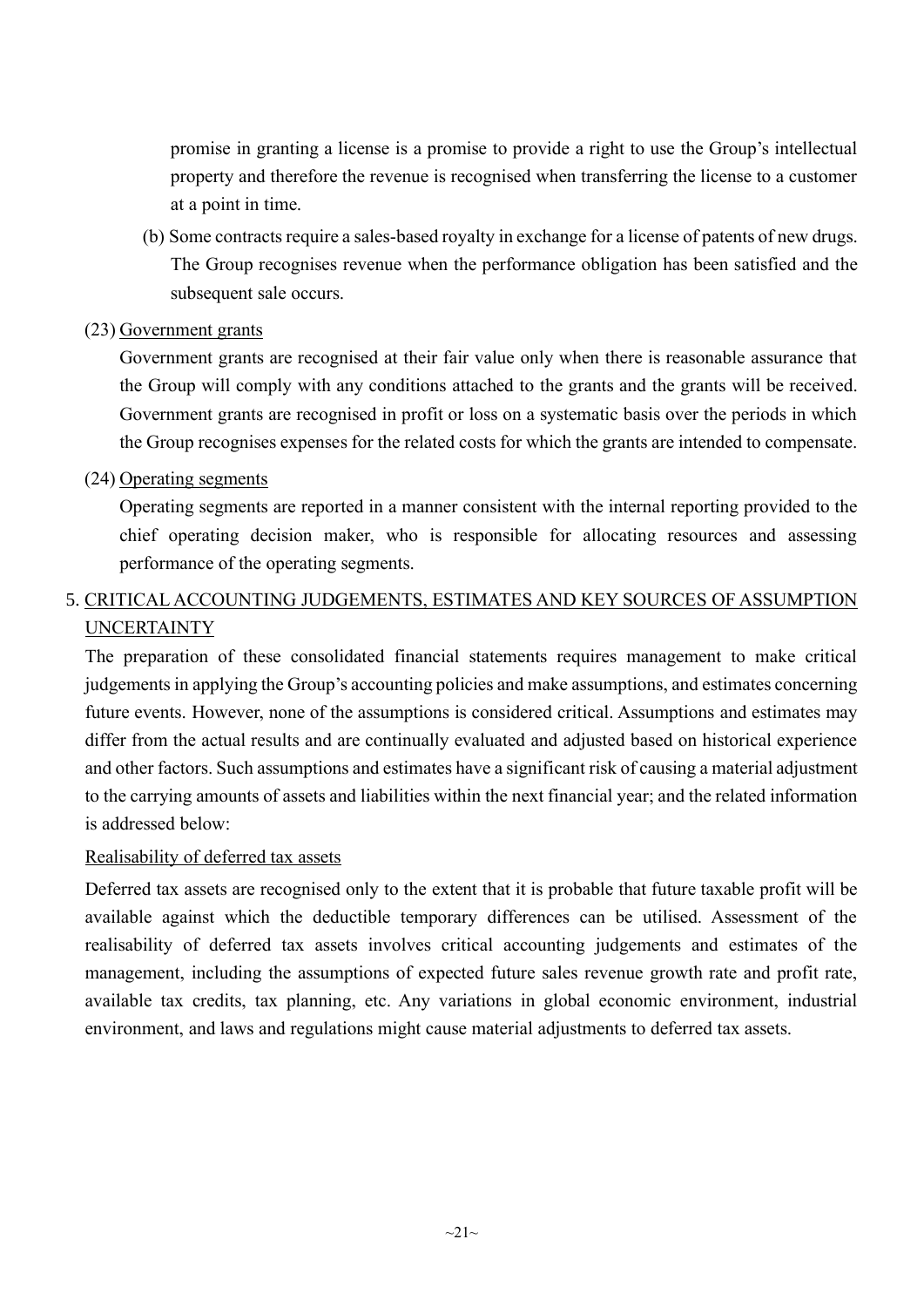#### 6. DETAILS OF SIGNIFICANT ACCOUNTS

#### (1) Cash and cash equivalents

|                             | December 31, 2021 | December 31, 2020 |  |           |
|-----------------------------|-------------------|-------------------|--|-----------|
| Petty cash and cash on hand | S                 | 119               |  | 119       |
| Checking account deposits   |                   | 270               |  | 270       |
| Demand deposits             |                   | 906,100           |  | 1,042,097 |
| Time deposits               |                   | 1,126,090         |  | 1,326,090 |
|                             | S                 | 2,032,579         |  | 2,368,576 |

A. The Group transacts with a variety of financial institutions all with high credit quality to disperse credit risk, so it expects that the probability of counterparty default is remote.

B. The Group has no cash and cash equivalents pledged to others.

#### (2) Prepayments

|                                              | December 31, 2021 | December 31, 2020 |        |  |
|----------------------------------------------|-------------------|-------------------|--------|--|
| Excess business tax paid                     | \$<br>6,728       |                   | 6,067  |  |
| Prepaid income tax                           | 3,348             |                   | 4,905  |  |
| Prepayment for clinical trial and commission |                   |                   |        |  |
| research                                     | 719               |                   | 1,704  |  |
| Prepaid insurance premiums                   | 469               |                   | 1,544  |  |
| Others                                       | 434               |                   | 134    |  |
|                                              | 11.698            |                   | 14,354 |  |

#### (3) Leasing arrangements-lessee

- A. The Group leases various assets including offices and business vehicles. Rental contracts are typically made for periods of 2 to 4 years. Lease terms are negotiated on an individual basis and contain a wide range of different terms and conditions. The lease agreements do not impose covenants, but leased assets may not be used as security for borrowing purposes.
- B. The carrying amount of right-of-use assets and the depreciation charge are as follows:

|                                              | December 31, 2021        |               | December 31, 2020   |
|----------------------------------------------|--------------------------|---------------|---------------------|
|                                              | Carrying amount          |               | Carrying amount     |
| <b>Buildings</b>                             | \$<br>14,950             | \$            | 8,987               |
| Transportation equipment (Business vehicles) |                          |               | 309                 |
|                                              | 14,950                   | \$            | 9,296               |
|                                              | Years ended December 31, |               |                     |
|                                              | 2021                     |               | 2020                |
|                                              | Depreciation charge      |               | Depreciation charge |
| <b>Buildings</b>                             | \$<br>5,466              | $\mathcal{S}$ | 5,424               |
| Transportation equipment (Business vehicles) | 309                      |               | 370                 |
|                                              | 5,775                    | \$            | 5,794               |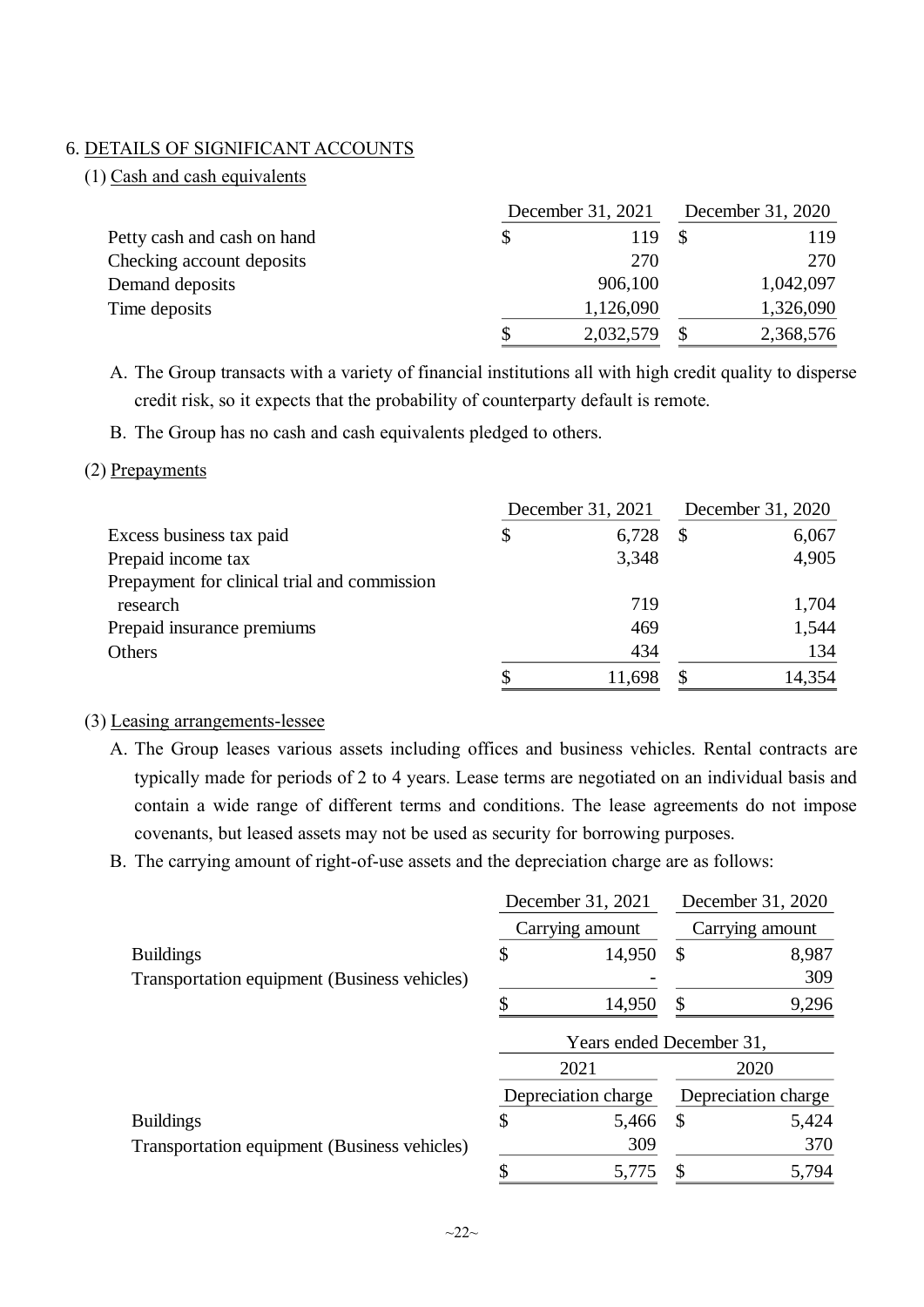- C. For the years ended December 31, 2021 and 2020, the additions to right-of-use assets were \$11,624 and \$8,231, respectively.
- D. The information on profit and loss accounts relating to lease contracts is as follows:

|                                       | Years ended December 31, |      |    |      |  |  |
|---------------------------------------|--------------------------|------|----|------|--|--|
|                                       |                          | 2021 |    | 2020 |  |  |
| Items affecting profit or loss        |                          |      |    |      |  |  |
| Interest expense on lease liabilities |                          | 480  | -S | 179  |  |  |
| Expense on short-term lease contracts |                          | 110  |    |      |  |  |
| Expense on leases of low-value assets |                          | 60   |    | 52   |  |  |
|                                       |                          |      |    |      |  |  |

E. For the years ended December 31, 2021 and 2020, the Group's total cash outflow for leases were \$5,579 and \$5,833, respectively.

#### (4) Other payables

|                              | December 31, 2021 | December 31, 2020 |  |        |
|------------------------------|-------------------|-------------------|--|--------|
| Commission research expenses |                   | 49,431            |  | 36,728 |
| Salaries and bonuses         |                   | 25,061            |  | 7,562  |
| Service expenses             |                   | 1,141             |  | 3,300  |
| Others                       |                   | 1,433             |  | 2,286  |
|                              |                   | 77,066            |  | 49,876 |

### (5) Long-term borrowings

| Type of borrowings         | Borrowing period       | Interest rate | Collateral | December 31, 2020 |
|----------------------------|------------------------|---------------|------------|-------------------|
| <b>Paycheck Protection</b> | Borrowing period is    | 1%            | None       | 9,256             |
| Program                    | from April 30, 2020 to |               |            |                   |
|                            | April 30, 2022         |               |            |                   |
| Less: Current portion      |                        |               |            | 7,199)            |
|                            |                        |               |            | 2,057             |

A. As of December 31, 2021, the Group has no long-term borrowings.

- B. The US subsidiary applied for a loan under the Paycheck Protection Program provided by the US Small Business Administration in April 2020. The conditions of the program are as follows:
	- (a) The first six months from the borrowing date is the grace period during which the borrower does not need to repay the principal and interest, but interest still needs to be accrued.
	- (b) A borrower can apply for loan and interest forgiveness if the borrower continues to pay salaries for eight weeks after the borrowing date.
- C. The Company's subsidiary has obtained the approval for loan forgiveness in May 2021, and transferred the loan balance along with the estimated interest payable amounting to \$9,252 to other income.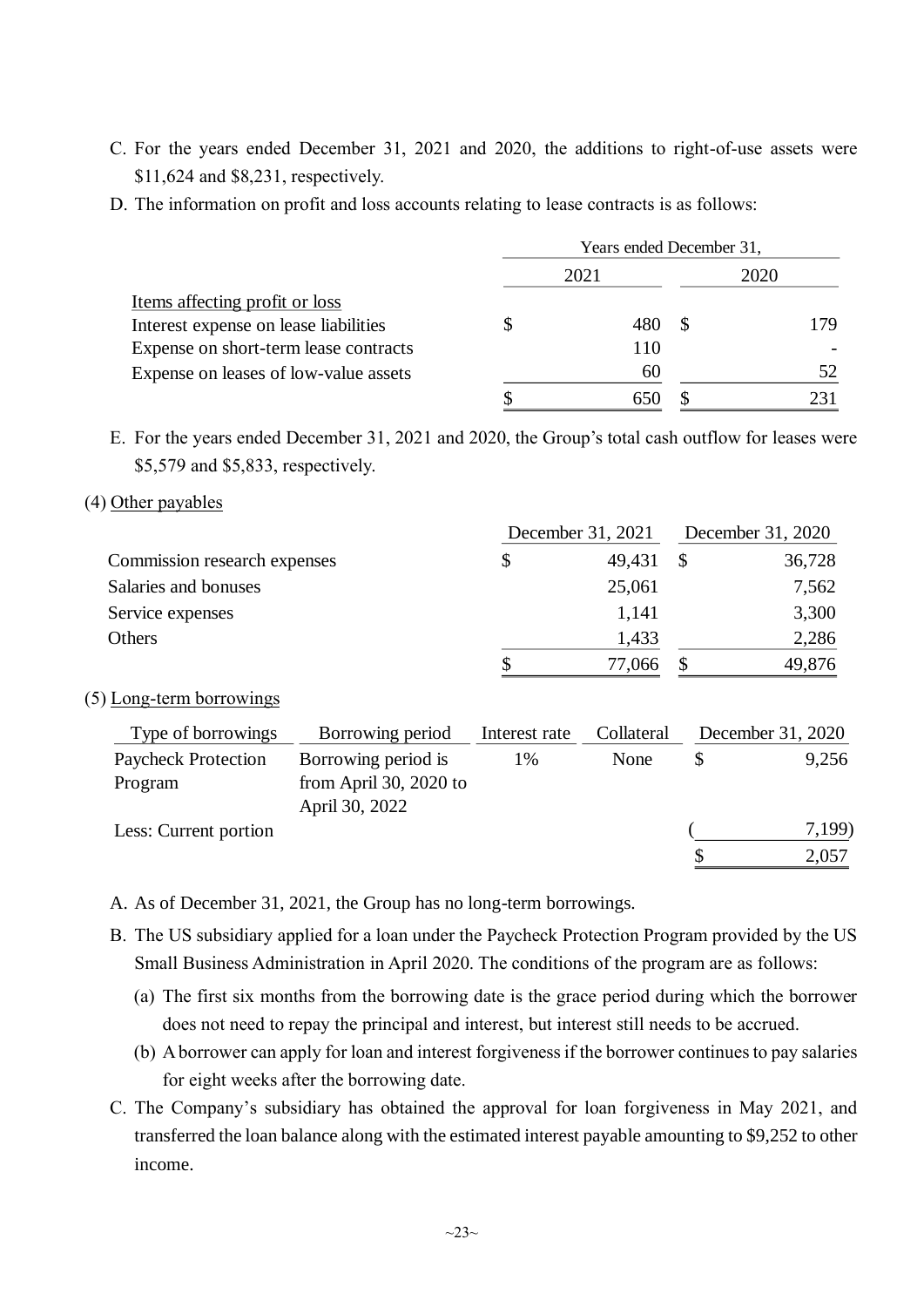#### (6) Pensions

- A. The Company has established a defined contribution pension plan (the "New Plan") under the Labor Pension Act (the "Act"), covering all regular employees with R.O.C. nationality. Under the New Plan, the Company contributes monthly an amount of not less than 6% of the employees' monthly salaries and wages to the employees' individual pension accounts at the Bureau of Labor Insurance. The benefits accrued are paid monthly or in lump sum upon termination of employment. The subsidiary, SenHwa Biosciences Corporation, offers its employees 401(K) pension savings plan which adopts defined contribution plan. The plan enables both the employer and employees during their employment to contribute monthly based on a certain percentage of their salaries in their pension accounts.
- B. The pension costs under the defined contribution pension plans of the Group for the years ended December 31, 2021 and 2020 were \$2,896 and \$2,860, respectively.

### (7) Share-based payment

A. As of December 31, 2021, the Company's share-based payment arrangements were as follows:

|                                                     |            | Quantity granted |                 |                         |
|-----------------------------------------------------|------------|------------------|-----------------|-------------------------|
| Type of                                             |            | (shares in       |                 |                         |
| arrangement                                         | Grant date | thousands)       | Contract period | Vesting conditions      |
| Employee stock<br>options $-D$                      | 2018.5.30  | 700              | 7 years         | $2\nu 4$ years' service |
| Employee stock<br>options $-E$                      | 2018.12.4  | 150              | 7 years         | $2\nu 4$ years' service |
| Employee stock<br>options $-F$                      | 2019.5.9   | 150              | 7 years         | $2\nu 4$ years' service |
| Cash capital<br>reserved for employee<br>preemption | 2020.8.14  | 1,340            | N/A             | Vested immediately      |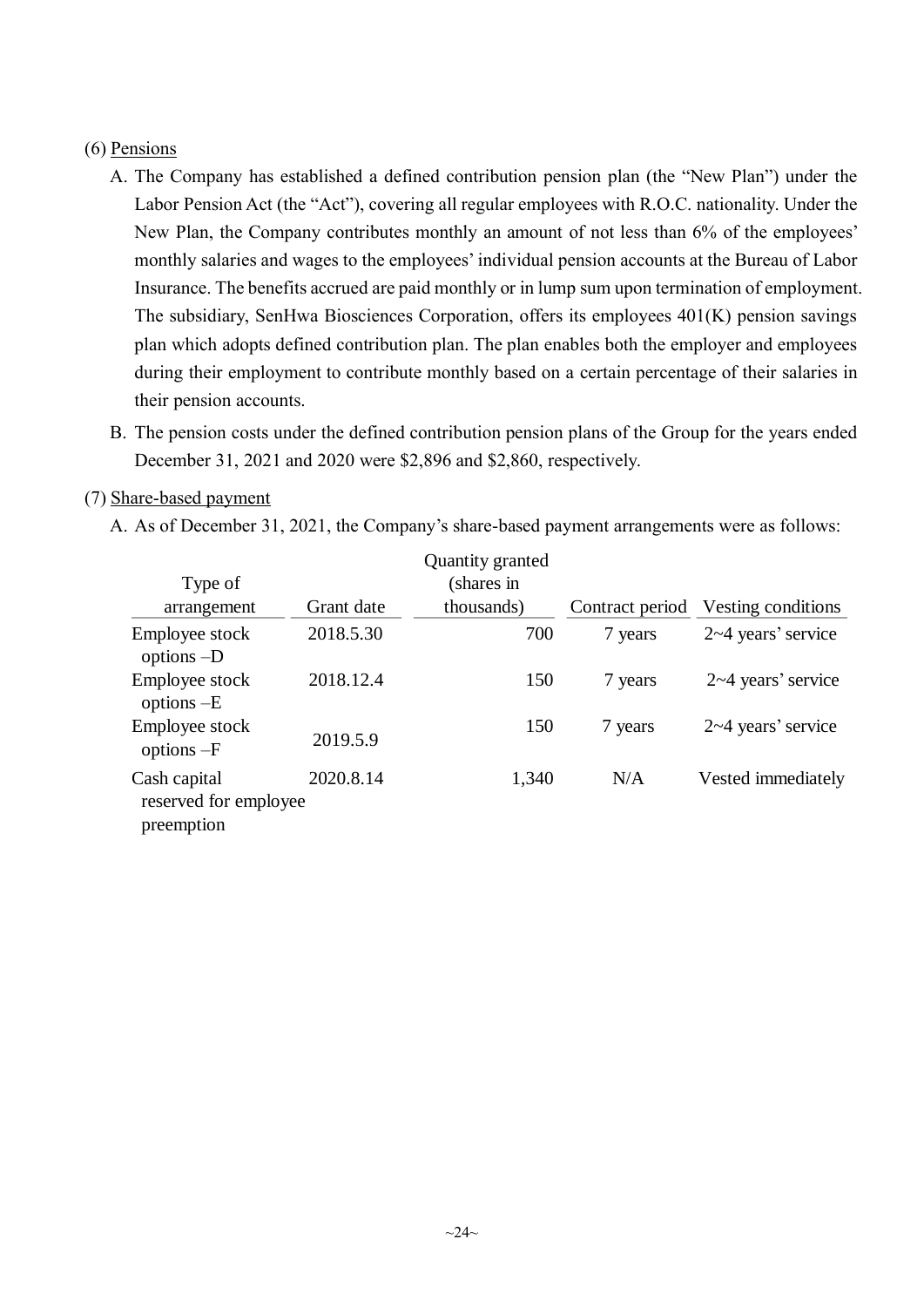B. Details of the share-based payment arrangements are as follows:

|                                                |                                     | 2021          |                                                    | 2020                                |               |                                                    |  |
|------------------------------------------------|-------------------------------------|---------------|----------------------------------------------------|-------------------------------------|---------------|----------------------------------------------------|--|
|                                                | No. of<br>options<br>(in thousands) |               | Weighted-average<br>exercise price<br>(in dollars) | No. of<br>options<br>(in thousands) |               | Weighted-average<br>exercise price<br>(in dollars) |  |
| Options outstanding                            |                                     |               |                                                    |                                     |               |                                                    |  |
| at January 1                                   | 668                                 | $\mathcal{S}$ | 81.57                                              | 1,671                               | $\mathcal{S}$ | 80.39                                              |  |
| Cash capital increase<br>reserved for employee |                                     |               |                                                    |                                     |               |                                                    |  |
| preemption                                     |                                     |               |                                                    | 1,340                               |               | 120.00                                             |  |
| Employee stock options                         |                                     |               |                                                    |                                     |               |                                                    |  |
| exercised                                      | 86)                                 |               | 79.63 (                                            | 159)                                |               | 85.30                                              |  |
| Cash capital increase<br>reserved for employee |                                     |               |                                                    |                                     |               |                                                    |  |
| preemption exercised                           |                                     |               |                                                    | 709)                                |               | 120.00                                             |  |
| Employee stock options                         |                                     |               |                                                    |                                     |               |                                                    |  |
| forfeited                                      | 17)                                 |               | $81.64$ (                                          | 844)                                |               | 78.53                                              |  |
| Cash capital increase<br>reserved for employee |                                     |               |                                                    |                                     |               |                                                    |  |
| preemption forfeited                           |                                     |               |                                                    | 631)                                |               | 120.00                                             |  |
| Options outstanding                            |                                     |               |                                                    |                                     |               |                                                    |  |
| at December 31                                 | 565                                 |               | 81.87                                              | 668                                 |               | 81.57                                              |  |
| Options exercisable                            |                                     |               |                                                    |                                     |               |                                                    |  |
| at December 31                                 | 348                                 |               |                                                    | 168                                 |               |                                                    |  |

C. The weighted-average stock price of stock options at exercise dates for the years ended December 31, 2021 and 2020 was \$179.83 (in dollars) and \$221.32 (in dollars), respectively.

D.The expiry date and exercise price of stock options outstanding at balance sheet date are as follows:

|                                       |           | December 31, 2021                                                 |    |                                 | December 31, 2020              |    |       |
|---------------------------------------|-----------|-------------------------------------------------------------------|----|---------------------------------|--------------------------------|----|-------|
| Issue date<br>Expiry date<br>approved |           | Exercise price<br>No. of shares<br>(in thousands)<br>(in dollars) |    | No. of shares<br>(in thousands) | Exercise price<br>(in dollars) |    |       |
| 2018.5.30                             | 2025.5.29 | 395                                                               |    | 85.30                           | 458                            |    | 85.30 |
| 2018.12.4                             | 2025.12.3 | 70                                                                |    | 80.90                           | 80                             |    | 80.90 |
| 2019.5.9                              | 2026.5.8  |                                                                   | \$ | 68.50                           | .30                            | \$ | 68.50 |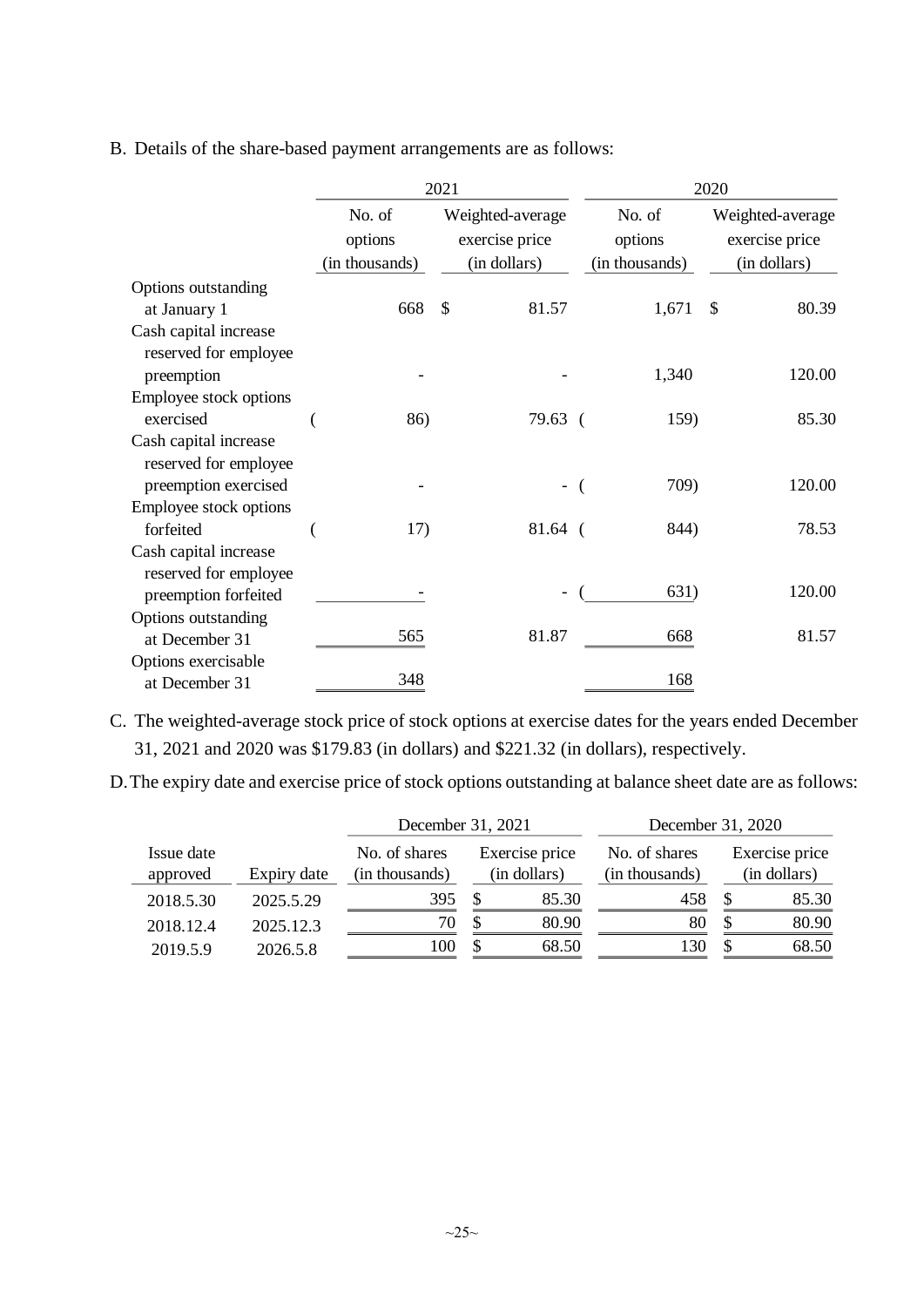E. The fair value of stock options granted is measured using the Black-Scholes option-pricing model. Relevant information is as follows:

| Type of<br>arrangement                                          | Grant date | Stock price<br>(in dollars) | Exercise<br>price<br>(in dollars) | Expected<br>price<br>volatility | Expected<br>option life | Expected<br>dividends | Risk-free<br>interest rate         | Fair value<br>per unit<br>(in dollars) |
|-----------------------------------------------------------------|------------|-----------------------------|-----------------------------------|---------------------------------|-------------------------|-----------------------|------------------------------------|----------------------------------------|
| Employee<br>stock options<br>$-D$                               | 2018.5.30  | 85.30<br>\$                 | 85.30<br>\$                       | $42.41\%$ ~<br>42.44%           | $4.5-$<br>5.5 years     | 0%                    | $0.71\% \sim 0.76\%$ \$30.53~33.61 |                                        |
| Employee<br>stock options<br>$-E$                               | 2018.12.4  | 80.90                       | 80.90                             | $42.04\%$ ~<br>42.06%           | $4.5-$<br>5.5 years     | $0\%$                 | $0.76\% \sim 0.81\%$               | $28.78 - 31.70$                        |
| Employee<br>stock options<br>$-F$                               | 2019.5.9   | 68.50                       | 68.50                             | 41.03%                          | $4.5-$<br>5.5 years     | 0%                    | $0.59\% \sim 0.63\%$               | $23.66 \times 26.07$                   |
| Cash capital<br>increase reserved<br>for employee<br>preemption | 2020.8.14  | 149.50                      | 120.00                            | 63.02%                          | $0.16$ years            | 0%                    | 0.23%                              | 33.21                                  |

F. Expenses incurred on share-based payment transactions are shown below:

|                | Years ended December 31, |       |  |        |  |
|----------------|--------------------------|-------|--|--------|--|
|                |                          | 2021  |  | 2020   |  |
| Equity-settled |                          | 3,468 |  | 51,453 |  |

### (8) Share capital

- A. As of December 31, 2021, the Company's authorised capital was \$1,500,000, consisting of 150 million shares of ordinary stock (including 7.5 million shares reserved for employee stock options), and the paid-in capital was \$897,436 with a par value of \$10 (in dollars) per share. All proceeds from shares issued have been collected.
- B. On June 29, 2020, the Board of Directors of the Company has resolved to increase its capital by issuing 15 million new shares with a par value of \$120 (in dollars) per share. The base date of the subscription was on September 14, 2020. The registration of the capital increase had been completed.
- C. Movements in the number of the Company's ordinary shares outstanding are as follows:

|                                  | 2021        | 2020   |  |  |
|----------------------------------|-------------|--------|--|--|
| At January 1                     | 89,618      | 74,499 |  |  |
| Employee stock options exercised | 86          | 159    |  |  |
| Cash capital increase            |             | 15,000 |  |  |
| Purchase of treasury shares      | <b>390)</b> | 40)    |  |  |
| At December 31                   | 89,314      | 89,618 |  |  |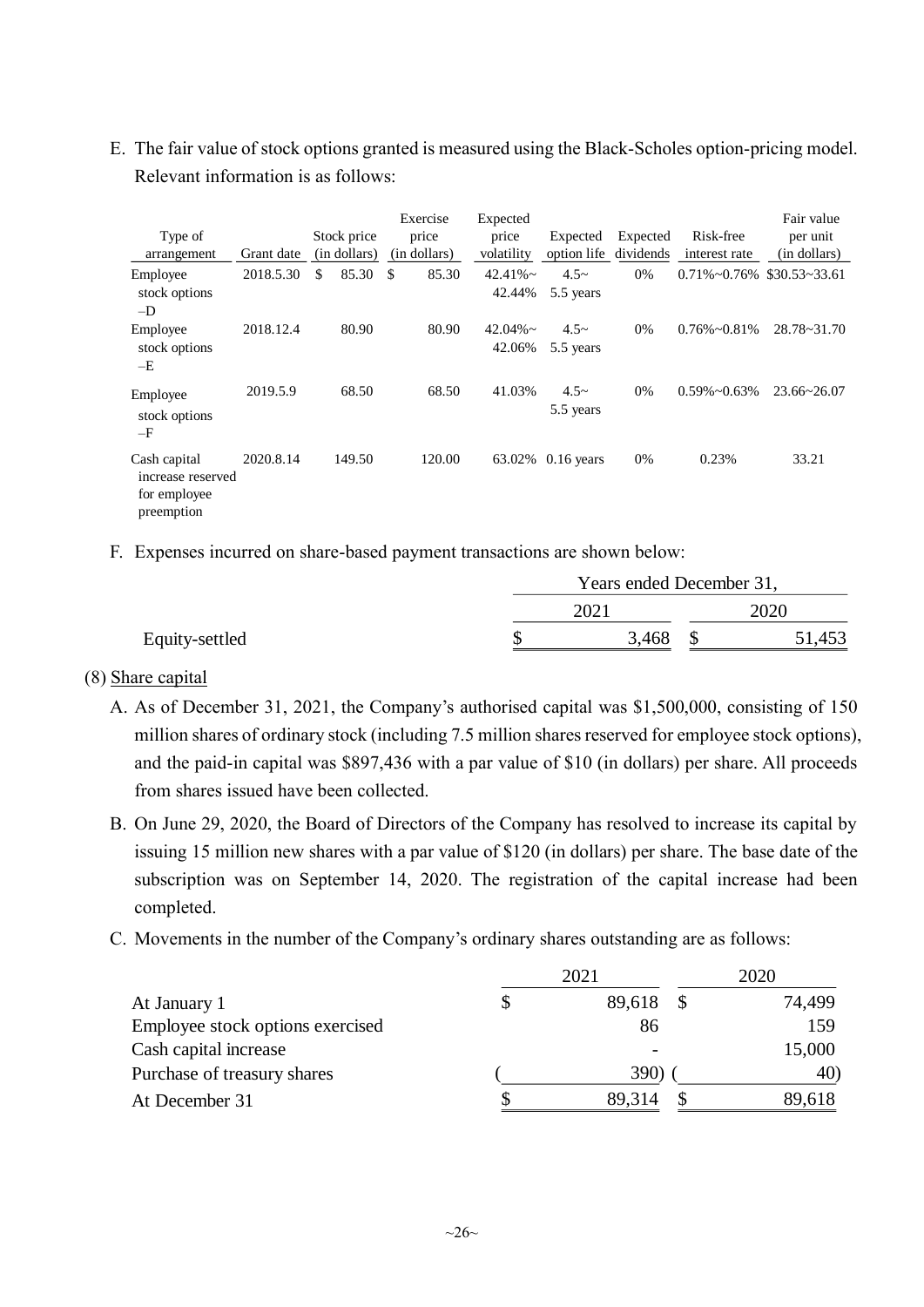#### D. Treasury shares

(a) Reason for share reacquisition and movements in the number of the Company's treasury shares are as follows:

|                    |                                | December 31, 2021 |    |                 |  |  |
|--------------------|--------------------------------|-------------------|----|-----------------|--|--|
| Name of company    |                                | Number of shares  |    |                 |  |  |
| holding the shares | Reason for reacquisition       | (in thousands)    |    | Carrying amount |  |  |
| The Company        | To be reissued to<br>employees | 430,000           | \$ | 38,108          |  |  |
|                    |                                | December 31, 2020 |    |                 |  |  |
| Name of company    |                                | Number of shares  |    |                 |  |  |
| holding the shares | Reason for reacquisition       | (in thousands)    |    | Carrying amount |  |  |
| The Company        | To be reissued to<br>employees | 40,000            | \$ | 1,986           |  |  |

- (b) Pursuant to the R.O.C. Securities and Exchange Act, the number of shares bought back as treasury share should not exceed 10% of the number of the Company's issued and outstanding shares and the amount bought back should not exceed the sum of retained earnings, paid-in capital in excess of par value and realised capital surplus.
- (c) Pursuant to the R.O.C. Securities and Exchange Act, treasury shares should not be pledged as collateral and is not entitled to dividends before it is reissued.
- (d) Pursuant to the R.O.C. Securities and Exchange Act, treasury shares should be reissued to the employees within five years from the reacquisition date and shares not reissued within the five-year period are to be retired. Treasury shares to enhance the Company's credit rating and the stockholders' equity should be retired within six months of acquisition.
- (e) In order to motivate employees and enhance employees' loyalty, the Board of Directors of the Company during its meeting on December 3, 2021 has resolved to purchase treasury shares to be reissued to employees during the period from December 6, 2021 to January 12, 2022. As of December 31, 2021, the Company has bought back 390,000 shares for a total cost of \$36,122. As of January 12, 2022, the Company has bought back 518,000 shares for a total cost of \$49,361.

## (9) Capital surplus

Pursuant to the R.O.C. Company Act, capital surplus arising from paid-in capital in excess of par value on issuance of common stocks and donations can be used to cover accumulated deficit or to issue new stocks or cash to shareholders in proportion to their share ownership, provided that the Company has no accumulated deficit. Further, the R.O.C. Securities and Exchange Act requires that the amount of capital surplus to be capitalised mentioned above should not exceed 10% of the paidin capital each year. However, capital surplus should not be used to cover accumulated deficit unless the legal reserve is insufficient.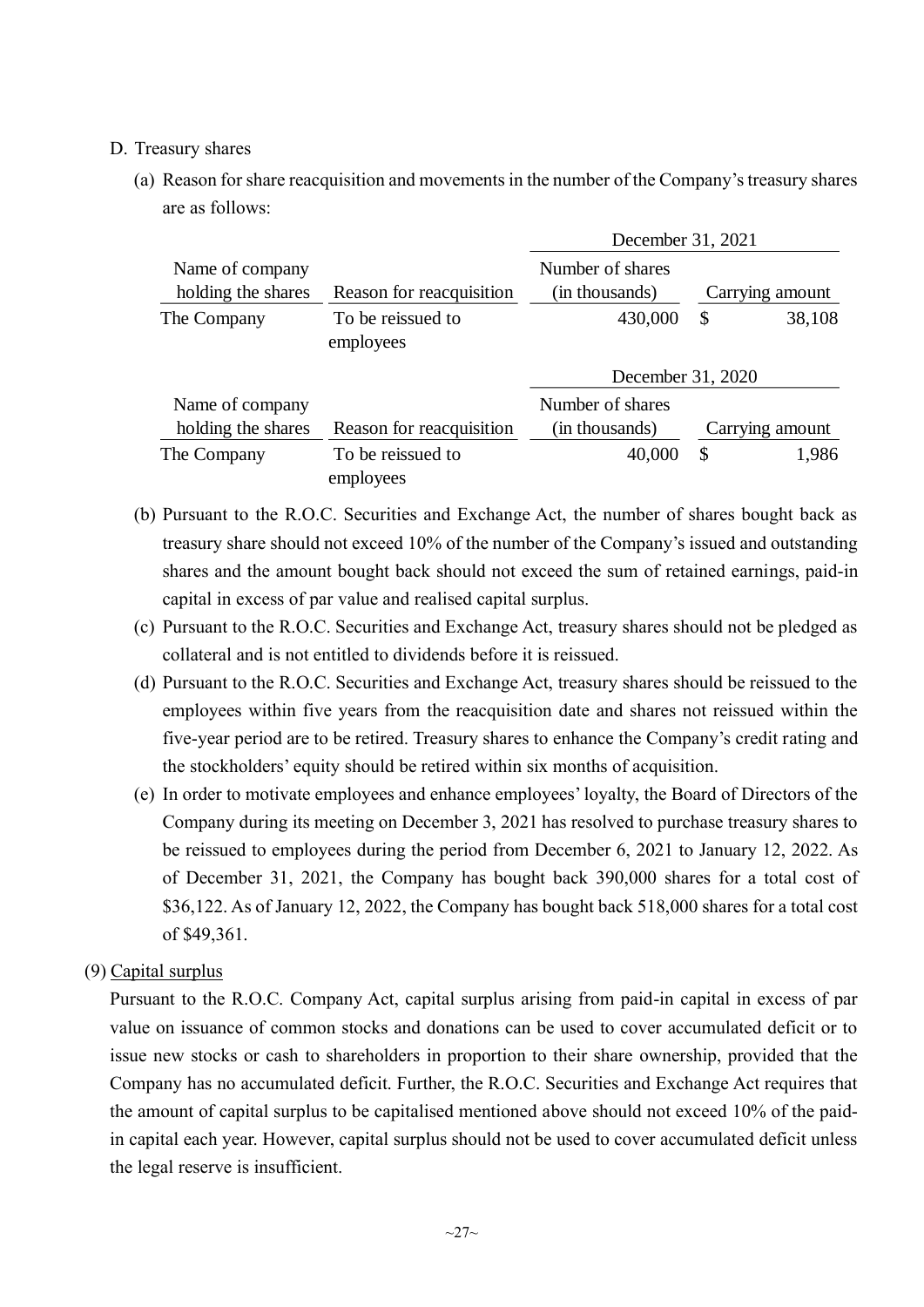#### (10) Retained earnings

- A. Under the Company's Articles of Incorporation, the current year's earnings, if any, shall first be used to pay all taxes and offset prior years' operating losses and then 10% of the remaining amount shall be set aside as legal reserve. Stock dividends should be appropriated at a rate of 10% per annum. The remainder, if any, to be retained or to be appropriated shall be resolved by the stockholders at the stockholders' meeting.
- B. Except for covering accumulated deficit or issuing new stocks or cash to shareholders in proportion to their share ownership, the legal reserve shall not be used for any other purpose. The use of legal reserve for the issuance of stocks or cash to shareholders in proportion to their share ownership is permitted, provided that the distribution of the reserve is limited to the portion in excess of 25% of the paid-in capital.
- C. The shareholders during their meeting on August 30, 2021 and June 11, 2020 resolved to offset the accumulated deficit with capital surplus of \$354,878 and \$391,784, respectively.
- D. On March 10, 2022, the board of the directors resolved to offset the accumulated deficit with capital surplus of \$329,257. The above resolution has not yet been approved by the shareholders.

#### (11) Interest income

|                                    | Years ended December 31, |       |  |       |  |  |
|------------------------------------|--------------------------|-------|--|-------|--|--|
|                                    | 2021                     | 2020  |  |       |  |  |
| Interest income from bank deposits |                          | 4,602 |  | 4,004 |  |  |
| Other interest income              |                          |       |  |       |  |  |
|                                    |                          | 4.614 |  | 4.019 |  |  |

#### (12) Other income

|                                               |      | I CAIS CHUCU D'OUCHIDEL JI, |  |      |  |  |
|-----------------------------------------------|------|-----------------------------|--|------|--|--|
|                                               | 2021 |                             |  | 2020 |  |  |
| Long-term borrowings and interest forgiveness |      |                             |  |      |  |  |
| transferred to other income (Note)            |      | $9,252$ \$                  |  |      |  |  |
| Reversal of past due payable                  |      | 945                         |  |      |  |  |
| Other income - others                         |      | 924                         |  | 198. |  |  |
|                                               |      |                             |  | 198  |  |  |

Years ended December 31,

Years ended December 31,

Note: Details are provided in Note 6(5) C.

#### (13) Other gains and losses

|                                             | 2021 |            | 2020 |     |  |
|---------------------------------------------|------|------------|------|-----|--|
| Net gains on financial assets at fair value |      |            |      |     |  |
| through profit or loss                      | S    | $1,516$ \$ |      | 491 |  |
| Net currency exchange gains                 |      | 1,244      |      | 428 |  |
|                                             |      | 2,760      |      | 919 |  |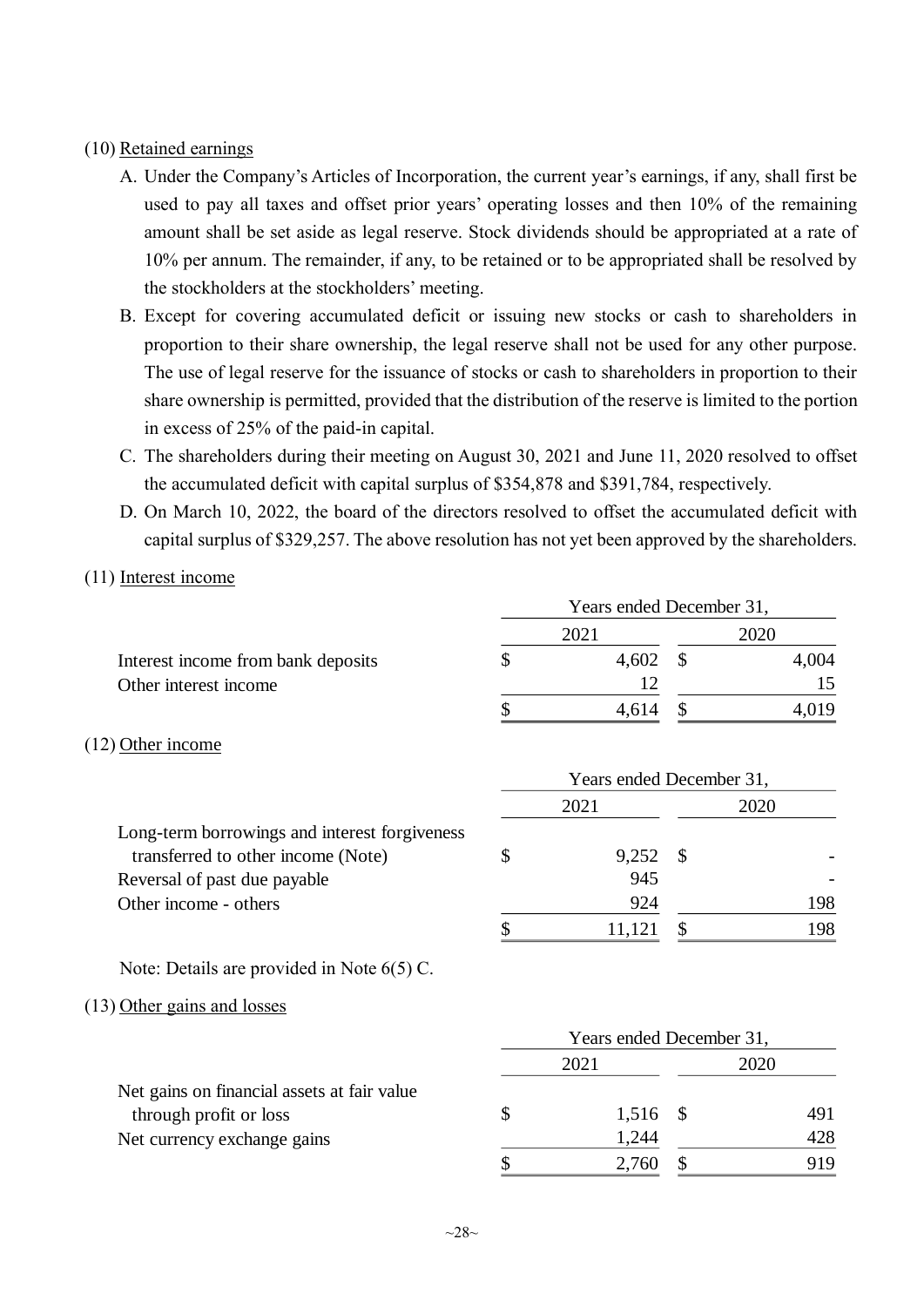#### (14) Finance costs

|                                         | Years ended December 31, |      |      |     |  |
|-----------------------------------------|--------------------------|------|------|-----|--|
|                                         |                          | 2021 | 2020 |     |  |
| Interest expense:                       |                          |      |      |     |  |
| Interest expense from bank borrowings   |                          | 35   | - \$ | 66  |  |
| Interest expense from lease liabilities |                          | 480  |      | 179 |  |
| Imputed interest on deposits            |                          | 11   |      | 14  |  |
|                                         |                          |      |      | 259 |  |

#### (15) Expenses by nature

|                              | Years ended December 31, |         |               |         |  |  |
|------------------------------|--------------------------|---------|---------------|---------|--|--|
|                              |                          | 2021    |               | 2020    |  |  |
| Commission research expenses | \$                       | 151,909 | $\mathcal{S}$ | 139,115 |  |  |
| Employee benefit expense     |                          | 136,808 |               | 160,280 |  |  |
| Patent application fees      |                          | 19,144  |               | 20,097  |  |  |
| Service expenses             |                          | 15,538  |               | 17,236  |  |  |
| Depreciation                 |                          | 6,135   |               | 7,097   |  |  |
| Amortisation                 |                          | 99      |               | 14      |  |  |
| Other expenses               |                          | 17,233  |               | 16,037  |  |  |
| Operating costs and expenses | ¢                        | 346,866 |               | 359,876 |  |  |

## (16) Employee benefit expense

|                                       | Years ended December 31, |         |    |         |  |
|---------------------------------------|--------------------------|---------|----|---------|--|
|                                       |                          | 2021    |    | 2020    |  |
| Wages and salaries                    | \$                       | 120,958 | \$ | 97,708  |  |
| Share-based payment compensation cost |                          | 3,468   |    | 51,453  |  |
| Labour and health insurance fees      |                          | 3,087   |    | 2,840   |  |
| Pension costs                         |                          | 2,896   |    | 2,860   |  |
| Directors' remuneration               |                          | 2,400   |    | 520     |  |
| Other personnel expenses              |                          | 3,999   |    | 4,899   |  |
|                                       |                          | 136,808 |    | 160,280 |  |

- A. In accordance with the Articles of Incorporation of the Company, a ratio of distributable profit of the current year, after covering accumulated losses, shall be distributed as employees' compensation and directors' and supervisors' remuneration. The ratio shall be 10% for employees' compensation and shall not be higher than 2% for directors' and supervisors' remuneration.
- B. The Company has incurred net loss for the years ended December 31, 2021 and 2020. Therefore, employees' compensation and directors' and supervisors' remuneration were not accrued in accordance with the Company's Articles of Incorporation.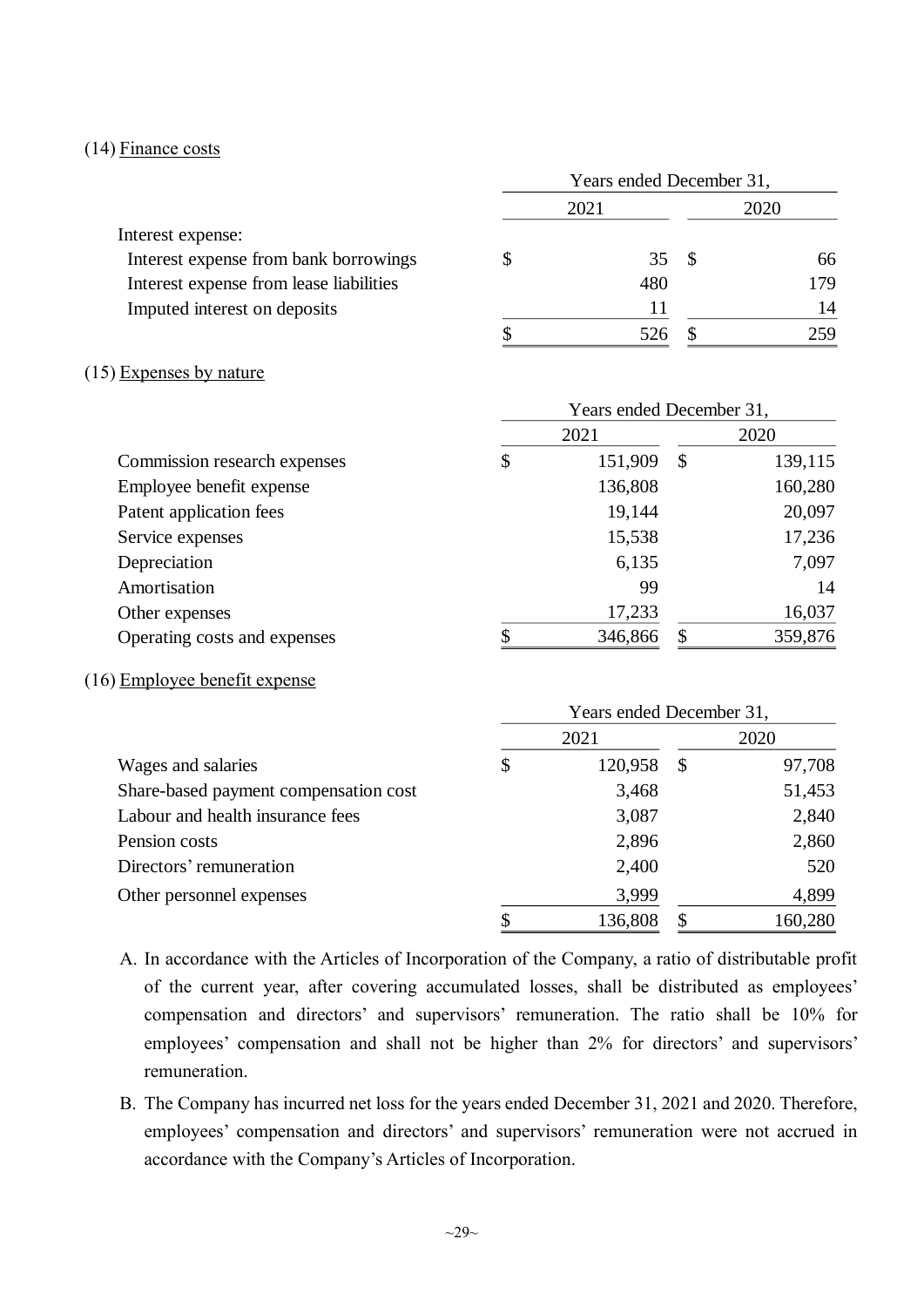C. Information about employees' compensation and directors' and supervisors' remuneration of the Company as resolved at the meeting of Board of Directors will be posted in the 'Market Observation Post System' at the website of the Taiwan Stock Exchange.

#### $(17)$  Income tax

A. Income tax expense

|                                       | Years ended December 31, |                          |      |     |  |  |
|---------------------------------------|--------------------------|--------------------------|------|-----|--|--|
|                                       |                          | 2021                     | 2020 |     |  |  |
| Current tax:                          |                          |                          |      |     |  |  |
| Current tax on profits for the year   |                          | 910                      |      | 496 |  |  |
| Deferred tax:                         |                          |                          |      |     |  |  |
| Origination and reversal of temporary |                          |                          |      |     |  |  |
| differences                           |                          | $\overline{\phantom{0}}$ |      |     |  |  |

B. Reconciliation between income tax expense and accounting profit

|                                                                          | Years ended December 31, |                |  |         |  |  |
|--------------------------------------------------------------------------|--------------------------|----------------|--|---------|--|--|
|                                                                          | 2021                     |                |  | 2020    |  |  |
| Tax calculated based on loss before tax and<br>statutory tax rate (note) | (\$                      | $67,854$ ) (\$ |  | 72,801) |  |  |
| Expenses disallowed by tax regulation                                    |                          | 2,987          |  | 2,404   |  |  |
| Temporary difference not recognised as<br>deferred tax assets            |                          | 1,598          |  | 828     |  |  |
| Taxable loss not recognised as deferred tax<br>assets                    |                          | 64,179         |  | 70,065  |  |  |
| Income tax expense                                                       |                          | 910            |  | 496     |  |  |

Note: The basis for computing the applicable tax rate are the rates applicable in the respective countries where the Group entities operate.

C. Details of the amount the Company is entitled as investment tax credit and unrecognised deferred tax assets are as follows:

|                          | December 31, 2021        |               |             |  |  |  |  |
|--------------------------|--------------------------|---------------|-------------|--|--|--|--|
|                          | Unrecognised<br>deferred |               |             |  |  |  |  |
| Qualifying items         | Unused tax credits       | tax assets    | Expiry year |  |  |  |  |
| Research and development | \$<br>677,810            | \$<br>677,810 | (Note)      |  |  |  |  |
|                          | December 31, 2020        |               |             |  |  |  |  |
|                          |                          | Unrecognised  |             |  |  |  |  |
|                          |                          | deferred      |             |  |  |  |  |
| Qualifying items         | Unused tax credits       | tax assets    | Expiry year |  |  |  |  |
| Research and development | \$<br>608,588            | \$<br>608,588 | (Note)      |  |  |  |  |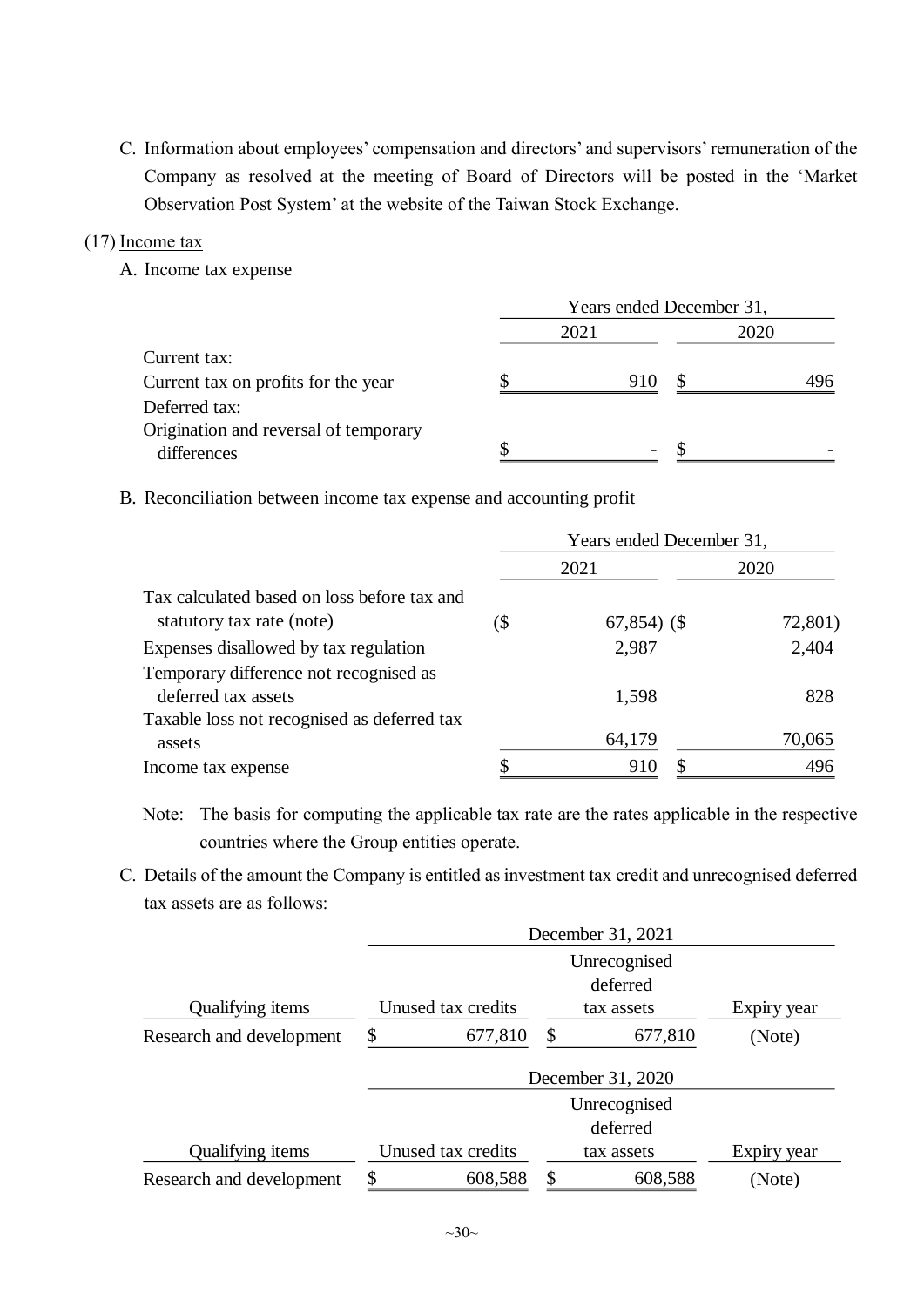- Note: The Company and its shareholders are entitled to the incentives conferred under the Biotech and New Pharmaceutical Development Act following the Company's incorporation as a biotech pharmaceutical company pursuant to the Letter No. Jing-Shou-Gong-Zi-10820413380 issued by the Ministry of Economic Affairs (MOEA) on May 23, 2019. The incentive measures are valid for five years beginning on the next date of the issuance of MOEA's Letter. The investment tax credit can be first used when there is taxable business income. Any unused tax credit is available for the following four years.
- D. Expiration dates of unused tax losses and amounts of unrecognised deferred tax assets are as follows:

December 31, 2021

|               |               |                            | DUULIIUU 91, 2021 |               |              |             |
|---------------|---------------|----------------------------|-------------------|---------------|--------------|-------------|
|               |               |                            |                   |               | Unrecognised |             |
|               | Amount filed/ |                            |                   |               | deferred     |             |
| Year incurred | assessed      |                            | Unused amount     |               | tax assets   | Expiry year |
| 2012          | Assessed      | \$                         | 669               | $\mathsf{\$}$ | 669          | 2022        |
| 2013          | Assessed      |                            | 113,000           |               | 113,000      | 2023        |
| 2014          | Assessed      |                            | 156,145           |               | 156,145      | 2024        |
| 2015          | Assessed      |                            | 195,046           |               | 195,046      | 2025        |
| 2016          | Assessed      |                            | 235,170           |               | 235,170      | 2026        |
| 2017          | Assessed      |                            | 356,007           |               | 356,007      | 2027        |
| 2018          | Assessed      |                            | 378,080           |               | 378,080      | 2028        |
| 2019          | Assessed      |                            | 390,278           |               | 390,278      | 2029        |
| 2020          | Filed         |                            | 302,777           |               | 302,777      | 2030        |
| 2021          | Filed         |                            | 320,894           |               | 320,894      | 2031        |
|               |               | \$                         | 2,448,066         | \$            | 2,448,066    |             |
|               |               |                            |                   |               |              |             |
|               |               |                            | December 31, 2020 |               |              |             |
|               |               |                            |                   |               | Unrecognised |             |
|               | Amount filed/ |                            |                   |               | deferred     |             |
| Year incurred | assessed      |                            | Unused amount     |               | tax assets   | Expiry year |
| 2012          | Assessed      | $\boldsymbol{\mathsf{\$}}$ | 669               | $\mathsf{\$}$ | 669          | 2022        |
| 2013          | Assessed      |                            | 113,000           |               | 113,000      | 2023        |
| 2014          | Assessed      |                            | 156,145           |               | 156,145      | 2024        |
| 2015          | Assessed      |                            | 195,046           |               | 195,046      | 2025        |
| 2016          | Assessed      |                            | 235,170           |               | 235,170      | 2026        |
| 2017          | Assessed      |                            | 356,007           |               | 356,007      | 2027        |
| 2018          | Assessed      |                            | 378,080           |               | 378,080      | 2028        |
| 2019          | Filed         |                            | 390,278           |               | 390,278      | 2029        |
| 2020          | Filed         |                            | 302,777           |               | 302,777      | 2030        |
|               |               | \$                         | 2,127,172         | \$            | 2,127,172    |             |

E. The Company's income tax returns through 2019 have been assessed and approved by the Tax Authority.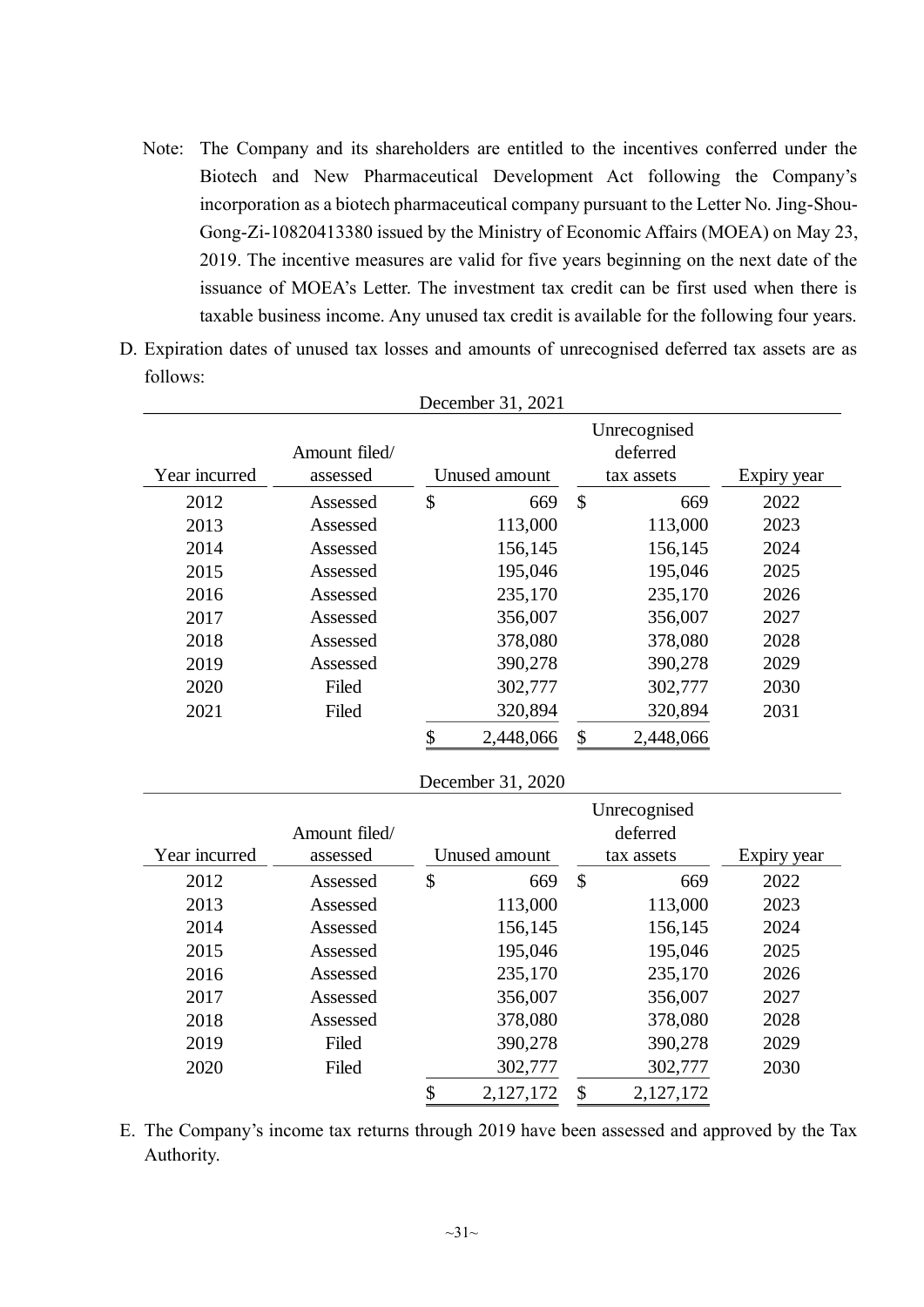#### (18) Significant contracts

- A. The Company acquired intangible assets including multiple patents, technologies, clinical trial drugs and clinical trial information from Company A under the agreement in April 2013. The Company's payment for acquiring the assets relative to the agreement was shown as 'research and development expenses'. In the following years, the Company is obliged to pay royalties computed based on a certain percentage of revenue arising from either licensing to the third party or sales pertaining to the assets provided that the research and development comes to fruition.
- B. The Company was commissioned on improving API Production using the industrial strains for generic medicine by Company B under an agreement in April 2013. The Company was permitted to recommission a third party provided that Company B owns the research results. The total contract price was \$45,000. The Company recognised the commission research revenue for each period based on the period of time the service was rendered. Further, the Company is entitled to the receipt of royalties computed based on a certain percentage of net sales amount provided that the products are manufactured and sold under cGMP standard. However, Company B entered into a termination agreement with the Company due to the shift in its operating strategy. The latest agreement allowed the Company to access the research results as well as to authorise the third party to the extent of development. Once the products are manufactured or sold, the revenue must be shared with Company B without exceeding the R&D expenses amounting to \$28,125 paid by the Company. All service revenue was recognised by the Company during the year ended December 31, 2014.
- (19) Loss per share

|                                                                             | Year ended December 31, 2021 |                  |                                                                                       |                                   |  |  |  |
|-----------------------------------------------------------------------------|------------------------------|------------------|---------------------------------------------------------------------------------------|-----------------------------------|--|--|--|
|                                                                             |                              | Amount after tax | Weighted average<br>number of ordinary<br>shares outstanding<br>(shares in thousands) | Loss<br>per share<br>(in dollars) |  |  |  |
| Basic loss per share (note)<br>Loss attributable to owners<br>of the parent | (\$                          | 329,257)         | 89,642<br>Year ended December 31, 2020                                                | (S<br>3.67)                       |  |  |  |
|                                                                             |                              | Amount after tax | Weighted average<br>number of ordinary<br>shares outstanding<br>(shares in thousands) | Loss<br>per share<br>(in dollars) |  |  |  |
| Basic loss per share (note)<br>Loss attributable to owners<br>of the parent | (\$                          | 354,878)         | 78,986                                                                                | $($ \$<br>(4.49)                  |  |  |  |

Note: As options issued to employees do not have dilutive effect, diluted loss per share is the same as the basic loss per share.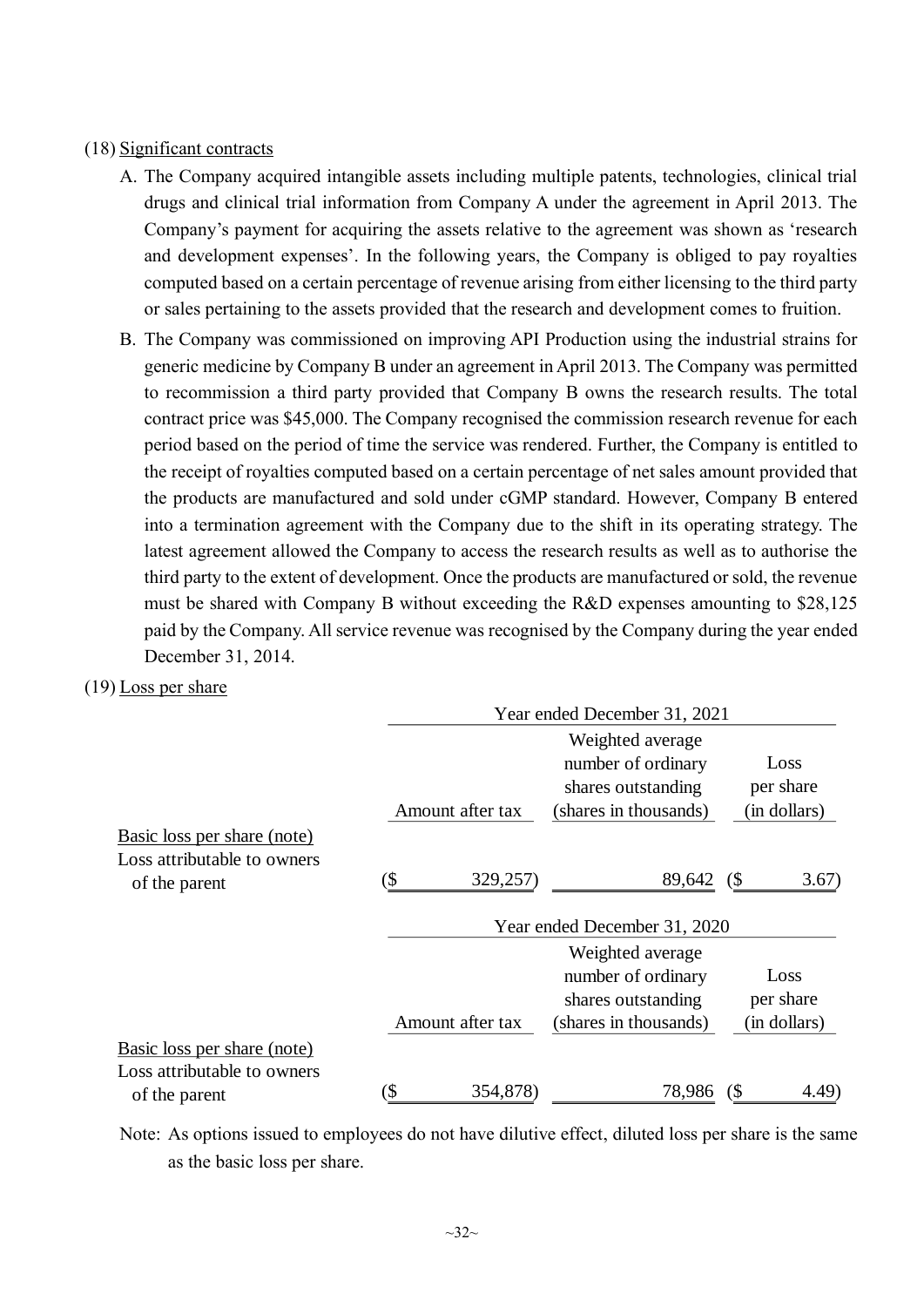#### (20) Changes in liabilities from financing activities

|                                     |               |            |               |                 |                  | Liabilities from              |
|-------------------------------------|---------------|------------|---------------|-----------------|------------------|-------------------------------|
|                                     |               | Long-term  |               |                 |                  | financing                     |
|                                     |               | borrowings |               | Lease liability | activities-gross |                               |
| January 1, 2021                     | $\mathcal{S}$ | 9,256      | $\mathcal{S}$ | 9,852           | \$               | 19,108                        |
| Changes in cash flow from financing |               |            |               |                 |                  |                               |
| activities                          |               |            |               | $4,929$ (       |                  | 4,929)                        |
| Impact of changes in foreign        |               |            |               |                 |                  |                               |
| exchange rate                       |               | $101)$ (   |               | $226)$ (        |                  | 327)                          |
| Changes in other non-cash items     |               | 9,155      |               | 10,679          |                  | 1,524                         |
| December 31, 2021                   | \$            |            | \$            | 15,376          | \$               | 15,376                        |
|                                     |               | Long-term  |               |                 |                  | Liabilities from<br>financing |
|                                     |               | borrowings |               | Lease liability |                  | activities-gross              |
| January 1, 2020                     | \$            |            | \$            | 7,538           | $\mathcal{S}$    | 7,538                         |
| Changes in cash flow from financing |               |            |               |                 |                  |                               |
| activities                          |               | 9,630      |               | 5,602)          |                  | 4,028                         |
| Impact of changes in foreign        |               |            |               |                 |                  |                               |
| exchange rate                       |               | $374)$ (   |               | $125)$ (        |                  | 499)                          |
| Changes in other non-cash items     |               |            |               | 8,041           |                  | 8,041                         |
| December 31, 2020                   |               | 9,256      | \$            | 9,852           | \$               | 19,108                        |

## 7. RELATED PARTY TRANSACTIONS

#### (1) Significant related party transactions

The Group did not have significant transactions with related parties for the years ended December 31, 2021 and 2020.

#### (2) Key management compensation

|                                                 | Years ended December 31, |        |  |        |  |
|-------------------------------------------------|--------------------------|--------|--|--------|--|
|                                                 |                          | 2021   |  | 2020   |  |
| Salaries and other short-term employee benefits |                          | 27,772 |  | 12,342 |  |
| Share-based payments                            |                          | 537    |  | 6,118  |  |
|                                                 |                          | 28,309 |  | 18,460 |  |

### 8. PLEDGED ASSETS

None.

9. SIGNIFICANT CONTINGENT LIABILITIES AND UNRECOGNISED CONTRACT COMMITMENTS Except for those mentioned in Notes 6(18)A and B, the Company had no other significant contingent liabilities and unrecognised contract commitments.

### 10. SIGNIFICANT DISASTER LOSS

None.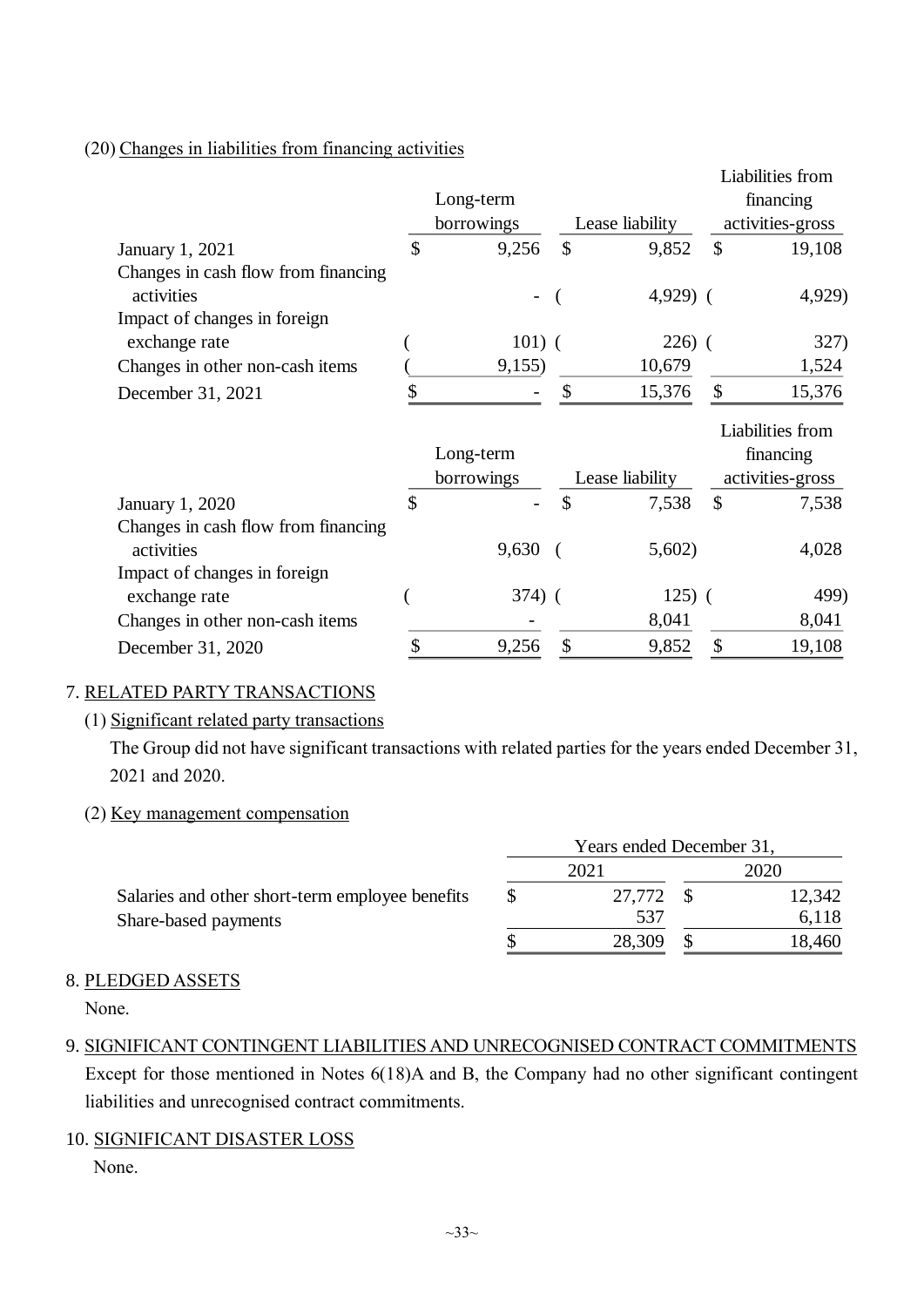#### 11. SIGNIFICANT EVENTS AFTER THE BALANCE SHEET DATE

- (1) Details of capital surplus used to offset against accumulated deficit for the year ended December 31, 2021 as resolved by the Board of Directors are provided in Note 6(10) D.
- (2) For the purchase of treasury shares after the balance sheet date, refer to Notes  $6(8)$  D(e).

#### 12. OTHERS

(1) Capital management

The Group's objectives when managing capital are to safeguard the Group's ability to continue as a going concern in order to provide returns for shareholders and to maintain an optimal capital structure to reduce the cost of capital.

#### (2) Financial instruments

A. Financial instruments by category

| December 31, 2021 |           | December 31, 2020         |           |
|-------------------|-----------|---------------------------|-----------|
|                   |           |                           |           |
|                   |           |                           |           |
|                   |           |                           |           |
| \$                | 130       | \$                        | 130       |
|                   |           |                           |           |
| \$                | 2,032,579 | $\boldsymbol{\mathsf{S}}$ | 2,368,576 |
|                   | 189       |                           |           |
|                   | 267       |                           | 334       |
|                   | 1,320     |                           | 1,877     |
| \$                | 2,034,355 | \$                        | 2,370,787 |
|                   |           |                           |           |
|                   |           |                           |           |
| \$                | 77,066    | $\boldsymbol{\mathsf{S}}$ | 49,876    |
|                   |           |                           |           |
|                   |           |                           | 9,256     |
|                   | 77,066    | \$                        | 59,132    |
|                   | 15,376    | \$                        | 9,852     |
|                   |           |                           |           |

#### B. Financial risk management policies

- (a) The Group's activities expose it to a variety of financial risks: market risk (including foreign exchange risk, interest rate risk and price risk), credit risk and liquidity risk.
- (b) Risk management is carried out by a central treasury department (Group treasury) under policies approved by the Board of Directors. Group treasury identifies, evaluates and hedges financial risks in close cooperation with the Group's operating units. The Board provides written principles for overall risk management, as well as written policies covering specific areas and matters, such as foreign exchange risk, interest rate risk, credit risk, use of derivative financial instruments and non-derivative financial instruments, and investment of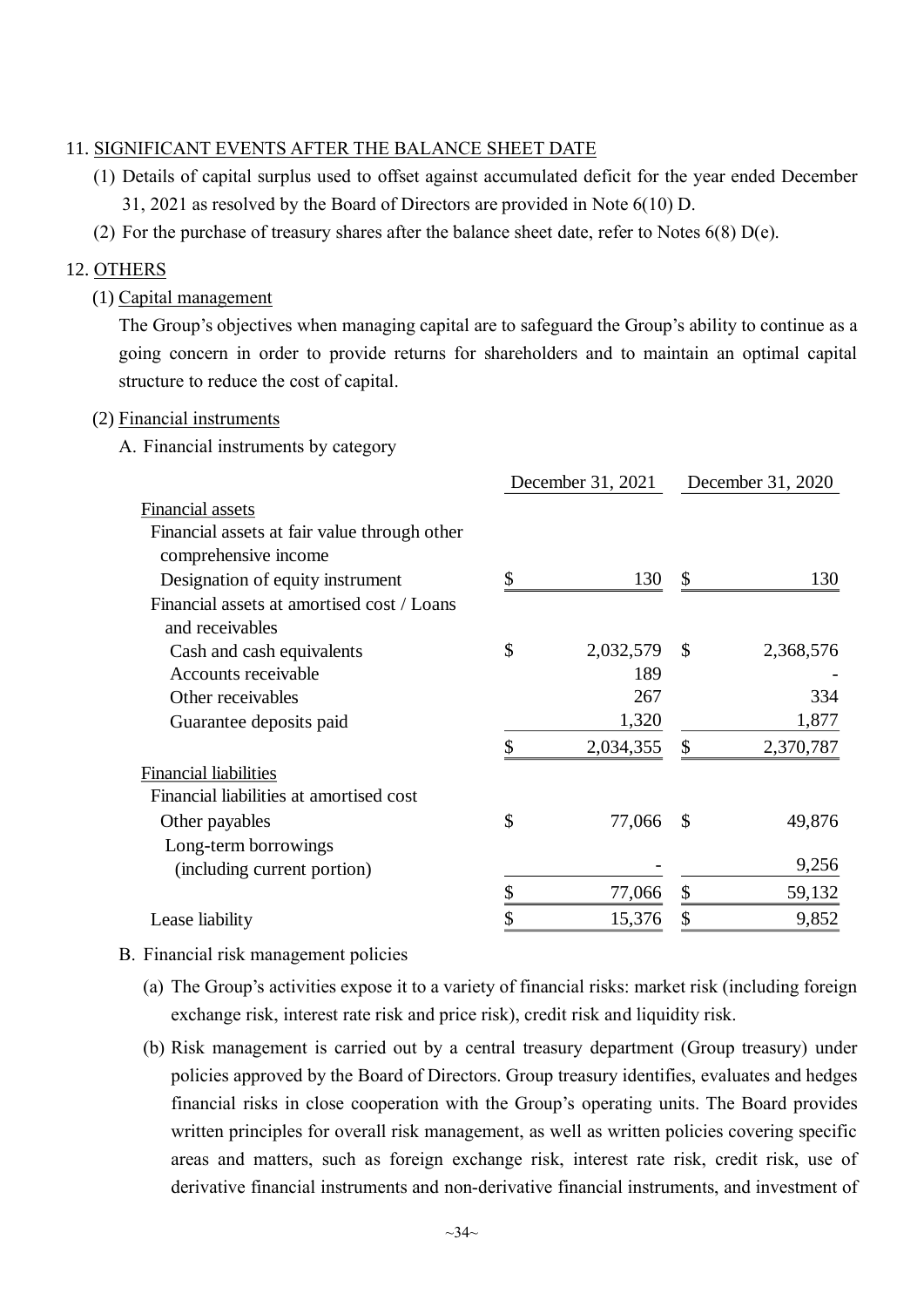excess liquidity.

- C. Significant financial risks and degrees of financial risks
	- (a) Market risk

Foreign exchange risk

i. The Group's businesses involve some non-functional currency operations (the Group's functional currency: NTD). The information on assets and liabilities denominated in foreign currencies whose values would be materially affected by the exchange rate fluctuations is as follows:

|                                            | December 31, 2021                            |                  |                  |                     |            |  |  |
|--------------------------------------------|----------------------------------------------|------------------|------------------|---------------------|------------|--|--|
|                                            | Foreign currency<br>amount<br>(In thousands) |                  | Exchange<br>rate | Book value<br>(NTD) |            |  |  |
| (Foreign currency:<br>functional currency) |                                              |                  |                  |                     |            |  |  |
| Financial assets                           |                                              |                  |                  |                     |            |  |  |
| <b>Monetary</b> items                      |                                              |                  |                  |                     |            |  |  |
| <b>USD:NTD</b>                             | \$                                           | 575              | 27.68            | $\mathcal{S}$       | 15,916     |  |  |
| Non-monetary items                         |                                              |                  |                  |                     |            |  |  |
| <b>USD:NTD</b>                             |                                              | 2,325            | 27.68            |                     | 64,345     |  |  |
| <b>Financial liabilities</b>               |                                              |                  |                  |                     |            |  |  |
| Monetary items                             |                                              |                  |                  |                     |            |  |  |
| <b>USD:NTD</b>                             |                                              | 2,617            | 27.68            |                     | 72,446     |  |  |
| <b>CAD:NTD</b>                             |                                              | 192              | 20.46            |                     | 4,151      |  |  |
|                                            | December 31, 2020                            |                  |                  |                     |            |  |  |
|                                            |                                              | Foreign currency |                  |                     |            |  |  |
|                                            |                                              | amount           | Exchange         |                     | Book value |  |  |
|                                            |                                              | (In thousands)   | rate             |                     | (NTD)      |  |  |
| (Foreign currency:<br>functional currency) |                                              |                  |                  |                     |            |  |  |
| <b>Financial assets</b>                    |                                              |                  |                  |                     |            |  |  |
| Monetary items                             |                                              |                  |                  |                     |            |  |  |
| <b>USD:NTD</b>                             | \$                                           | 218              | 28.84            | $\mathcal{S}$       | 6,218      |  |  |
| Non-monetary items                         |                                              |                  |                  |                     |            |  |  |
| <b>USD:NTD</b>                             |                                              | 2,550            | 28.84            |                     | 72,616     |  |  |
| <b>Financial liabilities</b>               |                                              |                  |                  |                     |            |  |  |
| Monetary items                             |                                              |                  |                  |                     |            |  |  |
| <b>USD:NTD</b>                             |                                              | 2,140            | 28.84            |                     | 60,958     |  |  |
| <b>CAD:NTD</b>                             |                                              | 192              | 21.56            |                     | 4,291      |  |  |

ii. The unrealised exchange gain arising from significant foreign exchange variation on the monetary items held by the Group for the years ended December 31, 2021 and 2020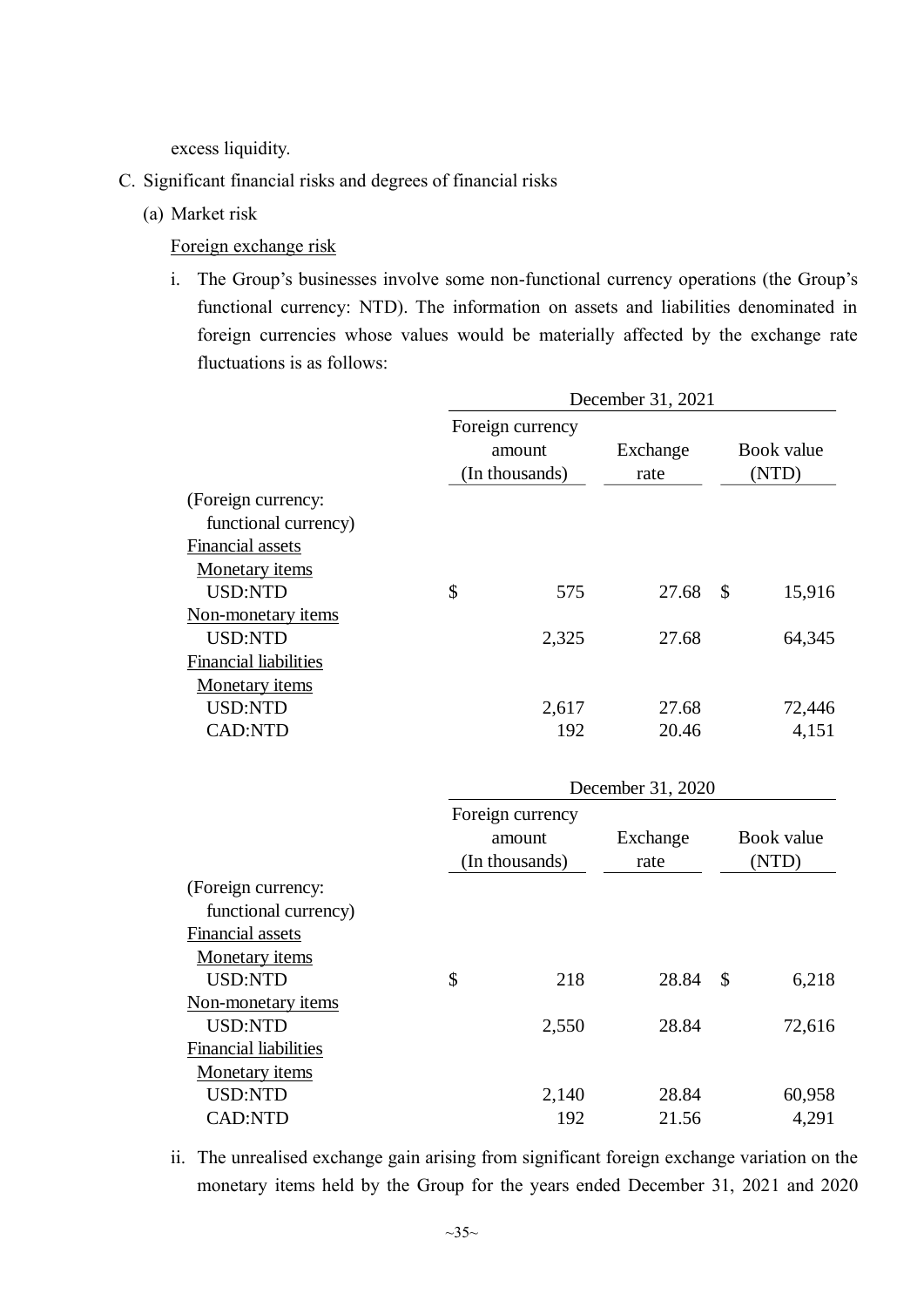amounted to \$367 and \$737, respectively.

iii. Analysis of foreign currency market risk arising from significant foreign exchange variation:

|                                                                                                           |                        | Year ended December 31, 2021 |                              |                                            |     |  |  |  |  |  |
|-----------------------------------------------------------------------------------------------------------|------------------------|------------------------------|------------------------------|--------------------------------------------|-----|--|--|--|--|--|
|                                                                                                           |                        |                              | Sensitivity analysis         |                                            |     |  |  |  |  |  |
|                                                                                                           | Degree of<br>variation |                              | Effect on<br>profit or loss  | Effect on other<br>comprehensive<br>income |     |  |  |  |  |  |
| (Foreign currency:<br>functional currency)<br>Financial assets<br><b>Monetary</b> items<br><b>USD:NTD</b> | 1%                     | \$                           | 159                          | \$                                         |     |  |  |  |  |  |
| Non-monetary items<br><b>USD:NTD</b><br><b>Financial liabilities</b>                                      | 1%                     |                              |                              |                                            | 643 |  |  |  |  |  |
| Monetary items<br><b>USD:NTD</b><br><b>CAD:NTD</b>                                                        | 1%<br>1%               | \$                           | 724<br>42                    |                                            |     |  |  |  |  |  |
|                                                                                                           |                        |                              | Year ended December 31, 2020 |                                            |     |  |  |  |  |  |
|                                                                                                           |                        | Sensitivity analysis         |                              |                                            |     |  |  |  |  |  |
|                                                                                                           | Degree of<br>variation |                              | Effect on<br>profit or loss  | Effect on other<br>comprehensive<br>income |     |  |  |  |  |  |
| (Foreign currency:<br>functional currency)<br>Financial assets<br><b>Monetary</b> items                   |                        |                              |                              |                                            |     |  |  |  |  |  |
| <b>USD:NTD</b><br>Non-monetary items                                                                      | 1%                     | \$                           | 62                           | $\mathcal{S}$                              |     |  |  |  |  |  |
| <b>USD:NTD</b><br><b>Financial liabilities</b><br>Monetary items                                          | 1%                     |                              |                              |                                            | 726 |  |  |  |  |  |
| <b>USD:NTD</b><br><b>CAD:NTD</b>                                                                          | 1%<br>1%               | \$                           | 610<br>43                    |                                            |     |  |  |  |  |  |

## Price risk

The Group's equity securities, which are exposed to price risk, are the held financial assets at fair value through profit or loss and financial assets at fair value through other comprehensive income. To manage its price risk arising from investments in equity securities, the Group diversifies its portfolio. Diversification of the portfolio is done in accordance with the limits set by the Group.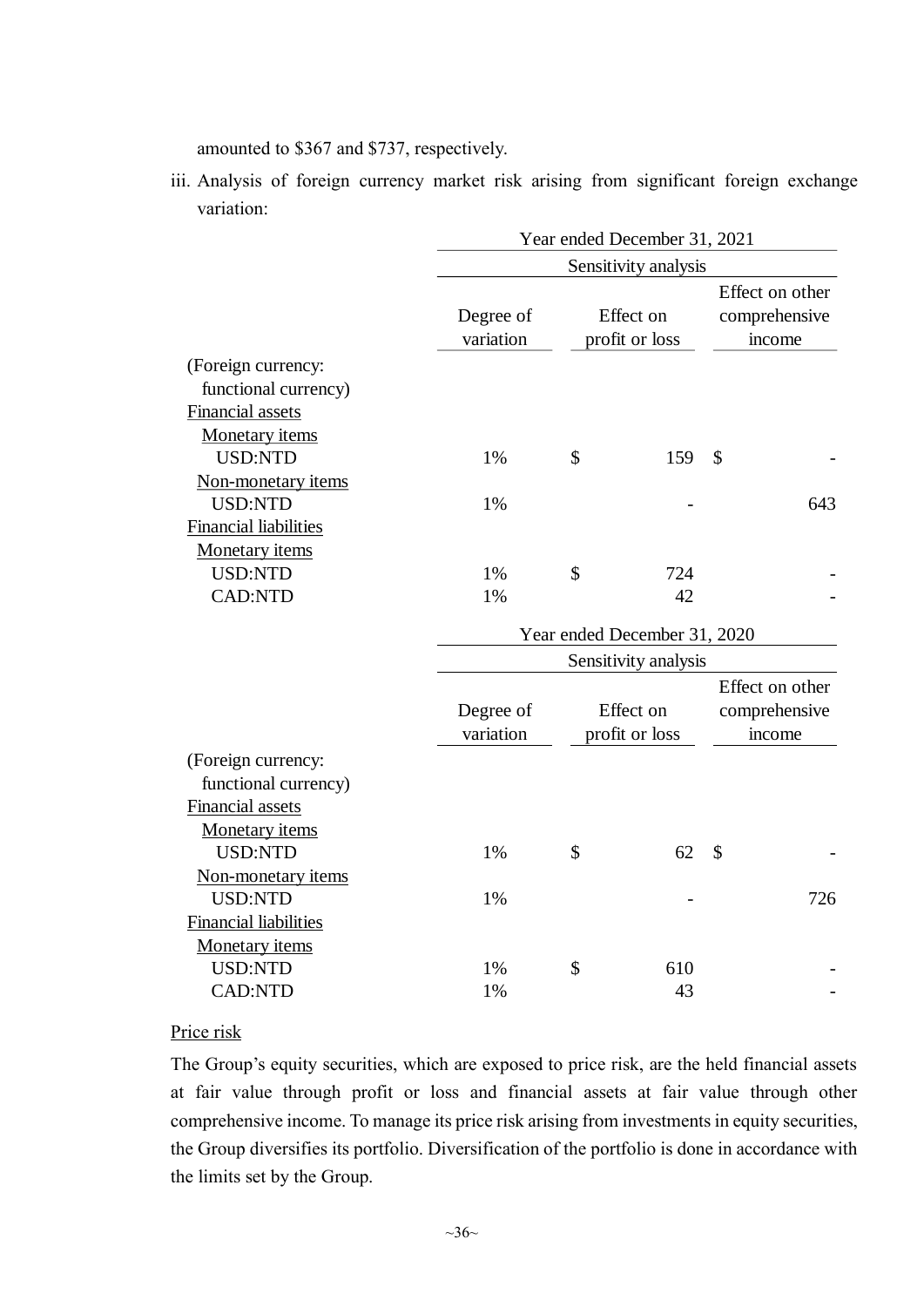#### (b) Credit risk

- i. Credit risk refers to the risk of financial loss to the Group arising from default by the clients on the contract obligations. The main factor is that counterparties could not repay in full the accounts receivable based on the agreed terms.
- ii. The Group manages its credit risk taking into consideration the entire group's concern. For banks and financial institutions, only independently rated parties with good credit quality are accepted. According to the Group's credit policy, each local entity in the Group is responsible for managing and analysing the credit risk for their clients before standard payment term and conditions are offered. Internal risk control assesses the credit quality of the customers, taking into account their financial position, past experience and other factors. Individual risk limits are set based on internal or external ratings in accordance with limits set by the Board of Directors. The utilisation of credit limits is regularly monitored.
- (c) Liquidity risk
	- i. Cash flow forecasting is performed in the operating entities of the Group and aggregated by Group treasury. Group treasury monitors rolling forecasts of the Group's liquidity requirements to ensure it has sufficient cash to meet operational needs.
	- ii. The table below analyses the Group's non-derivative financial liabilities into relevant maturity groupings based on the remaining period at the balance sheet date to the contractual maturity date. The amounts disclosed in the table are the contractual undiscounted cash flows.

| December 31, 2021                     |        | Less than |      | Between 1   |                           |              |  |
|---------------------------------------|--------|-----------|------|-------------|---------------------------|--------------|--|
|                                       | 1 year |           |      | and 2 years | Over 2 years              |              |  |
| Non-derivative financial liabilities: |        |           |      |             |                           |              |  |
| Other payables                        | \$     | 77,066    | - \$ |             | $\boldsymbol{\mathsf{S}}$ |              |  |
| Lease liability (Note)                |        | 5,588     |      | 5,667       |                           | 4,898        |  |
| December 31, 2020                     |        | Less than |      | Between 1   |                           |              |  |
|                                       | 1 year |           |      | and 2 years |                           | Over 2 years |  |
| Non-derivative financial liabilities: |        |           |      |             |                           |              |  |
| Other payables                        | \$     | 49,876 \$ |      |             | $-$ \$                    |              |  |
| Lease liability (Note)                |        | 5,968     |      | 4,522       |                           | 3,202        |  |
| Long-term borrowings                  |        | 7,293     |      | 2,084       |                           |              |  |
| (including current portion) (Note)    |        |           |      |             |                           |              |  |

Note: The amounts represented the total repayment of debts in the future, therefore, interest expenses for the year were included.

#### (3) Fair value information

A. The different levels that the inputs to valuation techniques are used to measure fair value of financial and non-financial instruments have been defined as follows: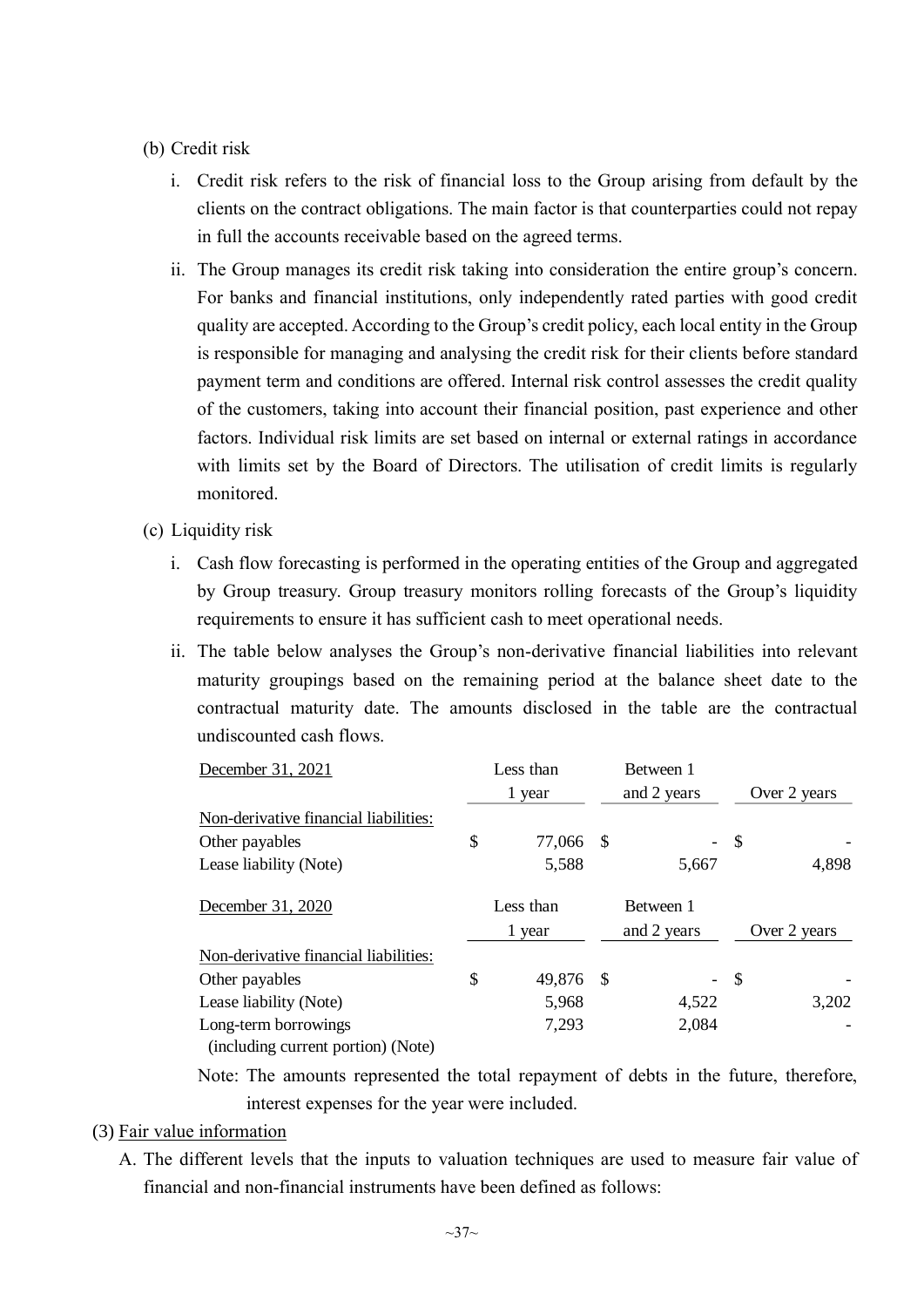- Level 1: Quoted prices (unadjusted) in active markets for identical assets or liabilities that the entity can access at the measurement date. A market is regarded as active where a market in which transactions for the asset or liability take place with sufficient frequency and volume to provide pricing information on an ongoing basis.
- Level 2: Inputs other than quoted prices included within Level 1 that are observable for the asset or liability, either directly or indirectly.
- Level 3: Unobservable inputs for the asset or liability. All equity instruments invested by the Group are classified as level 3.
- B. The related information on financial and non-financial instruments measured at fair value by level on the basis of the nature, characteristics and risks of the assets and liabilities are as follows:
	- (a) The related information on the nature of the assets and liabilities is as follows:

| December 31, 2021                      | Level 1 | Level 2 | Level 3  | Total     |
|----------------------------------------|---------|---------|----------|-----------|
| <b>Assets</b>                          |         |         |          |           |
| Recurring fair value measurements      |         |         |          |           |
| Financial assets at fair value through |         |         |          |           |
| other comprehensive income             |         |         |          |           |
| Equity securities                      |         |         | S<br>130 | \$<br>130 |
| December 31, 2020                      | Level 1 | Level 2 | Level 3  | Total     |
| <b>Assets</b>                          |         |         |          |           |
| Recurring fair value measurements      |         |         |          |           |
| Financial assets at fair value through |         |         |          |           |
| other comprehensive income             |         |         |          |           |
| Equity securities                      |         |         | 130      | \$<br>130 |

(b) The methods and assumptions the Group used to measure fair value are as follows:

- (i) For the instruments the Group used market quoted prices as their fair values (that is, Level 1), the Group uses the close price of market quoted price to measure the closed-end fund.
- (ii) Except for financial instruments with active markets, the fair value of other financial instruments is measured by using valuation techniques or by reference to counterparty quotes.
- C. Finance segment is in charge of valuation procedures for fair value measurements being categorised within Level 3. Such assessment is to ensure the valuation results are reasonable by applying independent information to make results close to current market conditions, confirming the resource of information is independent and reliable.
- D. The following is the qualitative information of significant unobservable inputs and sensitivity analysis of changes in significant unobservable inputs to valuation model used in Level 3 fair value measurement: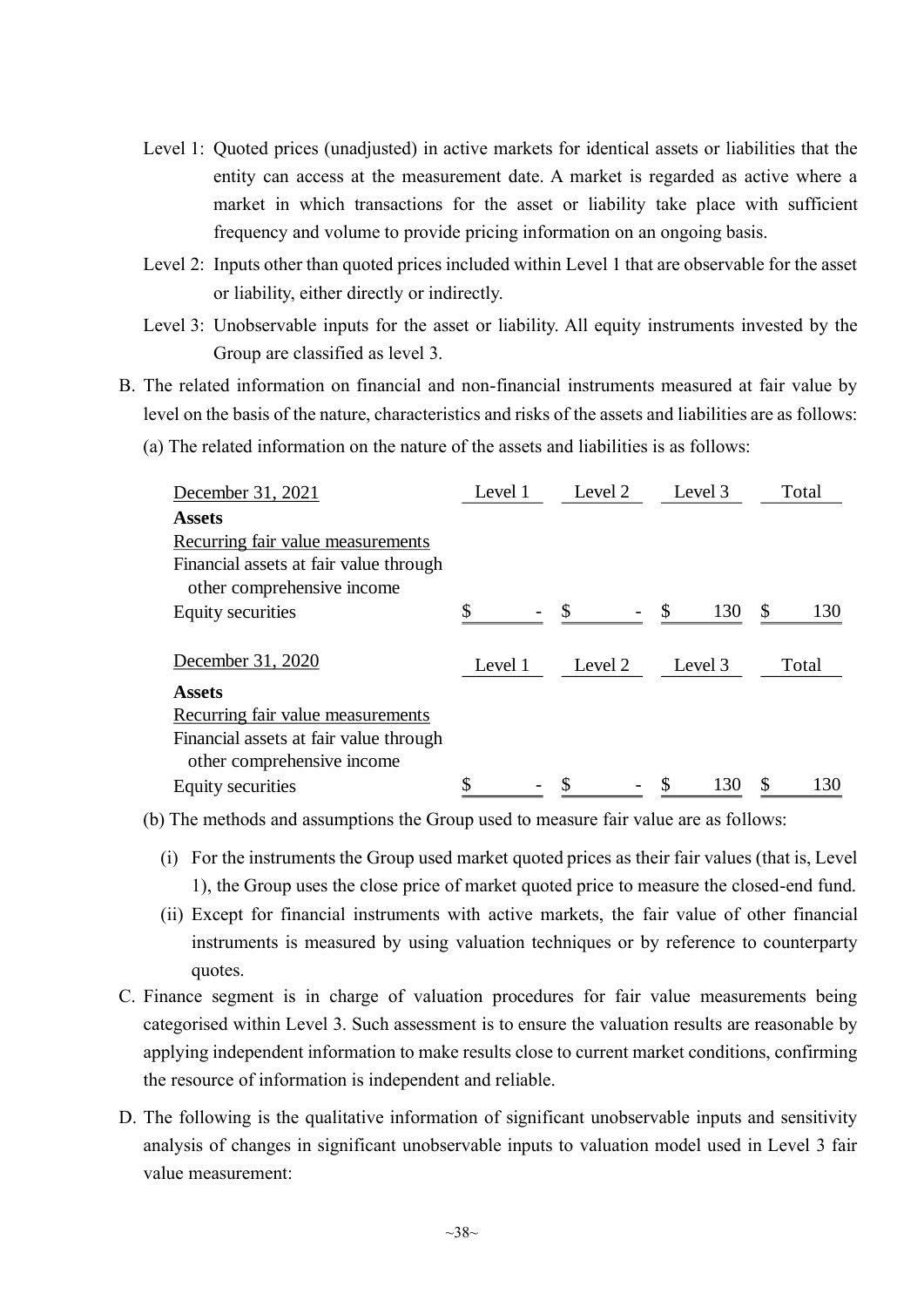|                 | Fair value at<br>December 31, 2021<br>Non-derivative equity instrument: | Valuation<br>technique  | Significant<br>unobservable<br>input                  | Range<br>(weighted)<br>average) | Relationship of inputs<br>to fair value                                                                                                         |
|-----------------|-------------------------------------------------------------------------|-------------------------|-------------------------------------------------------|---------------------------------|-------------------------------------------------------------------------------------------------------------------------------------------------|
| Unlisted shares | 130                                                                     | Discounted<br>cash flow | Long-term<br>revenue growth<br>rate; Discount<br>rate | N/A                             | The higher the long-<br>term revenue growth<br>rate, the higher the fair<br>value; the higher the<br>discount rate, the lower<br>the fair value |
|                 | Fair value at<br>December 31, 2020                                      | Valuation<br>technique  | Significant<br>unobservable<br>input                  | Range<br>(weighted)<br>average) | Relationship of inputs<br>to fair value                                                                                                         |
|                 | Non-derivative equity instrument:                                       |                         |                                                       |                                 |                                                                                                                                                 |
| Unlisted shares | \$<br>130                                                               | Discounted<br>cash flow | Long-term<br>revenue growth<br>rate; Discount<br>rate | N/A                             | The higher the long-<br>term revenue growth<br>rate, the higher the fair<br>value; the higher the<br>discount rate, the lower<br>the fair value |

#### (4) Others

Based on the Group's assessment, the Covid-19 pandemic had no significant impact on the Group's operations.

### 13. SUPPLEMENTARY DISCLOSURES

#### (1) Significant transactions information

The following transactions were eliminated when preparing the consolidated financial statements.

- A. Loans to others: None.
- B. Provision of endorsements and guarantees to others: None.
- C. Holding of marketable securities at the end of the period (not including subsidiaries, associates and joint ventures): Please refer to table 1.
- D. Acquisition or sale of the same security with the accumulated cost exceeding \$300 million or 20% of the Company's paid-in capital: Please refer to table 2.
- E. Acquisition of real estate reaching \$300 million or 20% of paid-in capital or more: None.
- F. Disposal of real estate reaching \$300 million or 20% of paid-in capital or more: None.
- G. Purchases or sales of goods from or to related parties reaching \$100 million or 20% of paid-in capital or more: None.
- H. Receivables from related parties reaching \$100 million or 20% of paid-in capital or more: None.
- I. Trading in derivative instruments undertaken during the reporting periods: None.
- J. Significant inter-company transactions during the reporting periods: Please refer to table 3.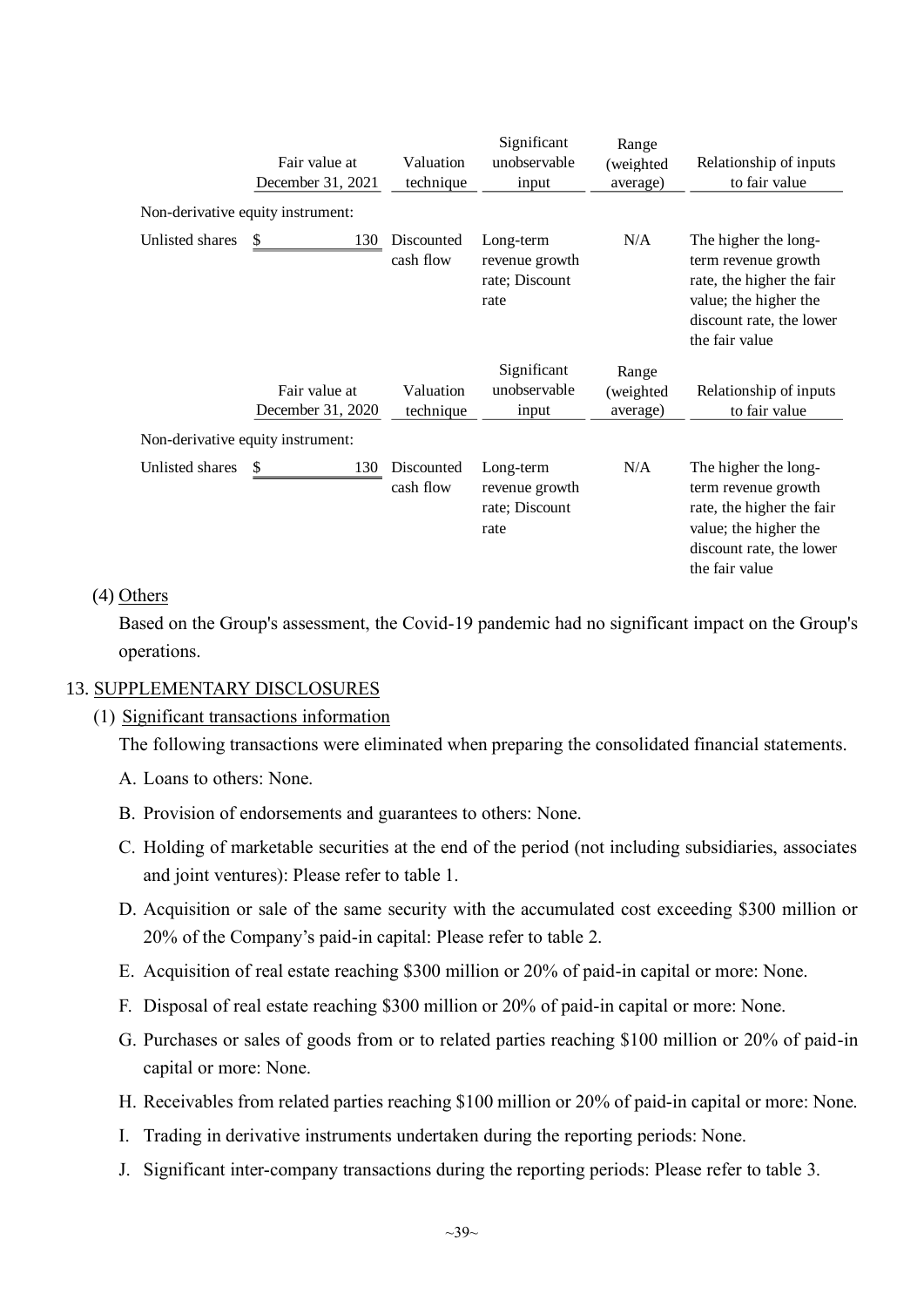(2) Information on investees

The following transactions with the subsidiary were eliminated when preparing the consolidated financial statements.

Names, locations and other information of investee companies (not including investees in Mainland China): Please refer to table 4.

- (3) Information on investments in Mainland China None.
- (4) Major shareholders information

The Group has no shareholder whose shareholding ratio is above 5%.

### 14. SEGMENT INFORMATION

(1) General information

The Group operates business only in a single industry by primarily engaging in the development of new drugs and special pharmaceutical ingredients. The chief operating decision maker, who allocates resources and assesses operating performance of the Group as a whole, has identified that the Group has only one reportable operating segment.

(2) Measurement of segment information

The accounting policies adopted by the Group's operating segments are consistent with that summarised in Note 4. The operating segments' profit or loss is measured with net operating profit and based on which the performance is evaluated.

(3) Information about segment profit or loss, assets and liabilities

The Group has only one reportable segment so the reportable information is identical with the financial statements.

(4) Reconciliation for segment income (loss)

The net operating loss reported to the chief operating decision-maker is measured in a manner consistent with the income and expense in the statement of comprehensive income. Hence, the reconciliation is indicated in the statement of comprehensive income.

(5) Information on products and services

|                 | Years ended December 31, |     |  |  |  |  |  |
|-----------------|--------------------------|-----|--|--|--|--|--|
|                 |                          |     |  |  |  |  |  |
| Service revenue |                          | 550 |  |  |  |  |  |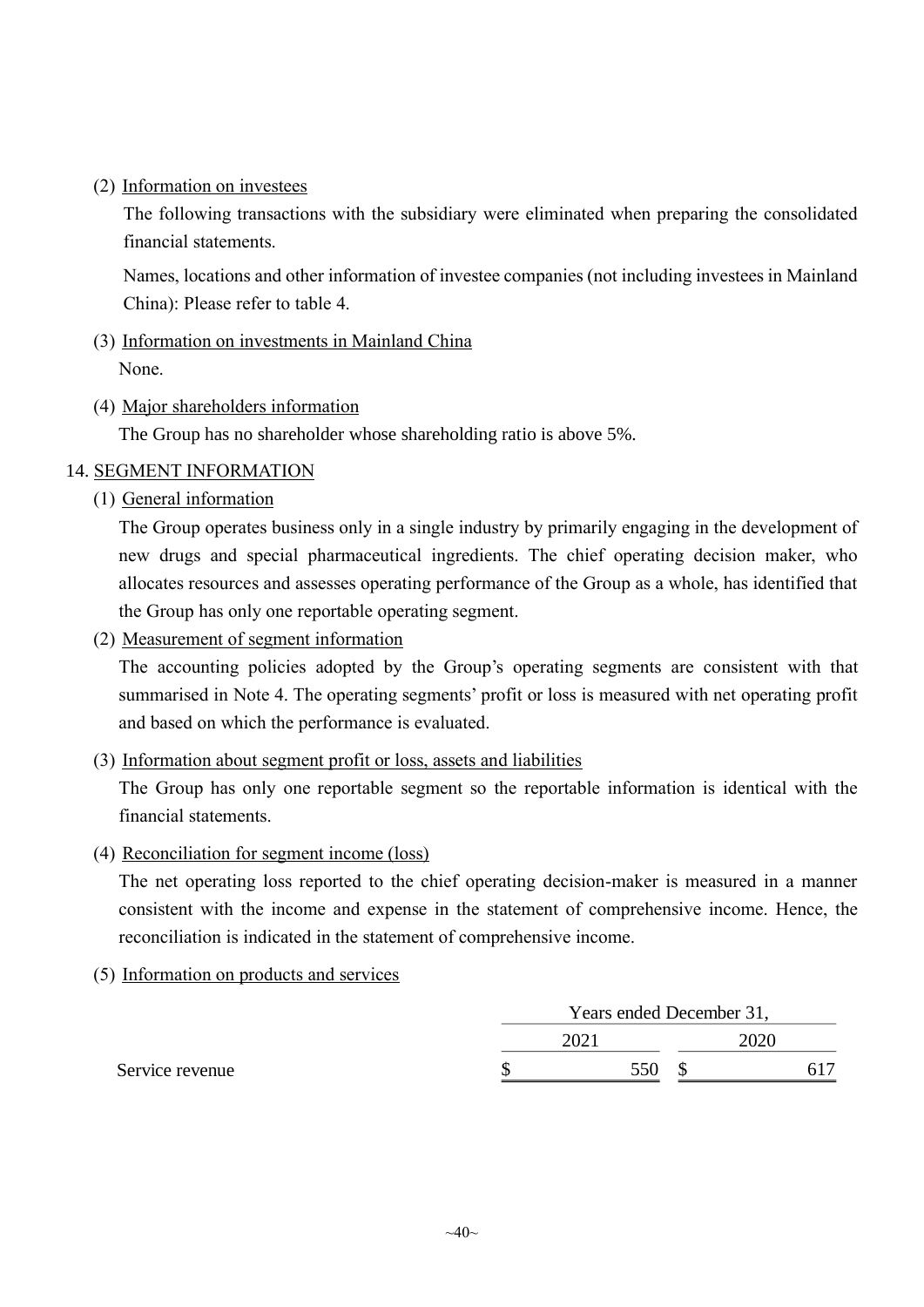## (6) Geographical information

Geographical information for the years ended December 31, 2021 and 2020 is as follows:

|            | Year ended December 31, 2021 |                    | Year ended December 31, 2020 |         |  |                    |       |
|------------|------------------------------|--------------------|------------------------------|---------|--|--------------------|-------|
|            | Revenue                      | Non-current assets |                              | Revenue |  | Non-current assets |       |
| Taiwan     | 550                          |                    | 9.968                        |         |  |                    | 1,487 |
| <b>USA</b> | $\overline{\phantom{0}}$     |                    | 5,513                        |         |  |                    | 8,408 |
|            | 550                          |                    | 15,481                       |         |  |                    | 9,895 |

## (7) Major customer information

Information on major customers accounting for 10% of the Company's operating revenue for the years ended December 31, 2021 and 2020 is as follows:

|                                 |         | Year ended December 31, 2021 | Year ended December 31, 2020 |                         |  |  |
|---------------------------------|---------|------------------------------|------------------------------|-------------------------|--|--|
|                                 |         | Precentage of                |                              | Precentage of           |  |  |
|                                 | Revenue | operating income $(\%)$      | Revenue                      | operating income $(\%)$ |  |  |
| <b>HOU CHI</b><br>CHEMICAL CO., |         |                              |                              |                         |  |  |
| LTD.                            | 550     | 100                          | 600                          | 97                      |  |  |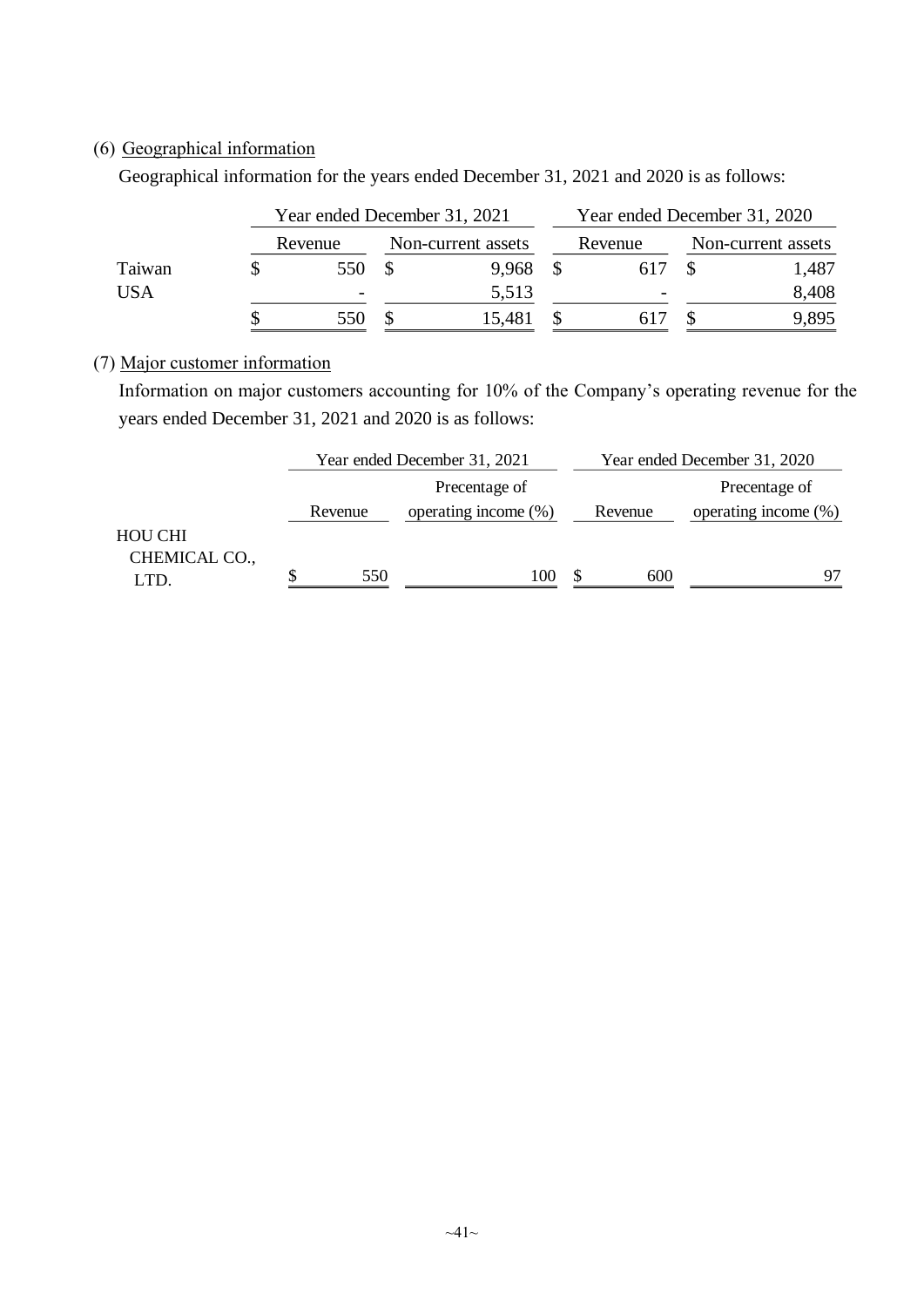#### Holding of marketable securities at the end of the period (not including subsidiaries, associates and joint ventures)

#### Year ended December 31, 2021

Table 1

Expressed in thousands of NTD

(Except as otherwise indicated)

|                          |                                                   | Relationship with the | General                                                                             |                  |            |                  |            |          |
|--------------------------|---------------------------------------------------|-----------------------|-------------------------------------------------------------------------------------|------------------|------------|------------------|------------|----------|
| Securities held by       | Marketable securities                             | securities issuer     | ledger account                                                                      | Number of shares | Book value | Ownership $(\%)$ | Fair value | Footnote |
| Senhwa Biosciences, Inc. | Chaperone Therapeutics, Inc. -<br>ordinary shares | None                  | Financial assets at fair value<br>through other comprehensive<br>income-non current | 409.400 \$       | 128        | $10.73$ \$       | 128        | None     |
| Senhwa Biosciences, Inc. | Pimera, Inc. - ordinary shares                    | None                  | Financial assets at fair value<br>through other comprehensive<br>income-non current | 468,179          |            |                  |            | None     |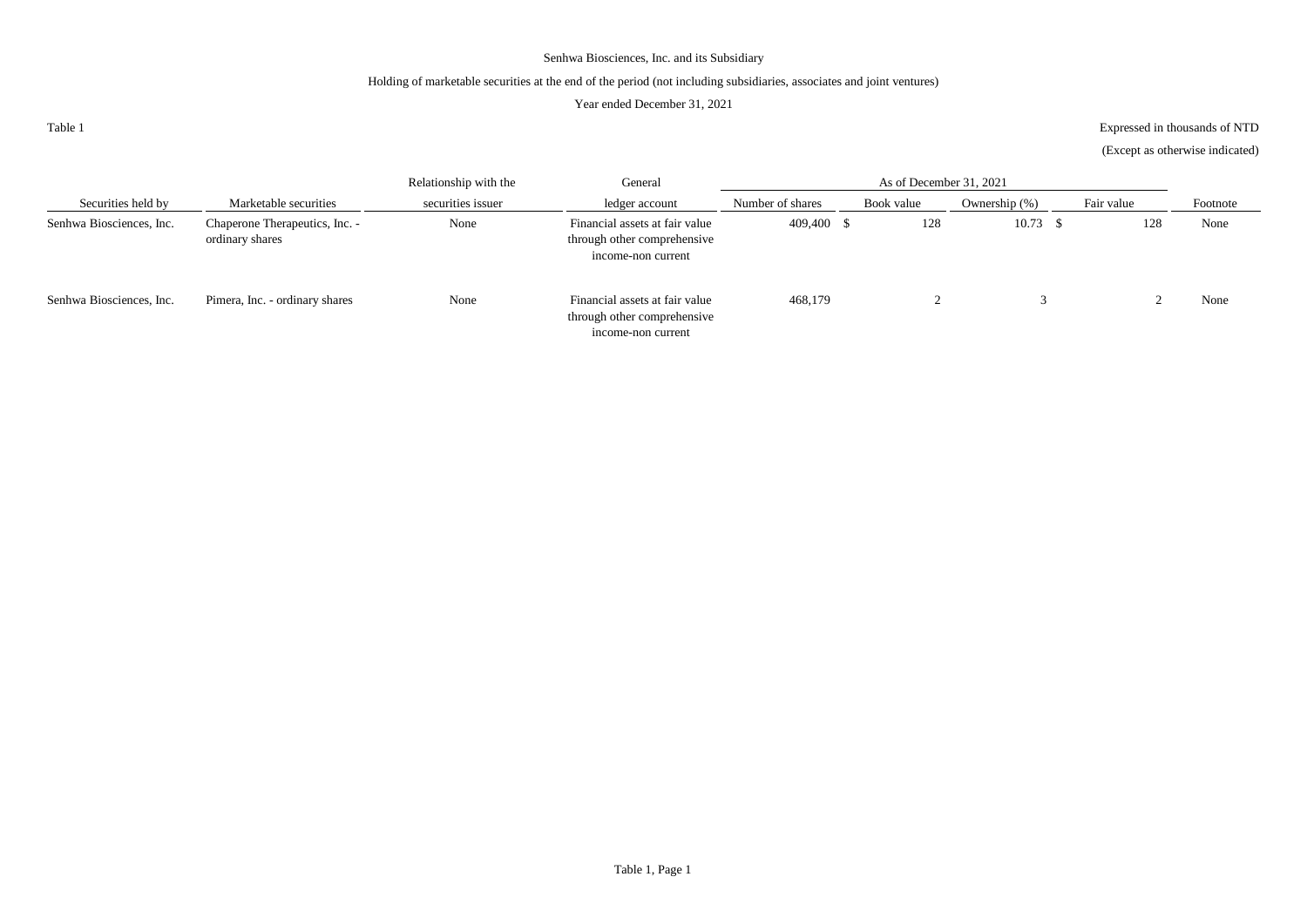#### Acquisition or sale of the same security with the accumulated cost exceeding \$300 million or 20% of the Company's paid-in capital

#### Year ended December 31, 2021

Table 2 Expressed in thousands of NTD

(Except as otherwise indicated)

|          |                                                           |                                         |          |                                                                                                                        |                  |        |                   |           |                                |                              |                   |                                          | Balance as at December 31, |        |
|----------|-----------------------------------------------------------|-----------------------------------------|----------|------------------------------------------------------------------------------------------------------------------------|------------------|--------|-------------------|-----------|--------------------------------|------------------------------|-------------------|------------------------------------------|----------------------------|--------|
|          | Marketable securities                                     |                                         |          | Counterparty Relationship with the $\frac{\text{Balance as at January 1, 2021}}{\text{Balance as at January 1, 2021}}$ |                  |        | Addition (Note 3) |           |                                |                              | Disposal (Note 3) |                                          |                            |        |
| Investor | (Note 1)                                                  | General ledger account                  | (Note 2) | investor (Note 2)                                                                                                      | Number of shares | Amount | Number of shares  | Amount    | Number of shares Selling price |                              | Book value        | Gain (loss) on disposal Number of shares |                            | Amount |
|          |                                                           |                                         |          |                                                                                                                        |                  |        |                   |           |                                |                              |                   |                                          |                            |        |
| Senhwa   | CTBC Huan Win                                             | Current financial assets Not applicable |          | Not applicable                                                                                                         |                  |        | 343,668,032 \$    | 3,820,000 |                                | 343,668,032) \$ 3,821,516 \$ | 3.820.000         | 1.516                                    |                            |        |
|          | Biosciences, Inc. Money Market Fund at fair value through |                                         |          |                                                                                                                        |                  |        |                   |           |                                |                              |                   |                                          |                            |        |
|          |                                                           | profit or loss                          |          |                                                                                                                        |                  |        |                   |           |                                |                              |                   |                                          |                            |        |

Note 1: Marketable securities in the table refer to stocks, bonds, beneficiary certificates and other related derivative securities.

Note 2: Fill in the columns the counterparty and relationship if securities are accounted for under the equity method; otherwise leave the columns blank.

Note 3: Aggregate purchases and sales amounts should be calculated separately at their market values to verify whether they individually reach NT\$300 million or 20% of paid-in capital or more.

Note 4: Paid-in capital referred to herein is the paid-in capital of parent company. In the case that shares were issued with no par value or a par value other than NT\$10 per share, the 20 % of paid-in capital shall be rep to owners of the parent in the calculation.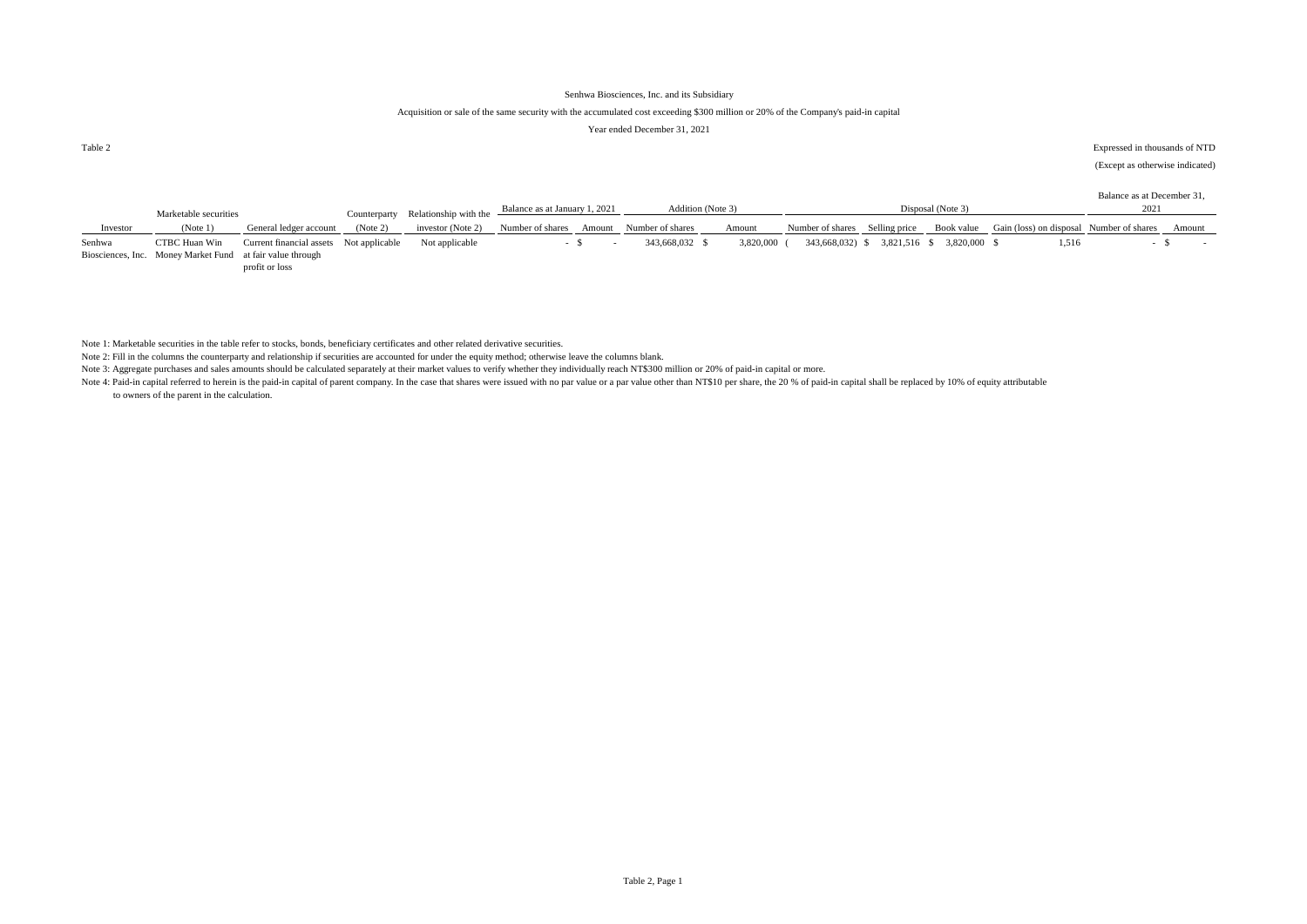#### Significant inter-company transactions during the reporting period

#### Year ended December 31, 2021

Table 3

Expressed in thousands of NTD

(Except as otherwise indicated)

|          |                          |                                   |              | Transaction                          |  |        |                          |                                            |  |  |
|----------|--------------------------|-----------------------------------|--------------|--------------------------------------|--|--------|--------------------------|--------------------------------------------|--|--|
| Number   |                          |                                   | Relationship |                                      |  |        |                          | Percentage of consolidated total operating |  |  |
| (Note 1) | Company name             | Counterparty                      | (Note 2)     | General ledger account               |  | Amount | <b>Transaction terms</b> | revenues or total assets (Note 3)          |  |  |
|          | Senhwa Biosciences, Inc. | Senhwa Biosciences<br>Corporation |              | Other payables - related<br>parties  |  | 27,900 | Mutual agreement         | 1%                                         |  |  |
|          | Senhwa Biosciences, Inc. | Senhwa Biosciences<br>Corporation |              | Research and development<br>expenses |  | 55,915 | Mutual agreement         | 10166%                                     |  |  |

Note 1: The numbers filled in for the transaction company in respect of inter-company transactions are as follows:

(1) Parent company is '0'.

(2) The subsidiaries are numbered in order starting from '1'.

Note 2: Relationship between transaction company and counterparty is classified into the following three categories; fill in the number of category each case belongs to:

(1) Parent company to subsidiary.

(2) Subsidiary to parent company.

(3) Subsidiary to subsidiary.

Note 3: Regarding percentage of transaction amount to consolidated total operating revenues or total assets, it is computed based on period-end balance of transaction to consolidated total assets for balance sheet accounts accumulated transaction amount for the period to consolidated total operating revenues for income statement accounts.

Note 4: If transactions between parent company and subsidiaries or between subsidiaries refer to the same transaction, it is not required to disclose twice. For example, if the parent company has already disclosed its tran subsidiary, then the subsidiary is not required to disclose the transaction; for transactions between two subsidiaries, if one of the subsidiaries has disclosed the transaction, then the other is not required to disclose t